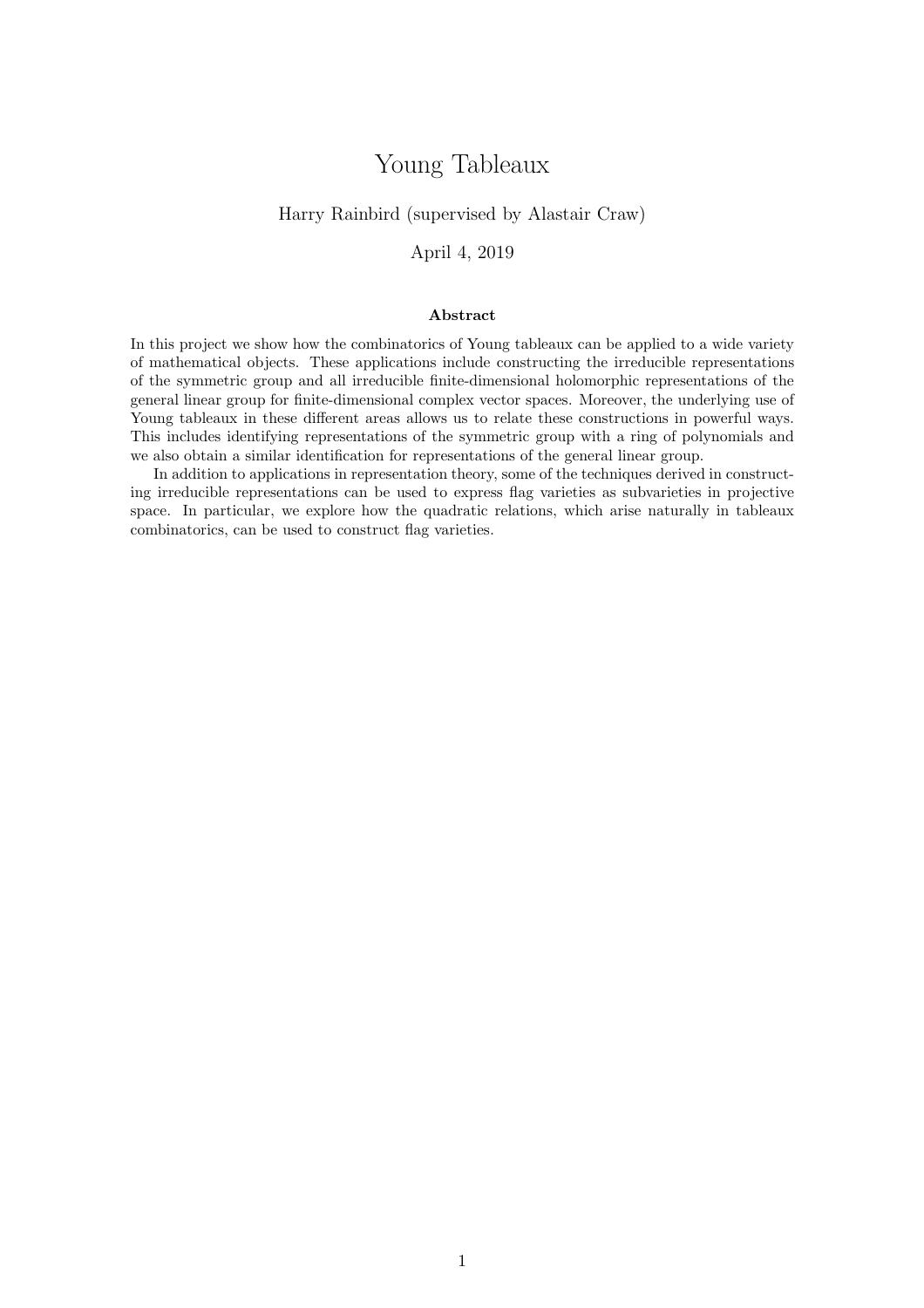# Contents

| $\mathbf{0}$   | Introduction                                                                          | 3                                                           |
|----------------|---------------------------------------------------------------------------------------|-------------------------------------------------------------|
| $\mathbf{1}$   | <b>Young Tableau</b><br>1.1<br>1.2                                                    | $\overline{\mathbf{4}}$<br>$\overline{4}$<br>$\overline{4}$ |
| $\overline{2}$ | <b>Schur Polynomials</b><br>2.1<br>2.2<br>2.3                                         | $\mathbf{5}$<br>$\overline{6}$<br>$\overline{7}$<br>10      |
| $\bf{3}$       | Representations of the Symmetric Group<br>3.1<br>3.2<br>3.3<br>3.4<br>3.5<br>3.6      | 11<br>11<br>13<br>16<br>17<br>19<br>22                      |
| $\overline{4}$ | Representations of the General Linear Group<br>4.1<br>4.2<br>4.3<br>4.4<br>4.5<br>4.6 | 23<br>23<br>25<br>27<br>30<br>32<br>33                      |
| $\bf{5}$       | The Grassmannian<br>5.1<br>5.2<br>5.3                                                 | 34<br>34<br>36<br>38                                        |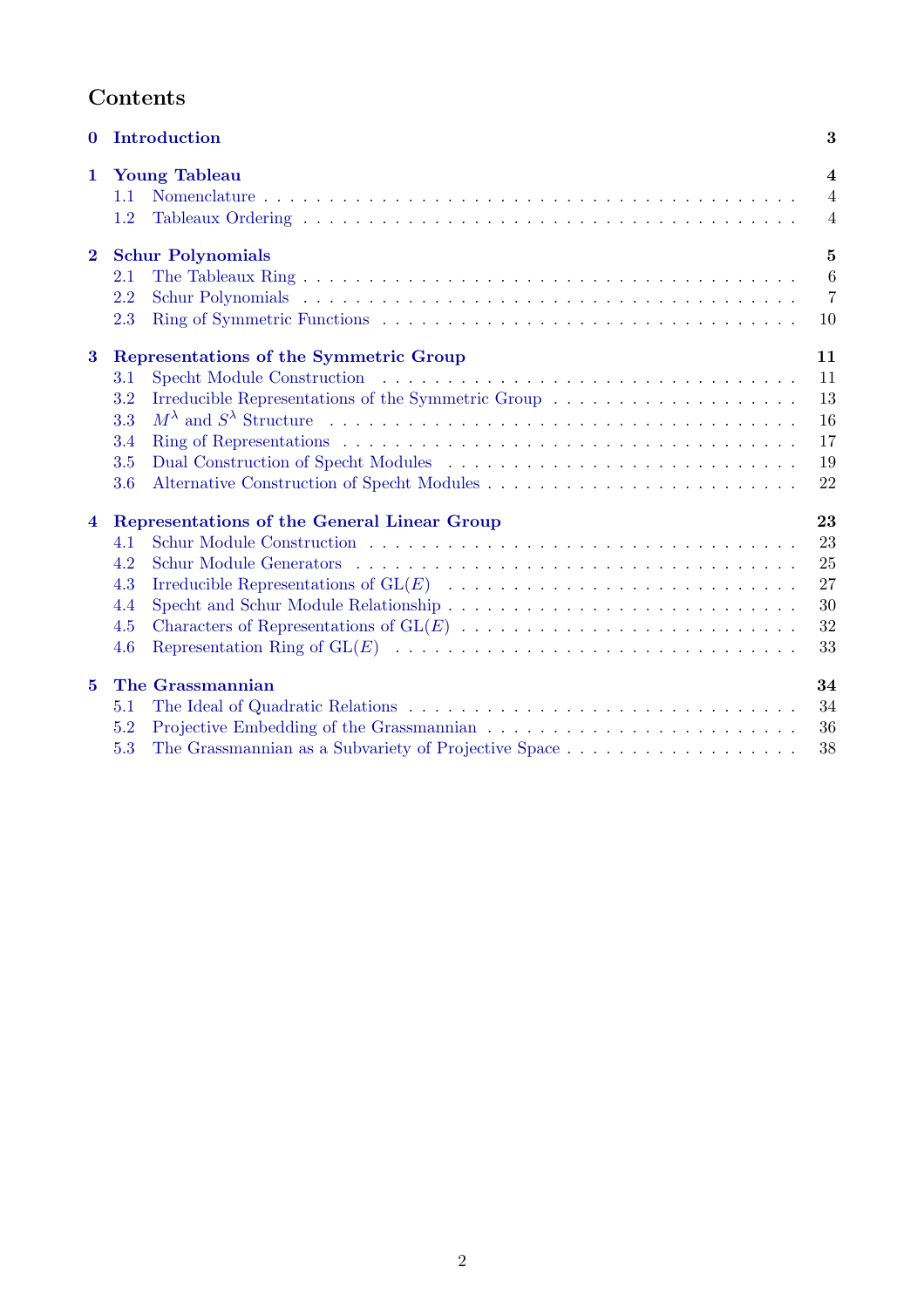# <span id="page-2-0"></span>0 Introduction

The aim of this project is to explore how the combinatorics of Young tableaux can be applied to polynomial rings, representation theory and algebraic geometry. We begin with Chapter 1 where we introduce the basic definitions and notation used for Young tableaux. We also discuss the orderings on tableaux that will be required in other sections.

Section 2 discusses how to define the product of two tableaux and as a result introduces the *tableau ring*. We then define a homomorphism from the tableau ring to the polynomial ring and, in particular, explain how Schur polynomials can be constructed using tableau. The structure of the tableaux ring can then be used to deduce properties about symmetric polynomials. For example, we use the Pieri formulas and the Littlewood-Richardson rule to deduce analogue results for symmetric polynomials. The rest of Section 2 defines the ring of symmetric functions and proves that it has basis given by Schur polynomials. The exploration of symmetric functions allows us to easily prove properties of representations of the symmetric group and the general linear group in Section 3 and Section 4.

Section 3 begins by constructing representations of the symmetric group using Young tableaux. We then define Specht modules and prove that they define all irreducible representations of the symmetric group up to isomorphism. After this, we construct an isomorphism between the ring of symmetric functions, discussed in Section 2, and the ring of representations of the symmetric group. Thereafter, lots of the results of Section 2 can be transferred easily to their analogues in the ring of representations of the symmetric group. The rest of Section 3 is devoted to building two alternative constructions of Specht modules. The first of which allows us to view Specht modules as a quotient space and second of which will add to our intuition of Specht modules. The relations that define the quotient space above are called the quadratic relations and are of fundamental importance in the combinatorics of tableaux.

Section 4 uses tableaux to construct irreducible representations of the general linear group for a finite-dimensional complex vector space, called Schur modules. We then discuss the structure of Schur modules, weight space decompositions of representations and prove that Schur modules define all irreducible finite-dimensional holomorphic representations of the general linear group up to isomorphism. We then look into the relationship between Schur modules and Specht modules and construct an exact functor between the category of  $S_n$ -modules and the category of  $GL(E)$ -modules, where E is a finite-dimensional complex vector space. Section 4 ends by exploring and combining the relationships between the ring of symmetric polynomials, the ring of representations of symmetric functions, the representation ring of the general linear group and characters of representations of the general linear group.

Section 5 starts by using the relationships given at the end of Section 4 to generalise the use of the quadratic relations to the symmetric algebra. We then define the Grassmannian and consider its embedding, called the Plücker embedding, into projective space. The rest of the section expresses the Plücker embedding as a subvariety of projective space using the quadratic relations and goes on to discuss that we have similar results for flag varieties.

The majority of this project has been adapted from the textbook Young Tableaux [\[3,](#page-40-0) Fulton]. Content that has not been adapted from Young Tableaux has been cited at the location of its appearance in the text and sections that are entirely original are marked with the symbol  $\diamond$ .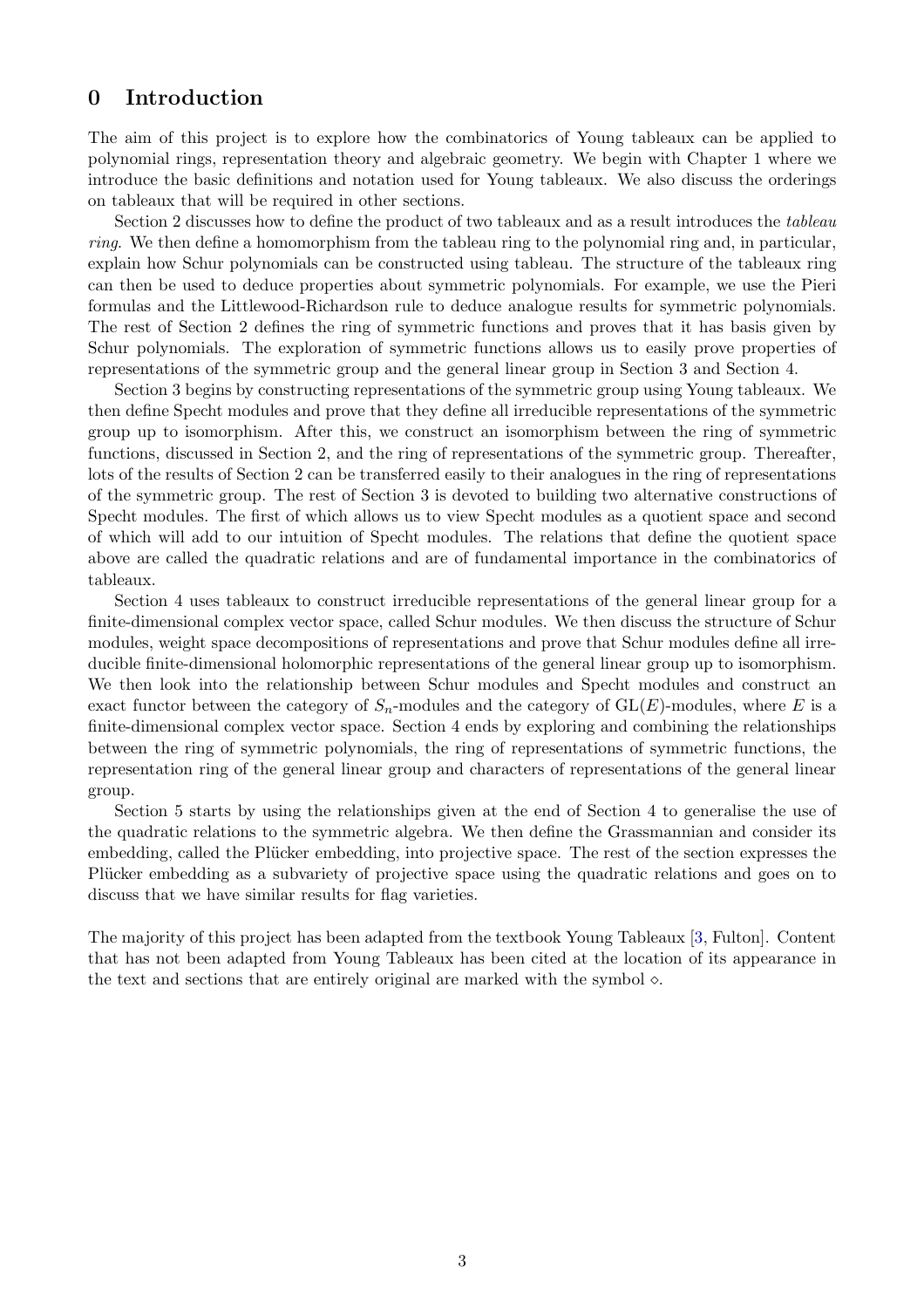# <span id="page-3-0"></span>1 Young Tableau

### <span id="page-3-1"></span>1.1 Nomenclature

We begin by introducing some essential nomenclature.

Definition 1.1.1 (Young Diagram). A Young diagram is a collection of boxes arranged so that their rows are left-aligned and there is a (weakly) decreasing number of boxes in each row.

Counting the number of boxes in each row of a Young diagram corresponds to a partition of the total number of boxes n. For example, with  $n = 19$  the partition  $(7, 5, 4, 3)$  corresponds to the Young diagram



If  $\lambda$  is a partition of n we write  $\lambda \vdash n$  and  $|\lambda| = n$ . We can also define the *conjugate* of a partition, denoted by  $\lambda$ , where  $\lambda$  is obtained by flipping a diagram over its main diagonal. For example, the conjugate of the above Young diagram is



Now the purpose of Young diagrams it to put stuff in the boxes. As such we define a *filling* of a Young diagram to be any way of putting a positive integer in each box. Then when the entries are distinct we refer to a filling as a *numbering*.

Definition 1.1.2 (Young tableau). A Young tableau is a filling that is

- (1) weakly increasing across each row;
- (2) strictly increasing down each column.

We say that  $\lambda$  is the *shape* of the tableau for some partition  $\lambda$ . A *standard tableau* is a Young tableau in which the entries are  $1, \ldots, n$ , each occurring once.

 $\Diamond$  **Example 1.1.3.** On the shape  $\lambda = (3, 3, 2, 1)$  consider



These are a filling, numbering, tableau and standard tableau (respectively).

# <span id="page-3-2"></span>1.2 Tableaux Ordering

We can define orderings on tableaux in a number of different ways. This is because an ordering can be defined using the shape, the numbering or both the shape and the numbering.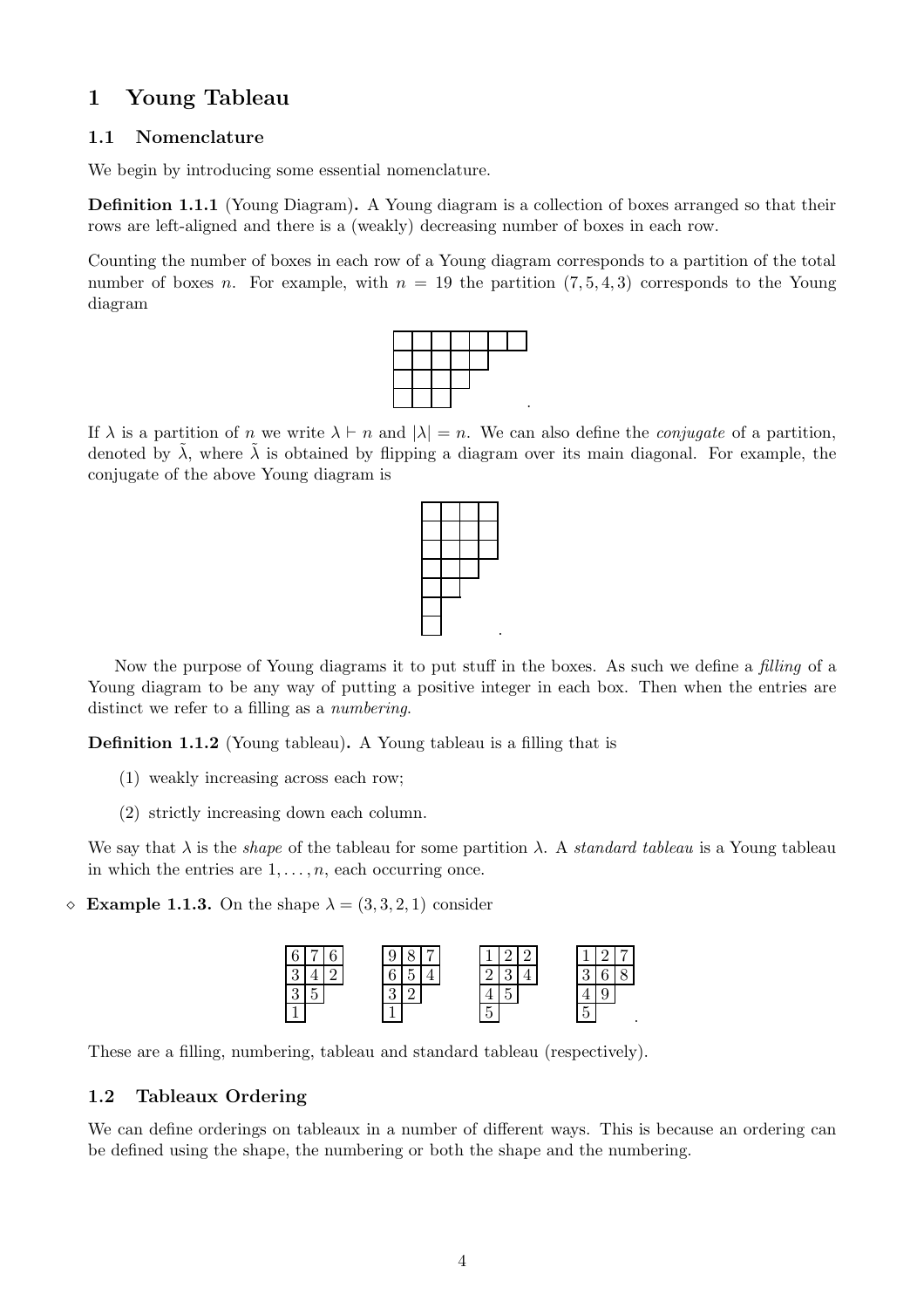**Definition 1.2.1** (Dominance ordering). Let  $\lambda = (\lambda_1, \ldots, \lambda_k)$  and  $\mu = (\mu_1, \ldots, \mu_\ell)$  be partitions of n. Then we say that  $\lambda$  dominates  $\mu$ , denoted by  $\mu \leq \lambda$ , if

<span id="page-4-1"></span>
$$
\mu_1 + \dots + \mu_i \le \lambda_1 + \dots + \lambda_i \tag{1.1}
$$

for all i. Similarly, we say that  $\lambda$  strictly dominates  $\mu$ , denoted by  $\mu \triangleleft \lambda$ , if

$$
\mu_1 + \dots + \mu_i < \lambda_1 + \dots + \lambda_i \tag{1.2}
$$

for all i.

 $\Diamond$  **Example 1.2.2.** We have that



since equation  $(1.1)$  holds for the first and second row, but not the third and fourth row. However, changing the number of boxes in the third and fourth rows of the two diagrams yields



**Definition 1.2.3** (Lexicographic ordering). Let  $\lambda = (\lambda_1, \ldots, \lambda_k)$  and  $\mu = (\mu_1, \ldots, \mu_\ell)$  be partitions of n. The lexicographic ordering is defined so that if the first i for which  $\mu_i \neq \lambda_i$ , if any, has  $\mu_i < \lambda_i$ , then we write  $\mu \leq \lambda$ .

<span id="page-4-2"></span>**Remark 1.2.4.** Note that  $\mu \leq \lambda$  implies  $\mu \leq \lambda$ . However, the implication cannot be reversed. For example,



The lexicographic ordering can be used to define an ordering on numberings of n boxes with distinct entries in  $\{1, \ldots, n\}$ . We say that  $T' < T$  if either

- (1) the shape of  $T$  is larger in the lexicographic ordering; or
- (2)  $T$  and  $T'$  have the same shape and the largest entry that is in a different box in the two numberings occurs earlier in  $T$  than in  $T'$ , whereby we list the entries from the bottom to top in each column starting in the left column and moving to the right.



**Example 1.2.5.** We can use the above to order all the standard tableaux on  $\lambda = (3, 2)$ 



## <span id="page-4-0"></span>2 Schur Polynomials

This section uses the combinatorics of tableaux to construct and prove properties of an important collection of polynomials called *Schur polynomials*. We then go on to define the *ring of symmetric functions*. These constructions will be useful in Section [3](#page-10-0) for proving assertions made about irreducible representations of the symmetric group and in Section [4.5](#page-31-0) for finding the characters of irreducible representations of the general linear group.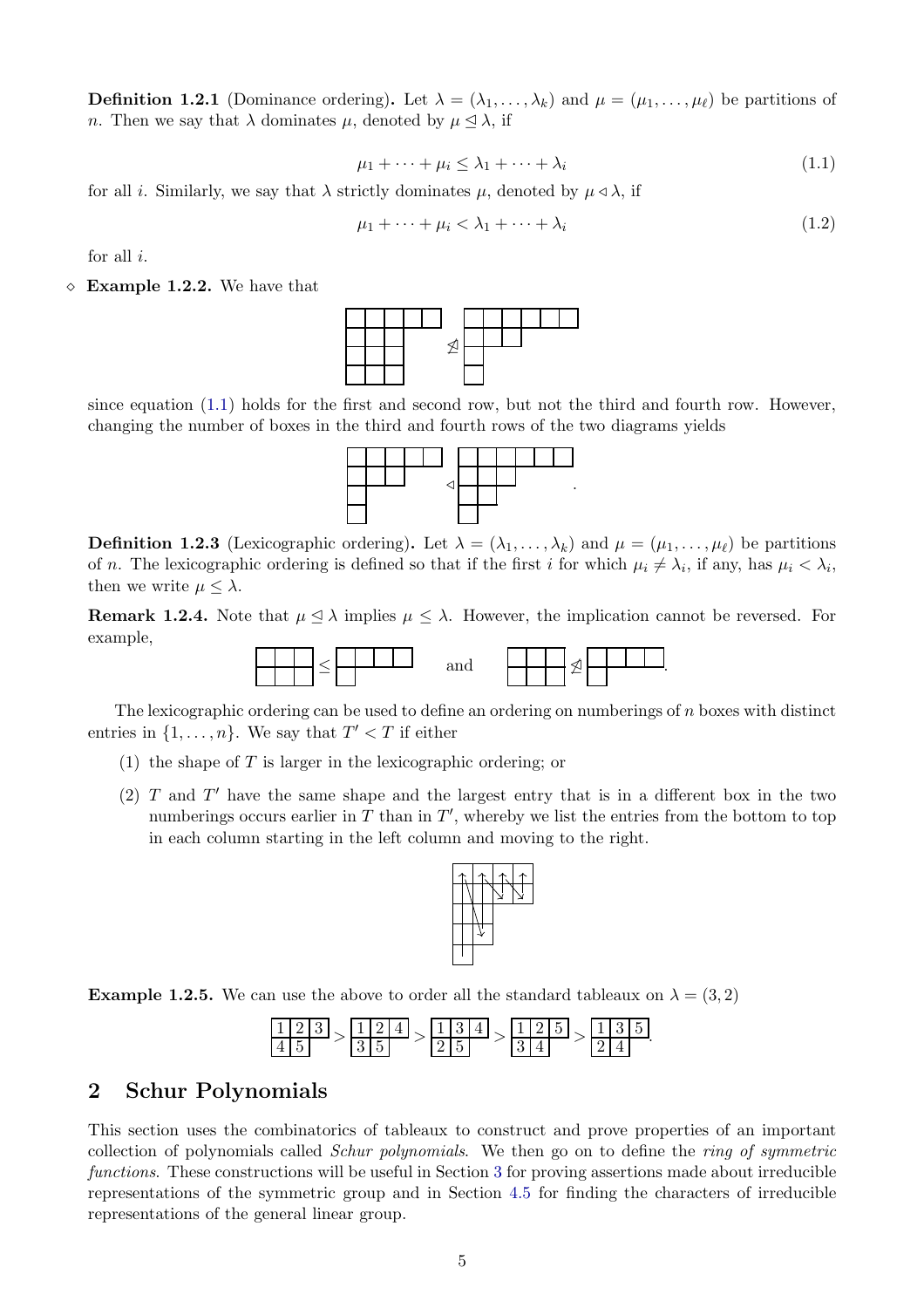### <span id="page-5-0"></span>2.1 The Tableaux Ring

We begin by imparting some structure on the set of tableaux with entries in  $[m] := \{1, \ldots, m\}$ . There are a few ways to define the product of tableaux, which (rather interestingly [\[3,](#page-40-0) pp.17-23]) can be shown to be equivalent. For our purposes, we just give one of these definitions.

We start by defining how to *row-insert* a single positive integer x into a tableau T. The procedure is as follows: if  $x$  is greater than (or equal to) one of the integers in the first row of  $T$  then simply add x to the end of the first row. Else, replace the left-most entry in the first row of  $T$  that is strictly greater than x, call it y, with x. Now use the same process to insert y into the second row. Repeat until the bumped entry can be put on the end of a row, or until we run out of rows, in which case the bumped entry starts a new row at the bottom.

<span id="page-5-1"></span>Example 2.1.1. We row-insert the integer 1 into the tableau given below with the following iterations:



Thus the resulting tableau is given by



By construction, row-inserting an integer into a tableau will always result in another tableau. From here it is simple to define the *product tableaux*. Given two tableaux T and U we define T · U to be the result of progressively row-inserting the entries of  $U$  into  $T$ , starting with the left-most entry in the bottom row of  $U$  and continuing left to right, bottom to top (such that the bottom row is emptied first) until  $U$  is empty. As each row-insertion results in a tableau, it follows that the final product  $T \cdot U$  is also a tableau.

 $\Diamond$  **Example 2.1.2.** (1) It follows from Example [2.1.1](#page-5-1) that



(2) The examples below demonstrate that the products of tableaux with the same shapes, but different numberings, don't always result in the same shaped tableau

| - |   |  |  |  |   |  |  |  |  |
|---|---|--|--|--|---|--|--|--|--|
|   | - |  |  |  | - |  |  |  |  |
|   |   |  |  |  |   |  |  |  |  |

(3) Combined with (2), the example below demonstrates that the product is not commutative

This turns the set of tableaux (on all shapes) into a monoid where the identity is given by the empty tableau. The proof that this is associative is omitted.<sup>[1](#page-5-2)</sup> Now restrict the monoid of tableaux to entries in  $[m]$  and define  $R_{[m]}$  to be the free Z-module with basis the tableaux with entries in  $[m]$ where multiplication is given by the tableaux product as above. We call  $R_{[m]}$  the *tableau ring*.

<span id="page-5-2"></span><sup>&</sup>lt;sup>1</sup>See [\[3,](#page-40-0) p.23]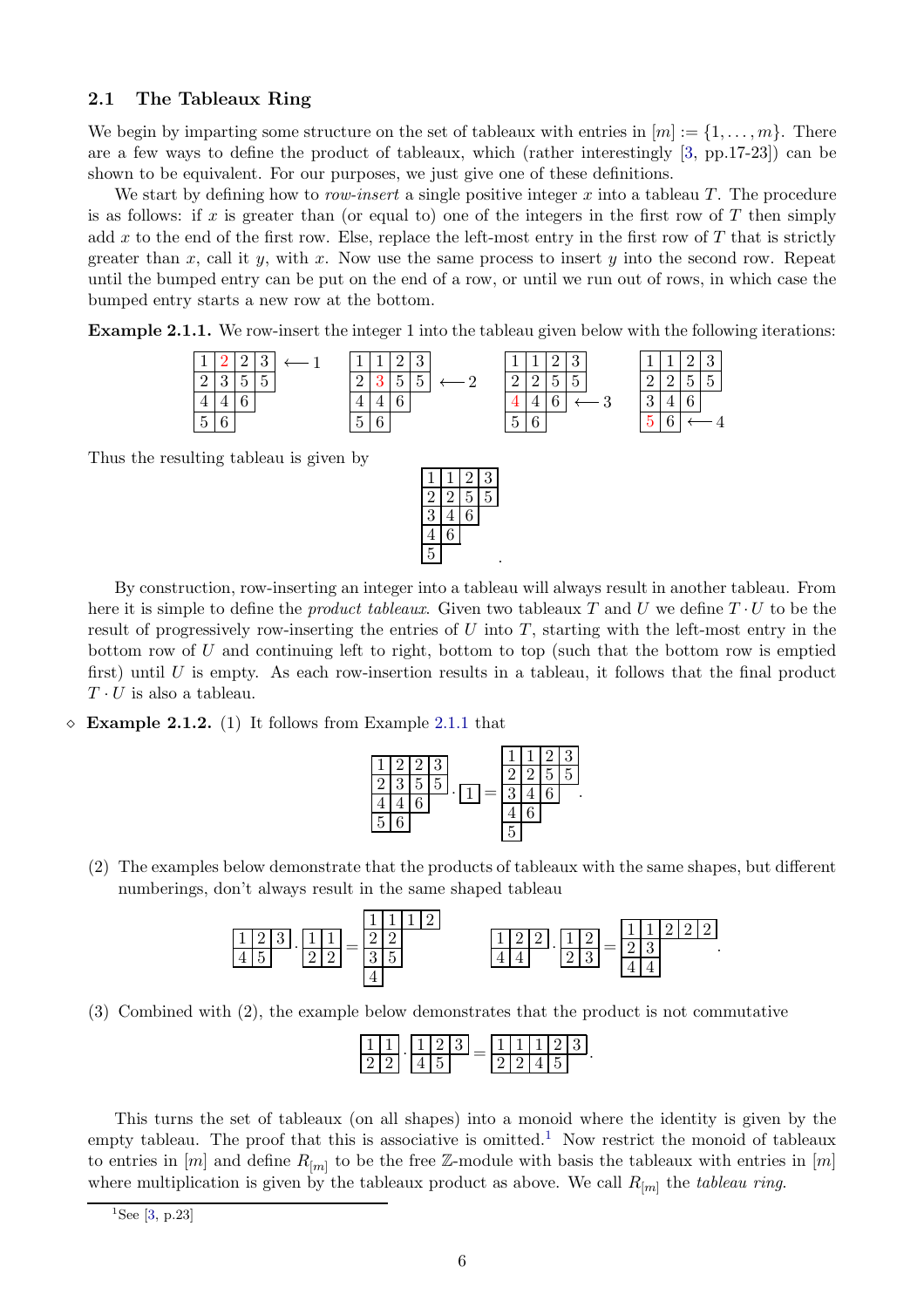### <span id="page-6-0"></span>2.2 Schur Polynomials

We can now use the tableaux ring to define Schur polynomials and make deductions about their behaviour. Observe that there is a natural homomorphism from the tableau ring  $R_{[m]}$  into the polynomial ring  $\mathbb{Z}[x_1,\ldots,x_m]$ . For a tableau T consider the map

<span id="page-6-4"></span>
$$
T \mapsto x^T \tag{2.1}
$$

where  $x^T$  is the monomial in  $\mathbb{Z}[x_1,\ldots,x_m]$  which is the product of variables  $x_i^{T(i)}$  with  $T(i)$  being the number of times  $i$  occurs in  $T$ . For example,

$$
\frac{1}{3} \frac{1}{4} \frac{1}{4} \frac{3}{7} \frac{6}{7} \mapsto x_1^2 x_3^2 x_4^3 x_5^2 x_6 x_7.
$$
  
4 5 5

This map respects addition by construction and respects multiplication since the number of entries i in the product tableaux  $T \cdot U$  will be will  $T(i) + U(i)$ . Now define  $S_{\lambda} = S_{\lambda}[m]$  to be the sum of tableaux T of shape  $\lambda$  in the tableau ring  $R_{[m]}$ , where  $\lambda \vdash n$ . Define the image of  $S_{\lambda}$  under the homomorphism above to be the *Schur polynomial*  $s_{\lambda}(x_1, \ldots, x_m)$ .

 $\Diamond$  **Examples 2.2.1.** (1) Let  $m = 2$  and consider the shape  $\lambda = (4)$ . Then we have that  $S_{(4)}$  is given by

$$
S_{(4)} = \boxed{1 \mid 1 \mid 1 \mid 1} + \boxed{1 \mid 1 \mid 1 \mid 2} + \boxed{1 \mid 1 \mid 2 \mid 2} + \boxed{1 \mid 2 \mid 2 \mid 2} + \boxed{2 \mid 2 \mid 2 \mid 2}.
$$

Hence the Schur polynomial is given by  $s_{(4)} = x_1^4 + x_1^3 x_2 + x_1^2 x_2^2 + x_1 x_2^3 + x_2^4$ . This is the *complete symmetric polynomial*<sup>[2](#page-6-1)</sup> of degree  $p = 4$  in two variables; where, in general, the complete symmetric polynomial of degree p in m variables is defined to be  $h_p(x_1, \ldots, x_m) := s_{(p)}(x_1, \ldots, x_m)$ .

(2) Let  $m = 4$  and consider the shape  $\lambda = (1^3)$ . Then we have that  $S_{(1^3)}$  is given by

$$
S_{(1^3)} = \boxed{\frac{1}{2}} + \boxed{\frac{1}{2}} + \boxed{\frac{1}{3}} + \boxed{\frac{1}{3}}.
$$

Hence the Schur polynomial is given by  $s_{(13)} = x_1x_2x_3 + x_1x_2x_4 + x_1x_3x_4 + x_2x_3x_4$ . This is the *elementary polynomial* of degree  $p = 3$  in four variables; where, in general, the elementary polynomial of degree p in m variables is defined to be  $e_p(x_1, \ldots, x_m) := s_{(1^{(p)})}(x_1, \ldots, x_m)$ .

The combinatorics of the tableaux ring can now be applied to prove properties of Schur polynomials. Indeed, using the algorithm for computing the product of tableaux in Section [2.1](#page-5-0) it can be shown that

<span id="page-6-2"></span>
$$
S_{\lambda} \cdot S_{(p)} = \sum_{\mu} S_{\mu} \tag{2.2}
$$

where the sum is over all shapes  $\mu$  that are obtained by adding p boxes to  $\lambda$ , with no two in the same column; and

<span id="page-6-3"></span>
$$
S_{\lambda} \cdot S_{(1^p)} = \sum_{\mu} S_{\mu} \tag{2.3}
$$

where the sum is over all shapes  $\mu$  that are obtained by adding p boxes to  $\lambda$ , with no two in the same row. Together [\(2.2\)](#page-6-2) and [\(2.3\)](#page-6-3) are called the *Pieri formulas*.

Applying our homomorphism [\(2.1\)](#page-6-4) to the Pieri formulas immediately yields

$$
s_{\lambda}(x_1, \dots, x_m) \cdot h_p(x_1, \dots, x_m) = \sum_{\mu} s_{\mu}(x_1, \dots, x_m)
$$

$$
s_{\lambda}(x_1, \dots, x_m) \cdot e_p(x_1, \dots, x_m) = \sum_{\mu} s_{\mu}(x_1, \dots, x_m)
$$

<span id="page-6-1"></span><sup>&</sup>lt;sup>2</sup>We will see in Corollary [2.2.6](#page-8-0) that these polynomials are indeed symmetric.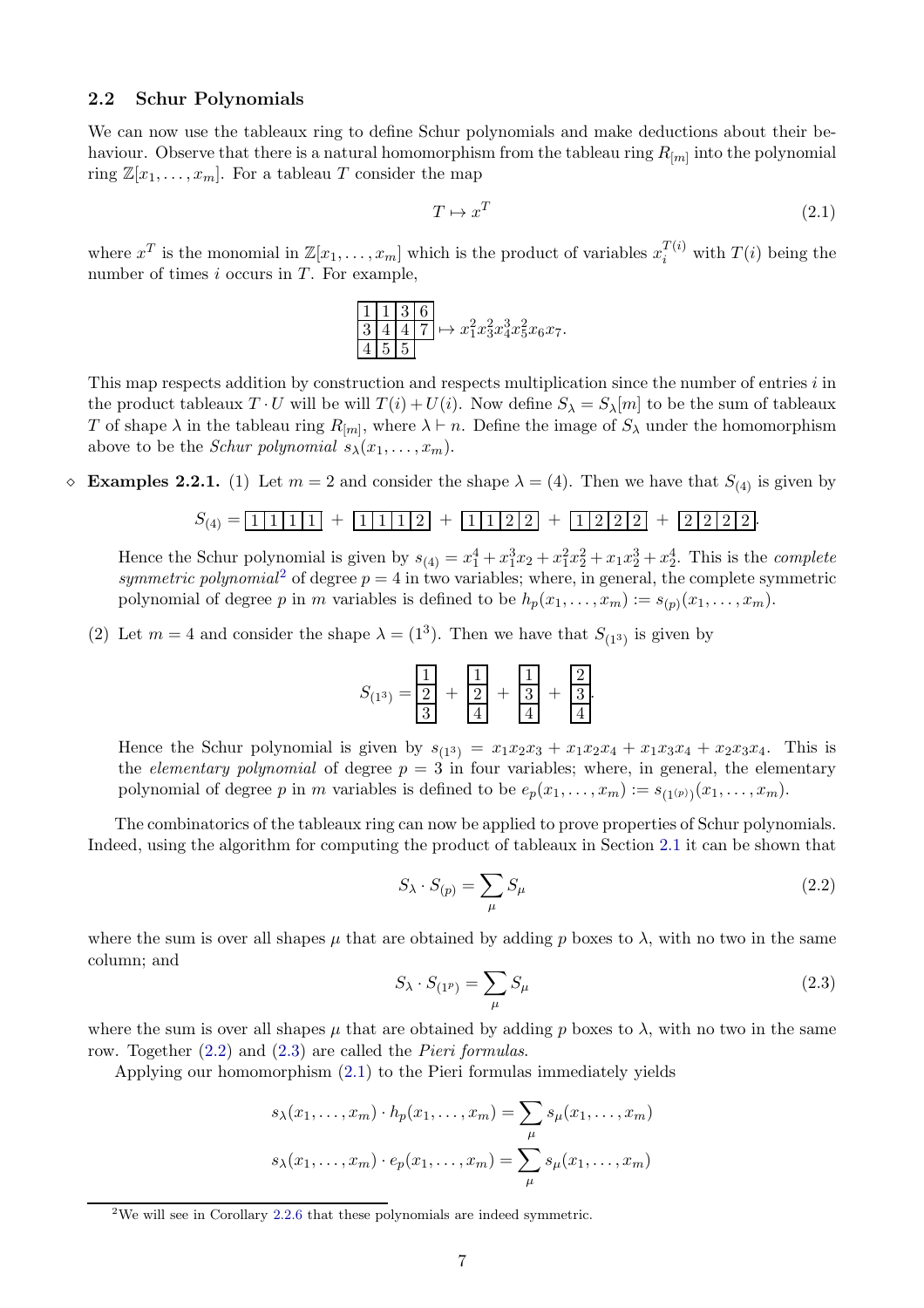where the sums are as described for equations [\(2.2\)](#page-6-2) and [\(2.3\)](#page-6-3) respectively. Now define the *content*  $\mu = (\mu_1, \ldots, \mu_\ell)$  of a tableau T so that  $\mu_i = T(i)$  is the number of times the entry i appears in T. Also define the *Kostka number*  $K_{\lambda\mu}$  to be the number of tableaux of shape  $\lambda$  with content  $\mu$ . As a consequence of [\(2.2\)](#page-6-2) we have

<span id="page-7-0"></span>
$$
S_{(\mu_1)} \cdot S_{(\mu_2)} \cdot \ldots \cdot S_{(\mu_\ell)} = \sum_{\lambda} K_{\lambda \mu} S_{\lambda}.
$$
 (2.4)

 $\Diamond$  **Example 2.2.2.** (1) Let  $m = 2$  and  $\mu = (1, 2)$  and consider

$$
S_{(1)} = \boxed{1} + \boxed{2}
$$
  $S_{(2)} = \boxed{1} \boxed{1} + \boxed{1} \boxed{2} + \boxed{2} \boxed{2}$ 

Now there are only two tableaux of content  $\mu = (1, 2)$ , namely  $\lfloor \frac{1}{2} \rfloor$  and 1 2 2 . Hence, by equation  $(2.4)$ , we have

$$
S_{(1)} \cdot S_{(2)} = S_{(3)} + S_{(2,1)}.
$$

Indeed,

$$
S_{(1)} \cdot S_{(2)} = (\boxed{1} \cdot \boxed{1 \cdot 1} + \boxed{1} \cdot \boxed{1 \cdot 2} + \boxed{1} \cdot \boxed{2 \cdot 2} + (\boxed{2} \cdot \boxed{1 \cdot 1} + \boxed{2} \cdot \boxed{1 \cdot 2} + \boxed{2} \cdot \boxed{2 \cdot 2})
$$
  
= 
$$
\boxed{1 \cdot 1 \cdot 1} + \boxed{1 \cdot 1 \cdot 2} + \boxed{1 \cdot 2 \cdot 2} + \boxed{\frac{1 \cdot 1}{2}} + \boxed{2 \cdot 2} + \boxed{2 \cdot 2 \cdot 2}.
$$
  
= 
$$
S_{(3)} + S_{(2,1)}.
$$

(2) Now let  $m = 3$  and  $\mu = (1, 2, 1)$  so that  $\boxed{1 \, 2 \, 1 \, 3}$ 1 2 3 2 , 1 2 2 3 , 1 2  $2|3|$  are the tableaux of content  $\mu$ . Hence, by equation [\(2.4\)](#page-7-0), we have

$$
S_{(1)} \cdot S_{(2)} \cdot S_{(1)} = S_{(4)} + 2S_{(3,1)} + S_{(2,2)}.
$$

As before, [\(2.4\)](#page-7-0) gives us an analogous formula for complete symmetric polynomials

<span id="page-7-2"></span>
$$
h_{(\mu_1)} \cdot h_{(\mu_2)} \cdot \ldots \cdot h_{(\mu_\ell)} = \sum_{\lambda} K_{\lambda \mu} s_{\lambda} \tag{2.5}
$$

and similarly for elementary polynomials

<span id="page-7-3"></span>
$$
e_{(\mu_1)} \cdot e_{(\mu_2)} \cdot \ldots \cdot e_{(\mu_\ell)} = \sum_{\lambda} K_{\tilde{\lambda}\mu} s_{\lambda} \tag{2.6}
$$

where  $\lambda$  is the conjugate of  $\lambda$ .

Now fix three partitions  $\lambda$ ,  $\mu$ , and  $\nu$ . Let V be a tableau of shape  $\nu$ . Define  $c_{\lambda\mu}^{\nu}$ , called a *Littlewood*-*Richardson number*, to be the number of ways V can be written as a product  $T \cdot U$ , where T is a tableau of shape  $\lambda$  and U is a tableau of shape  $\mu$ . It can be shown that  $c_{\lambda\mu}^{\nu}$  is independent of the choice of  $V$ .

<span id="page-7-1"></span>**Theorem 2.2.3** (Littlewood-Richardson Rule). *For*  $S_{\lambda}, S_{\mu} \in R_{[m]}$  *we have* 

<span id="page-7-4"></span>
$$
S_{\lambda} \cdot S_{\mu} = \sum_{\nu} c_{\lambda \mu}^{\nu} S_{\nu}.
$$
 (2.7)

Theorem [2.2.3](#page-7-1) states exactly that each tableau V of shape  $\nu$  can be written as a product of tableaux of shape  $\lambda$  and a tableau of shape  $\mu$  in  $c_{\lambda\mu}^{\nu}$  ways. Analogously to above, we obtain an equivalent formula for Schur polynomials:  $s_{\lambda} \cdot s_{\mu} = \sum_{\nu} c_{\lambda \mu}^{\nu} s_{\nu}$ .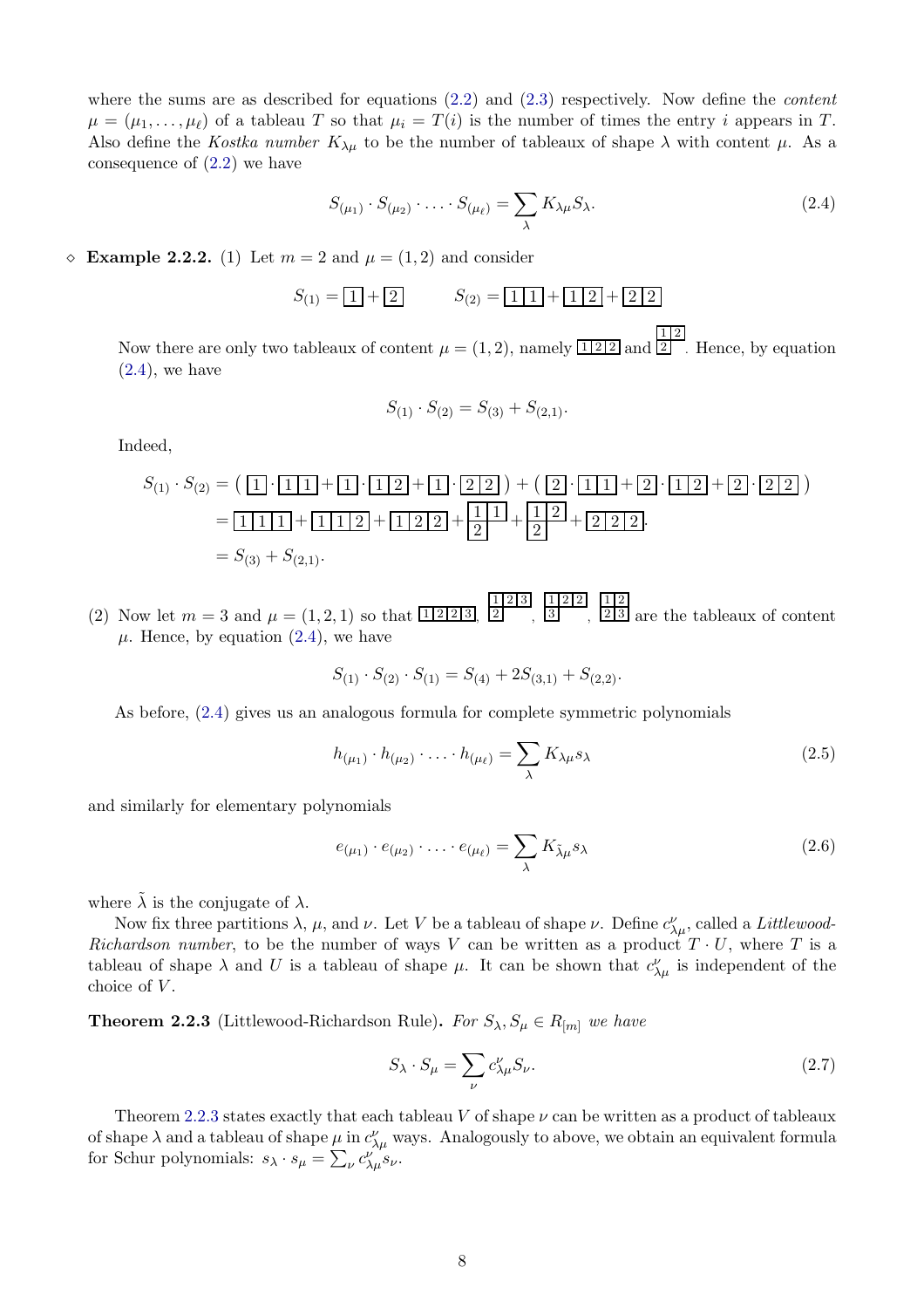$\infty$  Example 2.2.4. Let  $n = 4$ ,  $m = 2$  and consider  $s_{(3,1)} = x_1^3 x_2 + x_1^2 x_2^2 + x_1 x_2^3$  and  $s_{(2,2)} = x_1^2 x_2^2$ . By the Littlewood-Richardson rule (Theorem [2.2.3\)](#page-7-1) we have

$$
s_{(3,1)} \cdot s_{(2,2)} = s_{(5,3)}.
$$

This is because there are exactly three tableaux (with entries in  $\{1, 2\}$ ) that can be written as a product of tableaux of shape  $(3,1)$  and  $(2,2)$ , specifically

1 1 1 1 1 2 2 2 1 1 1 1 2 2 2 2 1 1 1 2 2 2 2 2

which all have shape  $(5, 3)$ . Indeed, we can verify this result

$$
s_{(3,1)} \cdot s_{(2,2)} = (x_1^3 x_2 + x_1^2 x_2^2 + x_1 x_2^3) \cdot (x_1^2 x_2^2) = x_1^5 x_2^3 + x_1^4 x_2^4 + x_1^3 x_2^5 = s_{(5,3)}.
$$

We now show that the Schur polynomials are symmetric polynomials and therefore belong to the ring of symmetric functions defined in the next section [\(2.3\)](#page-9-0). To prove this fact we will need the following lemma about Kostka numbers:

<span id="page-8-1"></span>**Lemma 2.2.5.** *For partitions*  $\lambda, \mu$  *of n we have that*  $K_{\lambda\mu} \neq 0$  *if and only if*  $\mu \leq \lambda$ *.* 

 $\Diamond$  *Proof:* Suppose that  $\mu \not\triangleleft \lambda$ . Now, to show that there are no partitions of shape  $\lambda$  and content  $\mu$ , it is sufficient to consider the tableau whereby we put all the entries in a list

$$
\overbrace{(1,\ldots,1}^{\mu_1 \text{ times}},\overbrace{2,\ldots,2}^{\mu_2 \text{ times}},\ldots,\overbrace{\ell,\ldots,\ell}^{\mu_\ell \text{ times}})
$$
\n
$$
(2.8)
$$

and place them into the tableau of shape  $\lambda$  from left to right, top to bottom. For example, if  $\mu = (4, 5, 2, 3)$  and  $\lambda = (6, 4, 3, 1)$  we would have



This is sufficient because if this fails to be a tableau, then no tableau with shape  $\lambda$  and content  $\mu$ exists. Now if  $\mu_1 \nleq \lambda_1$  then the entries 1 in our tableau of shape  $\lambda$  must spill over to the second row which contradicts the strictly increasing property of tableaux. Hence we may assume there exists an  $i > 1$  such that

$$
\mu_1 + \dots + \mu_{i-1} + a = \lambda_1 + \dots + \lambda_{i-1} \n\mu_1 + \dots + \mu_{i-1} + \mu_i = \lambda_1 + \dots + \lambda_{i-1} + \lambda_i + b
$$

for  $a \in \{0, 1, 2, \dots\}$  and  $b \in \{1, 2, \dots\}$ . Combining these expressions yields  $\mu_i = \lambda_i + a + b$ . Now consider entering the  $\mu_i$  entries i into the diagram as above. We fill the a empty slots on the  $(i-1)$ <sup>th</sup> row, followed by the  $\lambda_i$  empty slots on the i<sup>th</sup> row and then put the remaining  $b \ge 1$  entries on the  $(i+1)$ <sup>th</sup> row. This contradicts our strictly increasing property of tableaux. Hence,  $K_{\lambda\mu}=0$ .

Conversely, if  $\mu \leq \lambda$  then we can easily construct a tableau of shape  $\lambda$  and content  $\mu$  using the filling process described above.  $\Box$ 

<span id="page-8-0"></span>**Corollary 2.2.6.** *The Schur polynomials*  $s_{\lambda}$  *are symmetric.* 

*Proof:* We claim that [\(2.5\)](#page-7-2) and [\(2.6\)](#page-7-3) can be solved to express the Schur polynomials  $s_\lambda$  in terms of symmetric polynomials; then they themselves will be symmetric polynomials. With this aim, order all partitions of n lexicographically. Then, since  $\mu \leq \lambda$  implies that  $\mu \leq \lambda$ , by Lemma [2.2.5](#page-8-1) we have that the matrix  $K_{\lambda\mu}$  is a lower triangular matrix with entries 1 on the diagonal. This proves the claim.  $\Box$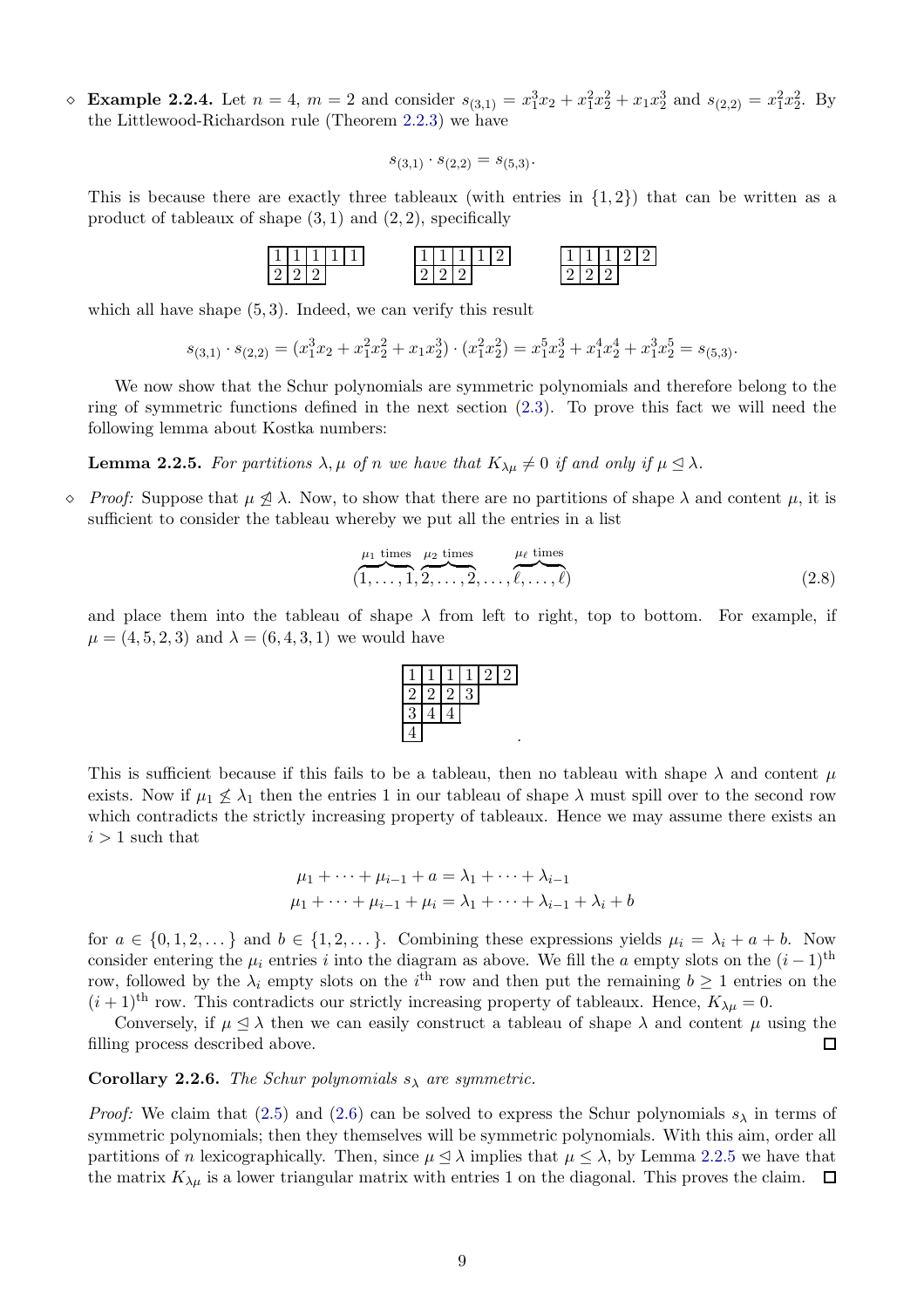Remark 2.2.7. We can also use Lemma [2.2.5](#page-8-1) to simplify some of the formulae derived in Section [2.2.](#page-6-0) In particular,  $(2.5)$  and  $(2.6)$  become

<span id="page-9-2"></span>
$$
h_{(\mu_1)} \cdot h_{(\mu_2)} \cdot \ldots \cdot h_{(\mu_\ell)} = s_\mu + \sum_{\lambda \triangleright \mu} K_{\lambda \mu} s_\lambda \tag{2.9}
$$

<span id="page-9-3"></span>
$$
e_{(\mu_1)} \cdot e_{(\mu_2)} \cdot \ldots \cdot e_{(\mu_\ell)} = s_{\tilde{\mu}} + \sum_{\tilde{\lambda} \in \mu} K_{\tilde{\lambda}\mu} s_{\lambda}
$$
\n(2.10)

where the content  $\mu = (\mu_1, \dots, \mu_\ell)$  is viewed as a partition.

### <span id="page-9-0"></span>2.3 Ring of Symmetric Functions

In this section, we construct a  $\mathbb{Z}$ -module that will be essential for Section [3.4,](#page-16-0) where we will define a ring isomorphism that relates representations of the symmetric group to Schur polynomials.

Define a *symmetric function of degree* n to be a collection of symmetric polynomials  $p(x_1, \ldots, x_m)$ of degree  $n$ , one for each  $m$ , such that

<span id="page-9-1"></span>
$$
p(x_1, ..., x_\ell, 0, ..., 0) = p(x_1, ..., x_\ell)
$$
\n(2.11)

for all  $\ell \leq m$ . Let  $\Lambda_n$  denote the Z-module of all such functions with integer coefficients. Then set

$$
\Lambda:=\bigoplus_{n=0}^\infty \Lambda_n
$$

which is called the *ring of symmetric functions*.

 $\Diamond$  **Example 2.3.1.** (1) Consider the 2<sup>nd</sup> complete symmetric polynomials defined in Examples 2.2.1 (2)

$$
h_2(x_1) = x_1^2
$$
  
\n
$$
h_2(x_1, x_2) = x_1^2 + x_1x_2 + x_2^2
$$
  
\n
$$
h_2(x_1, x_2, x_3) = x_1^2 + x_1x_2 + x_2^2 + x_1x_3 + x_2x_3 + x_3^2
$$

which satisfy the equations [\(2.11\)](#page-9-1) and so are elements of  $\Lambda_2$ .

(2) Let  $\lambda = (3, 1, 1)$  be a partition of  $n = 5$ . Then the *monomial symmetric polynomial* of  $\lambda$  is defined to be

$$
m_{\lambda}(x_1, x_2, x_3) = x_1^3 x_2 x_3 + x_1 x_2^3 x_3 + x_1 x_2 x_3^3.
$$

We analogously define monomial symmetric polynomials for any partition  $\lambda$ . Note that they satisfy the equations [\(2.11\)](#page-9-1) by setting  $m_\lambda$  to be zero if k, such that  $\lambda = (\lambda_1, \ldots, \lambda_k)$ , is larger than the number of variables m.

Following from the example above, write  $x = (x_1, \ldots, x_m)$  and let  $\lambda = (\lambda_1, \ldots, \lambda_k)$  be a partition. Then we can define symmetric polynomials

$$
h_{\lambda}(x) := h_{\lambda_1}(x) \cdot \ldots \cdot h_{\lambda_k}(x)
$$
  

$$
e_{\lambda}(x) := e_{\lambda_1}(x) \cdot \ldots \cdot e_{\lambda_k}(x)
$$

where  $h_p(x)$  and  $e_p(x)$  are the  $p<sup>th</sup>$  complete and elementary symmetric polynomials in the variables  $x_1, \ldots, x_m$ . Recall that the Schur polynomials  $s_\lambda(x_1, \ldots, x_m)$  are symmetric (Corollary [2.2.6\)](#page-8-0) and, using Example 2.3.1 above, we note that the monomial symmetric polynomials  $m_{\lambda}(x_1, \ldots, x_m)$  are also symmetric polynomials. This leads us to the following proposition.

<span id="page-9-4"></span>**Proposition 2.3.2.** *The sets*  $\{s_{\lambda}\}\$  *and*  $\{h_{\lambda}\}\$ *, as*  $\lambda$  *varies over all partitions of n, are* Z-bases for  $\Lambda_n$ *.*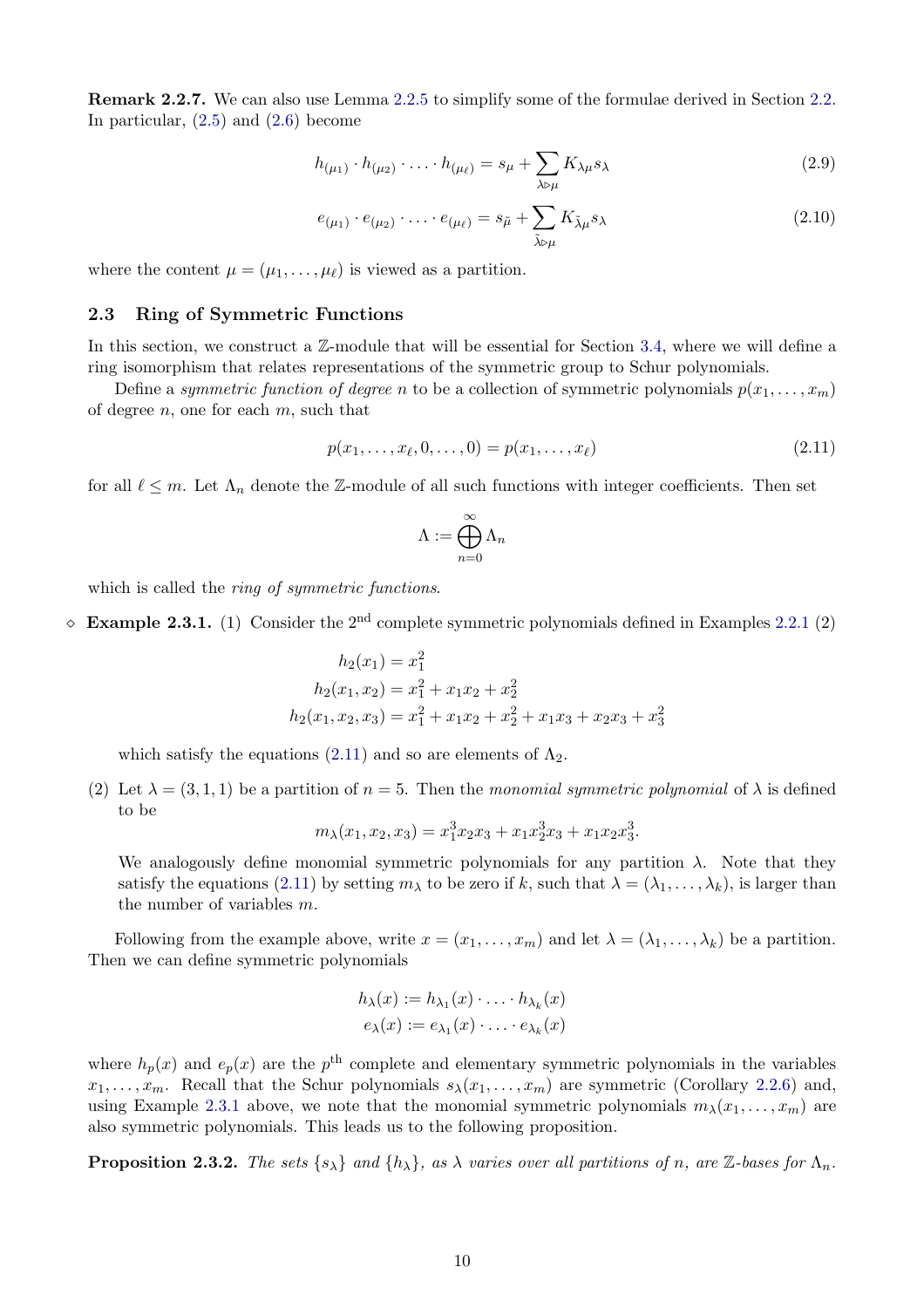*Proof:* To prove this we first show a similar result for the monomial symmetric polynomials, defined in Examples 2.3.1 (2), for then the result will follow more easily. Define M to be the set  $\{m_{\lambda}\}\$ for all partitions  $\lambda$  of n with at most m rows. We show that M is a basis for the symmetric polynomials in m variables  $x_1, \ldots, x_m$ .

To show that M is spanning consider an arbitrary symmetric polynomial. Let  $x^{\lambda} = x_1^{\lambda_1} \cdots x_m^{\lambda_m}$ be its maximal monomial in said polynomial whereby the partitions  $\lambda = (\lambda_1, \dots, \lambda_m)$  are ordered lexicographically. Let  $r \in \mathbb{Z}$  be the coefficient of  $x^{\lambda}$  and note that, by symmetry, our symmetric polynomial contains a copy of the monomial symmetric polynomial  $rm_\lambda$ . Thus subtract  $rm_\lambda$  to obtain a polynomial which has maximal monomial that is smaller with respect to this ordering. We can repeat this process until we obtain 0 and thus we can express any symmetric polynomial as a linear combination of the  $m_{\lambda}$ .

To show linear independence of M suppose that  $\sum r_{\lambda} m_{\lambda} = 0$  with the sum over partitions  $\lambda$  of n with at most m rows. Let  $\lambda$  be the maximal partition such that  $r_{\lambda} \neq 0$ . However, this then means that  $x^{\lambda}$  appears in the sum with non-zero coefficient. In other words, no such  $\lambda$  exists and M is linearly independent.

Therefore monomial symmetric polynomials  $m<sub>\lambda</sub>$ , as  $\lambda$  varies over all partitions of n, are a basis for all symmetric functions of degree n with any number of variables m and hence for  $\Lambda_n$ .

We can now show that the set of Schur polynomials  $s_\lambda$ , as  $\lambda$  varies over partitions of n, is basis for  $\Lambda_n$ . For this it suffices to show that the Schur polynomials span  $\Lambda_n$ , since the cardinality of the set of Schur polynomials is the same as the cardinality of the set of monomial symmetric polynomials. Now it can be shown that the Schur polynomials satisfy [\[9,](#page-40-1) p.57]

<span id="page-10-2"></span>
$$
s_{\lambda} = \sum_{\mu} K_{\lambda\mu} m_{\mu} \tag{2.12}
$$

where  $K_{\lambda\mu}$  are the Kostka numbers seen in Section [2.2.](#page-6-0) Thus, by Lemma [2.2.5,](#page-8-1) we can solve [\(2.12\)](#page-10-2) to express the monomial symmetric polynomials in terms of Schur polynomials. This means that the set  $\{s_\lambda\}$  spans  $\Lambda_n$ .

It remains to show that the set  $\{h_{\lambda}\}\$ forms a basis for  $\Lambda_n$ . However, the proof of this is extremely similar to the previous paragraph except we replace equation  $(2.12)$  with equation  $(2.5)$  and use that the knowledge that the  $s_{\lambda}$  are a basis.  $\Box$ 

<span id="page-10-3"></span>Corollary 2.3.3. *The*  $h_{\lambda}$  *form a* Z-basis for  $\Lambda$  *as*  $\lambda$  *varies over all partitions.* 

<span id="page-10-4"></span>**Remark 2.3.4.** Since the Schur polynomials  $s_\lambda$  form a basis for  $\Lambda_n$ , we can define a symmetric inner product  $(\cdot, \cdot)$  on  $\Lambda_n$  by requiring that the Schur polynomials  $s_\lambda$  form an orthonormal basis. That is,

$$
(s_{\lambda}, s_{\lambda}) = 1
$$
 and  $(s_{\lambda}, s_{\mu}) = 0$ 

for  $\mu \neq \lambda$ . We will need this in Section [3.4](#page-16-0) to prove that the isomorphism that relates  $\Lambda$  to irreducible representations of  $S_n$  is indeed an isomorphism.

## <span id="page-10-0"></span>3 Representations of the Symmetric Group

We now use the tools we have created using tableaux to derive all the irreducible representations of the symmetric group, called *Specht modules*. Later in this section we'll relate these representations to Schur polynomials and give some alternative constructions of Specht modules. In this section all numberings T of a diagram with n boxes will have distinct entries in  $\{1, \ldots, n\}$ . This means that any tableau is also a standard tableau.

#### <span id="page-10-1"></span>3.1 Specht Module Construction

We begin by constructing Specht modules. Notice that the symmetric group  $S_n$  defines a natural action on a numbering T of a Young diagram with n boxes. For  $\sigma \in S_n$  we have that  $\sigma \cdot T$  is the numbering that puts  $\sigma(i)$  in the box in which T puts i.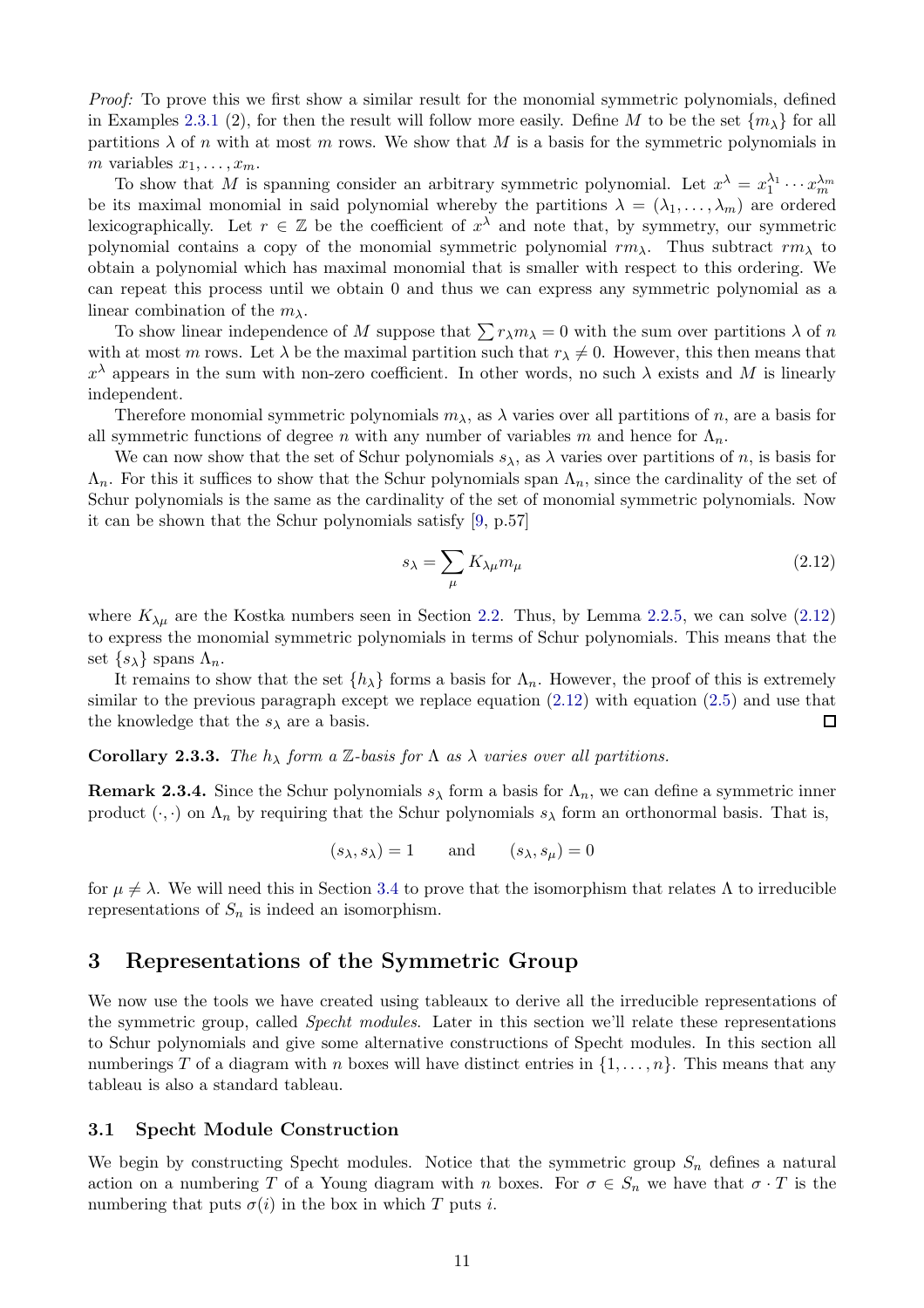For each numbering T this action generates a natural subgroup of  $S_n$  called the *row group* of T denoted by  $R(T)$ . It is defined as

$$
R(T) := \{ \sigma \in S_n \mid \sigma \text{ preserves the rows of } T \}.
$$

That is, for  $\sigma \in R(T)$ , we have that T and  $\sigma \cdot T$  have the same entries in their rows. If  $\lambda =$  $(\lambda_1, \ldots, \lambda_k)$  is the shape of T then  $R(T)$  is the product of symmetric groups

$$
S_{\lambda_1}\times\cdots\times S_{\lambda_k}
$$

.

Analogously, we can define the *column group* of T denoted by C(T). The construction of the row group allows us to define an equivalence class of numberings on a Young diagram.

Definition 3.1.1 (Tabloid). A tabloid is an equivalence class of numberings on a Young diagram such that two numberings T and T' are equivalent if and only if there exists  $p \in R(T)$  such that

$$
T'=p\cdot T.
$$

We denote the equivalence classes with curly brackets and so write  $\{T'\} = \{T\}.$ 

We display tabloids in a similar fashion to tableaux, except we drop the vertical bars. For example,

$$
\frac{1}{3} \frac{4}{6} \frac{7}{2} = \frac{4}{6} \frac{7}{3} \frac{1}{2 \cdot 5}.
$$

The action of  $S_n$  on tableaux also translates nicely to tabloids whereby for  $\sigma \in S_n$  we have

$$
\sigma \cdot \{T\} = \{\sigma \cdot T\}.
$$

This is well-defined because  $S_n$  permutes the numbers, not the boxes. Tabloids are the main ingredient in our first construction of the irreducible representations of  $S_n$ . Define  $M^{\lambda}$  to be the complex vector space with basis of tabloids  $\{T\}$  of shape  $\lambda$ , where  $\lambda \vdash n$ . The action of  $S_n$  on tabloids thus makes  $M^{\lambda}$  into  $\mathbb{C}[S_n]$ -module.

 $\Diamond$  **Examples 3.1.2.** (1) If  $\lambda = (5)$  then  $M^{(5)}$  is the 1-dimensional C-vector space with basis vector  $\boxed{1\ 2\ 3\ 4\ 5}$  and for any  $\sigma \in S_5$  we have

$$
\sigma \cdot \left( \begin{array}{cccc} 1 & 2 & 3 & 4 & 5 \end{array} \right) = \begin{array}{cccc} 1 & 2 & 3 & 4 & 5 \end{array}.
$$

Thus we have that  $M^{(5)}$  is isomorphic to the trivial representation.

(2) If  $\lambda = (1, 1, 1)$  then  $M^{(1,1,1)}$  is the 6-dimensional C-vector space with basis vectors

|           |   |   | റ |  |
|-----------|---|---|---|--|
|           | 2 |   |   |  |
| $\cdot$ ? |   | റ |   |  |

It is clear that we can identify each of these basis elements with an element in  $S_n$  and so  $M^{(1,1,1)}$ is isomorphic to the regular representation.

(3) If  $\lambda = (2, 1)$  then  $M^{(2,1)}$  is a 3-dimensional vector space over C with basis

$$
\{T_1\}=\frac{\overline{2 \ 3}}{\underline{1}}, \quad \{T_2\}=\frac{\overline{1 \ 3}}{\underline{2}}, \quad \{T_3\}=\frac{\overline{1 \ 2}}{\underline{3}}.
$$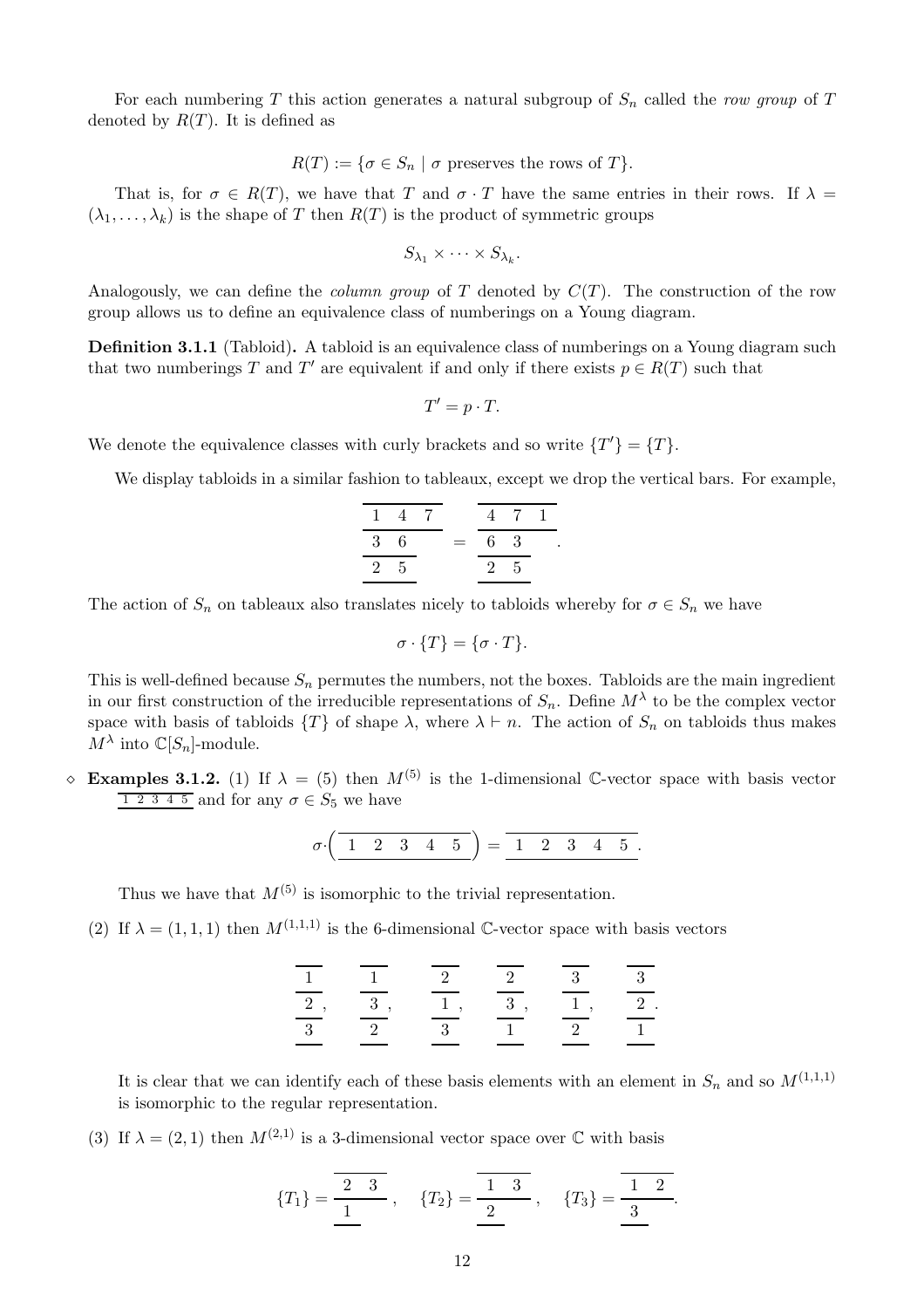The representations  $M^{\lambda}$  of  $S_n$  are, in general, not irreducible. Thus we now define elements of the group algebra  $\mathbb{C}[S_n]$  that will cut out the irreducible components of an  $M^{\lambda}$ .

Given a numbering T of a diagram with n boxes, we define *Young symmetrizers*

$$
a_T := \sum_{p \in R(T)} p \qquad b_T := \sum_{q \in C(T)} \text{sgn}(q)q \qquad c_T := b_T \cdot a_T.
$$

These have the following useful properties. Firstly, for  $p \in R(T)$  and  $q \in C(T)$ , we have

<span id="page-12-4"></span>
$$
p \cdot a_T = a_T \cdot p = a_T, \qquad q \cdot b_T = b_T \cdot q = \text{sgn}(q)b_T. \tag{3.1}
$$

We also have

$$
a_T \cdot a_T = |R(T)| \cdot a_T, \qquad b_T \cdot b_T = |C(T)| \cdot b_T. \tag{3.2}
$$

We can now define Specht modules:

**Definition 3.1.3** (Specht Module). Let  $\lambda$  be a partition of n. For each numbering T of shape  $\lambda$  define

<span id="page-12-6"></span>
$$
v_T := b_T \cdot \{T\} = \sum_{q \in C(T)} \text{sgn}(q) \{q \cdot T\}.
$$
\n(3.3)

Then we define the *Specht module*  $S^{\lambda}$  to be the subspace of  $M^{\lambda}$  spanned by all the elements  $v_T$ , as T varies over all numberings of  $\lambda$ .

- $\Diamond$  Remark 3.1.4. Notice that a tabloid  $\{T\}$  ignores the row position in a numbering. Also notice that the Young symmetrizer  $b_T$ , if we're given the resulting sum  $b_T \cdot T$ , makes it impossible to distinguish the original column position of the entries of  $T$ <sup>[3](#page-12-1)</sup>. Therefore it seems that  $v_T = b_T \cdot \{T\}$  ignores the row and column position of an entry. So the question is: what are we left with? The answer to this question relates to what are called the quadratic relations (which we will see many times in later sections).
- <span id="page-12-5"></span> $\Diamond$  Example 3.1.5. Let  $\lambda = (2, 1)$  so that  $M^{\lambda}$  has basis  $\{T_1\}$ ,  $\{T_2\}$ ,  $\{T_3\}$  as in Examples 3.1.2 (3). We therefore obtain

$$
b_{T_1} = 1 - (12) \qquad b_{T_2} = 1 - (12) \qquad b_{T_3} = 1 - (13)
$$

and thus  $S^{\lambda}$  is spanned by the elements

$$
v_{T_1} = \overline{\frac{2}{1} \cdot \frac{3}{2}} - \overline{\frac{1}{2} \cdot \frac{3}{2}} \qquad v_{T_2} = \overline{\frac{1}{2} \cdot \frac{3}{2}} - \overline{\frac{2}{1} \cdot \frac{3}{2}} \qquad v_{T_3} = \overline{\frac{1}{3} \cdot \frac{2}{2}} - \overline{\frac{3}{1} \cdot \frac{2}{2}}.
$$

We will see later (Example [3.3.5\)](#page-15-1) that  $\dim(S^{(2,1)}) = 2$ . Therefore, in this case, we have  $S^{\lambda} \neq M^{\lambda}$ .

#### <span id="page-12-0"></span>3.2 Irreducible Representations of the Symmetric Group

This section amounts to proving the following:

<span id="page-12-2"></span>**Theorem 3.2.1.** For each partition  $\lambda$  of n the Specht module  $S^{\lambda}$  is an irreducible representation of  $S_n$ . Furthermore, every irreducible representation of  $S_n$  is isomorphic to exactly one  $S^{\lambda}$ .

Before embarking on the proof of Theorem [3.2.1](#page-12-2) we require some extra tableaux theory.

<span id="page-12-3"></span>**Lemma 3.2.2.** Let T and T' be numberings of the shapes  $\lambda$  and  $\lambda'$ . Assume that  $\lambda$  does not strictly *dominate* λ ′ *. Then either*

- (*i*) There are two distinct integers that occur in the same row of  $T'$  and the same column of  $T$ ; or
- (*ii*)  $\lambda = \lambda'$  *and there is some*  $p \in R(T')$  *and*  $q \in C(T)$  *such that*  $p \cdot T' = q \cdot T$ *.*

<span id="page-12-1"></span> $3A$  column permutation is also assigned an orientation that depends on T. This orientation can be ignored for now but is something we'll see in more detail later.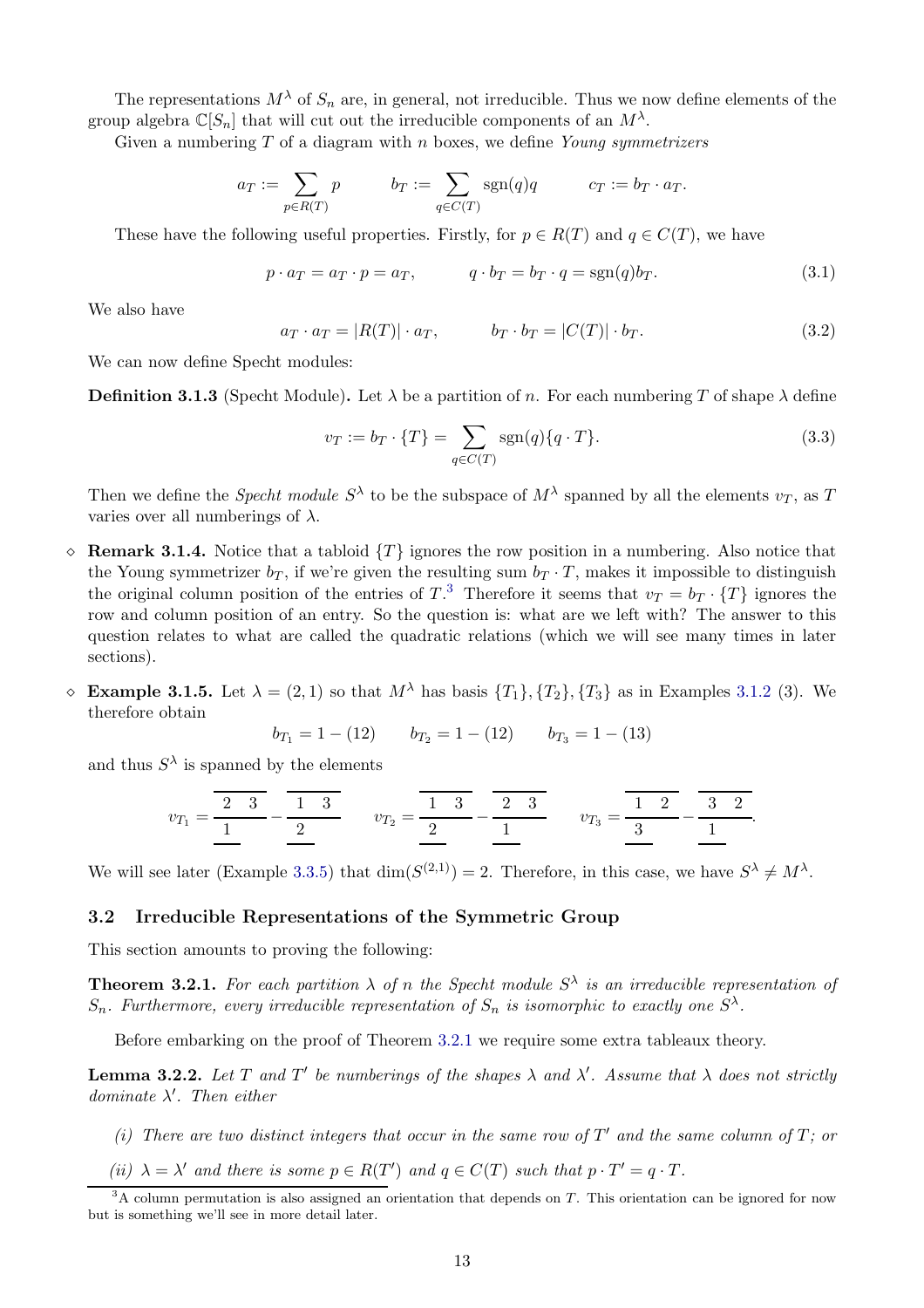*Proof:* Assume that (i) is false. We construct  $q \in C(T)$  as given in (ii). Now, since (i) is false, all the entries in the first row of T' are in distinct columns in T. Therefore there exists a  $q_1 \in C(T)$  that moves all these entries to the first row of T.



Note that this also implies that  $\lambda'_1 \leq \lambda_1$ . Similarly, all the entries in the second row of T' are also in distinct columns in T and thus in distinct columns in  $q_1 \cdot T$ . Thus we can find  $q_2 \in C(T) = C(q_1 \cdot T)$ that moves these entries to the second row of  $q_1 \cdot T$  and preserves the first row of  $q_1 \cdot T$ . Again, note that this implies that  $\lambda'_2 \leq \lambda_2$ .

Iterate this process for all rows 1 to k in  $\lambda$  and set  $q = q_1 \cdots q_k \in C(T)$ . Then if an entry i is in the  $j^{\text{th}}$  row of T' then i is also in the  $j^{\text{th}}$  row of  $q \cdot T$ . Furthermore, we have  $\lambda'_1 + \cdots + \lambda'_j \leq \lambda_1 + \cdots + \lambda_j$ , for  $j = 1, \ldots, k$ , so that  $\lambda' \leq \lambda$ . However, by assumption  $\lambda$  does not strictly dominate  $\lambda'$  which therefore gives  $\lambda = \lambda'$ . Hence,  $\{T'\} = \{q \cdot T\}$  which means there exists  $p \in R(T)$  such that  $p \cdot T' = q \cdot T$ .

<span id="page-13-0"></span>Corollary 3.2.3. *Using the ordering given at the end of Section [1.2,](#page-3-2) we have that if* T *and* T ′ *are standard tableaux with*  $T' > T$ , then there is a pair of integers in the same row of  $T'$  and the same *column of* T*.*

*Proof:* Since  $T' > T$ , we can apply Lemma [3.2.2.](#page-12-3) Indeed,  $T' > T$  ensures that the shape of T cannot strictly dominate the shape of  $T'$  (see Remark [1.2.4\)](#page-4-2). In search of a contradiction assume that we're in the case (ii) of Lemma [3.2.2](#page-12-3) so that there exists  $p \in R(T')$  and  $q \in C(T)$  such that  $p \cdot T' = q \cdot T$ .

Now note that, since T and T' are standard tableau,  $p \in R(T')$  and  $q \in C(T)$ , we have that

$$
T' \le p \cdot T' \qquad \text{and} \qquad q \cdot T \le T
$$

since the largest entry of T that is moved by p moves to the left and the largest entry of T that is moved by q moves upwards. (Note that above  $\geq$  and  $\leq$  do not represent the lexicographic ordering but instead represent the ordering given at the end of Section [1.2\)](#page-3-2).

Therefore we can conclude that  $T' \leq p \cdot T' = q \cdot T \leq T$ . This contradicts  $T' > T$  and so we must be in case  $(i)$  of Lemma [3.2.2.](#page-12-3)  $\Box$ 

<span id="page-13-1"></span>**Lemma 3.2.4.** Let T and T' be numberings of shape  $\lambda$  and  $\lambda'$ , and assume that  $\lambda$  does not strictly *dominate* λ ′ *. If there is a pair of integers in the same row of* T ′ *and the same column of* T*, then*  $b_T \cdot \{T'\} = 0$ *. Else,*  $\lambda = \lambda'$  and we have  $b_T \cdot \{T'\} = \pm v_T$ *.* 

*Proof:* This is an extension of the result in Lemma [3.2.2.](#page-12-3) Firstly, suppose there is a pair of integers in the same row of T' and the same column of T. Let  $t \in R(T')$  be the transposition that permutes them. Then

$$
b_T \cdot \{T'\} = (b_T \cdot t) \cdot \{T'\}
$$
  
= sgn(t) b\_T \cdot \{T'\}  
= -b\_T \cdot \{T'\}. \t\t (t a transposition)

Thus we must have  $b_T \cdot \{T'\} = 0$ . Now if there is no such pair we are in case (*ii*) of Lemma [3.2.2](#page-12-3) and so there is a  $p \in R(T')$  and  $q \in C(T)$  such that  $p \cdot T' = q \cdot T$ . Thus

$$
b_T \cdot \{T'\} = b_T \cdot \{p \cdot T'\}
$$
  
\n
$$
= b_T \cdot \{q \cdot T\}
$$
  
\n
$$
= (b_T \cdot q) \cdot \{T\}
$$
  
\n
$$
= \text{sgn}(q)b_T \cdot \{T\}
$$
  
\n
$$
= \pm v_T.
$$
  
\n(3.1)

This concludes the proof.

 $\Box$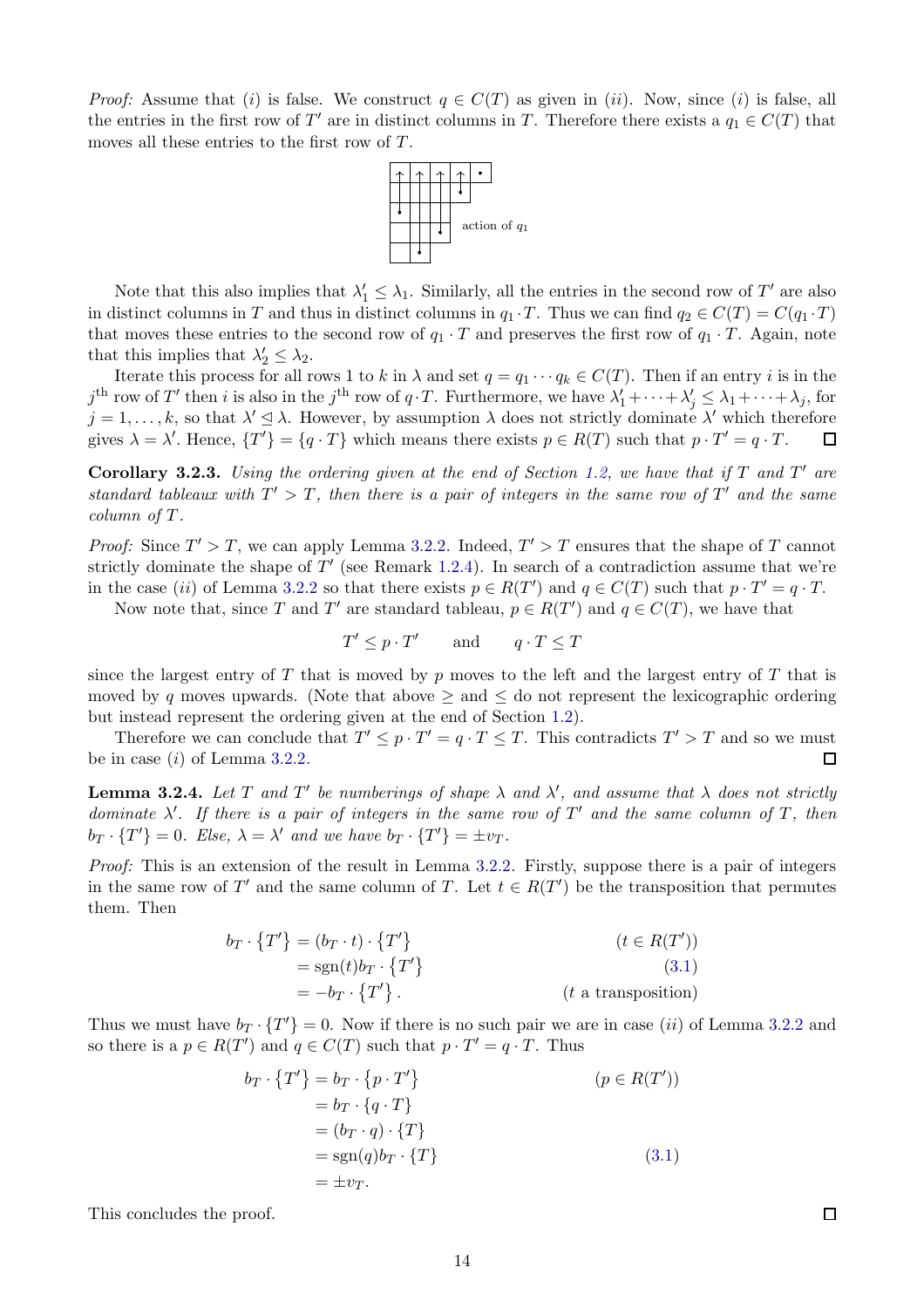Analogously to the relationship between Corollary [3.2.3](#page-13-0) and Lemma [3.2.2](#page-12-3) we also have

**Corollary 3.2.5.** If T and T' are standard tableaux with  $T' > T$ , then  $b_T \cdot \{T'\} = 0$ .

We now have all the necessary tools to show that the Specht modules  $S^{\lambda}$  do indeed give rise to all the irreducible representations of  $S_n$ .

*Proof of Theorem [3.2.1:](#page-12-2)* We first show that for each partition  $\lambda$  of n the Specht module  $S^{\lambda}$  is a submodule of  $M^{\lambda}$ . For this it suffices to show that  $\sigma \cdot v_T = v_{\sigma \cdot T}$  for all T and  $\sigma \in S_n$ . Indeed,

$$
\sigma \cdot v_T = \sigma \cdot \left( \sum_{q \in C(T)} \text{sgn}(q) \{q \cdot T\} \right)
$$
  
= 
$$
\sum_{q \in C(T)} \text{sgn}(q) \{ \sigma \cdot q \cdot T\}
$$
  
= 
$$
\sum_{q \in C(T)} \text{sgn}(q) \{ (\sigma \cdot q \cdot \sigma^{-1}) \cdot \sigma \cdot T\}
$$
  
= 
$$
\sum_{p \in C(\sigma \cdot T)} \text{sgn}(p) \{ \sigma \cdot T\}
$$
  
= 
$$
v_{\sigma \cdot T},
$$

where we have used the fact that  $\sigma \cdot C(T) \cdot \sigma^{-1} = C(\sigma \cdot T)$  and that  $sgn(\sigma \cdot q \cdot \sigma^{-1}) = sgn(q)$ . This also shows that  $S^{\lambda} = \mathbb{C}[S_n] \cdot v_T$ . Indeed, if T' is a different numbering of  $\lambda$  and  $\sigma \cdot T = T'$  then we have  $\sigma \cdot v_T = v_{\sigma \cdot T} = v_{T'} \in \mathbb{C}[S_n] \cdot v_T$ .

Secondly, we show that no two Specht modules are isomorphic. Let  $\lambda$  and  $\mu$  be partitions of n such that  $\mu > \lambda^4$  $\mu > \lambda^4$ . Choose a numbering T of  $\lambda$ . Then, applying the latter case of Lemma [3.2.4,](#page-13-1) we have

<span id="page-14-1"></span>
$$
b_T \cdot S^\lambda = \mathbb{C} \cdot v_T \neq 0. \tag{3.4}
$$

Now applying the former case of Lemma [3.2.4](#page-13-1) we have

$$
b_T\cdot S^\mu=0.
$$

We conclude that  $S^{\lambda} \not\cong S^{\mu}$ .

To show that Specht modules are irreducible suppose that  $S^{\lambda} = V \oplus W$  for submodules V and W of  $M^{\lambda}$ . Then by [\(3.4\)](#page-14-1) above we have

$$
\mathbb{C} \cdot v_T = b_T \cdot S^{\lambda} = b_T \cdot V \oplus b_T \cdot W \subseteq V \oplus W.
$$

Therefore, without loss of generality, V contains  $v_T$ . However, since V is a submodule it is closed under the action of the group algebra  $\mathbb{C}[S_n]$  which means

$$
S^{\lambda} = \mathbb{C}[S_n] \cdot v_T \subseteq V.
$$

Thus  $S^{\lambda} = V$  and so  $S^{\lambda}$  is irreducible.

Finally, we conclude that every irreducible representation is isomorphic to a Specht module. Indeed, there is an irreducible representation of  $S^{\lambda}$  (up to isomorphism) for each conjugacy class in  $S_n$ . However, the conjugacy classes in  $S<sup>n</sup>$  consist of permutations of the same cycle type and each cycle type clearly corresponds to a partition of *n*. Therefore, as  $\lambda$  varies over all partitions of *n*, the  $S^{\lambda}$ must define all irreducible representations of  $S_n$ .  $\Box$ 

<span id="page-14-0"></span> $^{4}\mu$  is strictly larger than  $\lambda$  in lexicographic ordering, which implies that  $\lambda$  does not strictly dominate  $\mu$ . Hence, Lemma [3.2.4](#page-13-1) applies.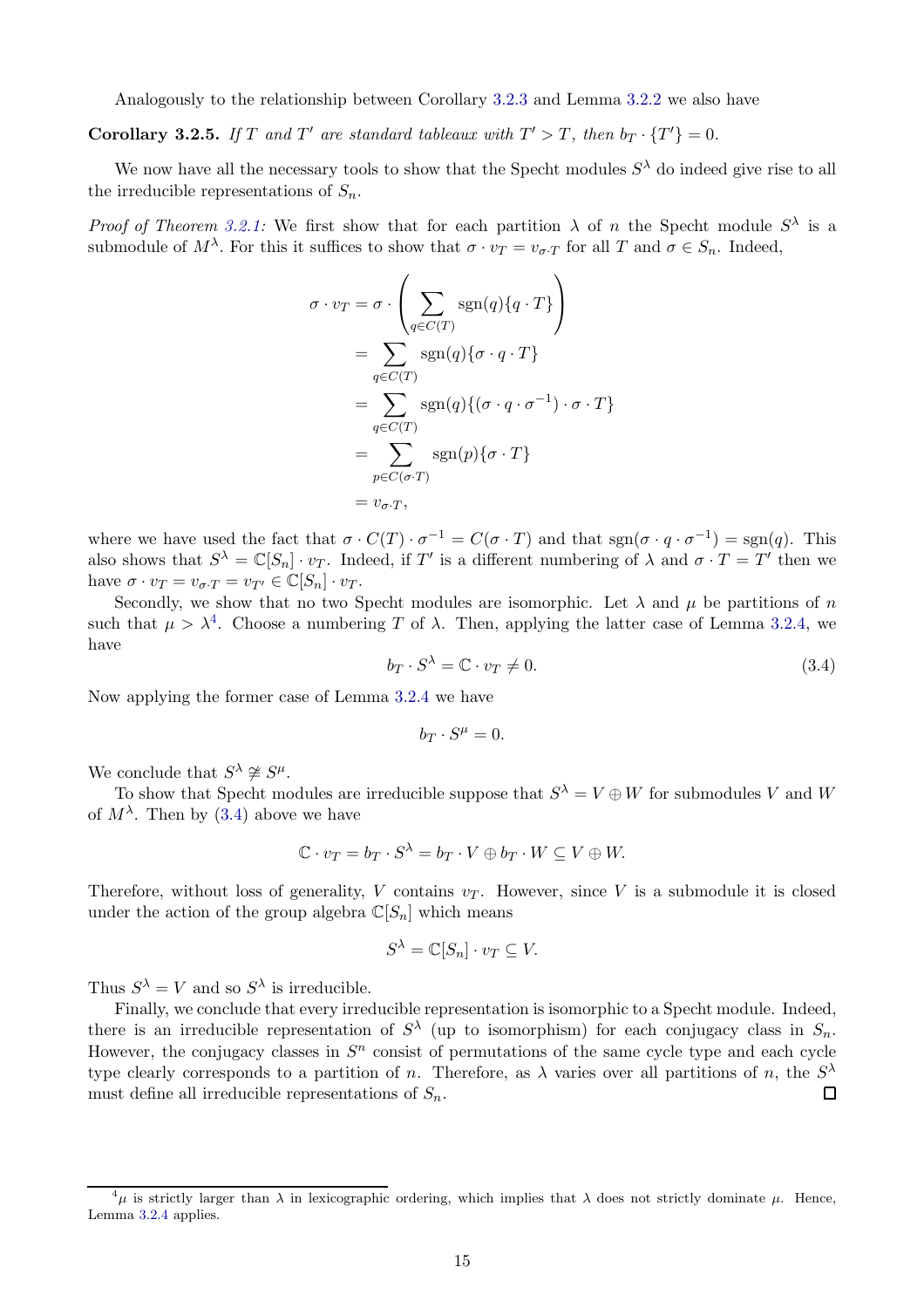# <span id="page-15-0"></span>**3.3**  $M^{\lambda}$  and  $S^{\lambda}$  Structure

We now analyse the structure of the representations  $M^{\lambda}$  using the Specht modules  $S^{\lambda}$ . Some of this analysis will be used in Section [3.4](#page-16-0) to draw parallels between the representations of the symmetric group and the symmetric polynomials from Section [2.3.](#page-9-0) We will also give a basis for  $S^{\lambda}$ .

<span id="page-15-2"></span>**Lemma 3.3.1.** Let  $\phi : M^{\lambda} \to M^{\lambda'}$  be a homomorphism of representations of  $S_n$ . If  $S^{\lambda}$  is not in the *kernel of*  $\phi$ *, then*  $\lambda' \leq \lambda$ .

*Proof:* Let T be a numbering of  $\lambda$  where  $v_T$  is not in the kernel of  $\phi$ . Then

$$
b_T \cdot \phi(\{T\}) = \phi(v_T) \neq 0.
$$

Thus there is a numbering T' of shape  $\lambda'$  such that  $b_T \cdot \{T'\} \neq 0$ . Therefore, if  $\lambda$  does not strictly dominate  $\lambda'$ , then by Lemma [3.2.4](#page-13-1) we must have  $\lambda' = \lambda$ . Hence, either  $\lambda' \triangleleft \lambda$  or  $\lambda = \lambda'$ .  $\Box$ 

**Theorem 3.3.2.** *There are non-negative integers*  $k_{\nu\lambda}$ *, for*  $\nu \triangleright \lambda$ *, such that* 

$$
M^{\lambda} \cong S^{\lambda} \oplus \bigoplus_{\nu \triangleright \lambda} (S^{\nu})^{\oplus k_{\nu \lambda}}.
$$

*Proof:* For each  $\nu$ , let  $k_{\nu\lambda}$  be the number of times  $S^{\nu}$  occurs in the decomposition of  $M^{\lambda}$ . Now

$$
b_T \cdot M^{\lambda} = b_T \cdot S^{\lambda}
$$

and so  $k_{\lambda\lambda} = 1$ . Now suppose  $S^{\nu}$  appears in  $M^{\lambda}$  and consider the projection from  $M^{\nu}$  to  $S^{\nu}$  followed by the embedding of  $S^{\nu}$  in  $M^{\lambda}$ 

$$
M^{\nu} \to S^{\nu} \to M^{\lambda}
$$

which defines a homomorphism from  $M^{\nu}$  to  $M^{\lambda}$  such that  $S^{\nu}$  is not in the kernel. Thus Lemma [3.3.1](#page-15-2) applies to give  $\lambda \leq \nu$ .  $\Box$ 

<span id="page-15-3"></span>**Proposition 3.3.3.** The elements  $v_T$ , as T varies over tableaux of shape  $\lambda$ , form a basis for  $S^{\lambda}$ .

*Proof:* Firstly, to show linear independence, suppose that  $\sum r_T v_T = 0$ , where the sum is over all tableaux T of shape  $\lambda$ . Consider the ordering defined at the end of Section [1.2.](#page-3-2) We aim to show that the maximal T in the above sum has non-zero coefficient. Now each  $v_T$  is a linear combination of  $\{T\}$ and  $\{q \cdot T\}$  for  $q \in C(T)$ . Furthermore,  $\{T\}$  appears with coefficient 1 in  $v_T$ . Recall, from the proof of Corollary [3.2.3,](#page-13-0) that for all  $q \in C(T)$  we have  $q \cdot T < T$  (when T is a tableau). Hence, the maximal T in  $\sum r_T v_T = 0$  occurs only in  $v_T$  as  $\{T\}$  with coefficient 1.

To show that the elements  $v_T$  are spanning we make use of the *Robinson correspondence* [\[3,](#page-40-0) p.52]. From this we can deduce

$$
n! = \sum_{\lambda \vdash n} \left( f^{\lambda} \right)^2
$$

where  $f^{\lambda}$  is the number of standard tableaux of shape  $\lambda$ . Therefore, using that the sum of the squares of the dimension of the irreducible representations is equal to the order of the group, we have

$$
n! = \sum_{\lambda \vdash n} \left( f^{\lambda} \right)^2 \le \sum_{\lambda \vdash n} \left( \dim \left( S^{\lambda} \right) \right)^2 = n!.
$$

 $\Box$ 

Hence, we must have dim  $(S^{\lambda}) = f^{\lambda}$  for all  $\lambda$ . This means that the  $v_T$  must be a basis for  $S^{\lambda}$ .

Remark 3.3.4. We will see another proof of Theorem [3.3.3](#page-15-3) in Section [3.5](#page-18-0) using a dual construction of  $S^{\lambda}$ .

<span id="page-15-1"></span> $\Diamond$  Example 3.3.5. Recall Example [3.1.5](#page-12-5) in which we showed that  $S^{\lambda}$ , for  $\lambda = (2,1)$ , is spanned by  $v_{T_1}, v_{T_2}, v_{T_3}$ . By Proposition [3.3.3,](#page-15-3) we have that  $S^{\lambda}$  has basis  $v_{T_2}, v_{T_3}$ . This is because

$$
T_2 = \boxed{\frac{1}{2}} \qquad \qquad T_3 = \boxed{\frac{1}{3}}
$$

are all the tableaux of shape  $\lambda$  with distinct entries in  $\{1, 2, 3\}$ . Therefore,  $v_{T_1}$  can be expressed as a linear combination of  $v_{T_2}$  and  $v_{T_3}$ . Indeed,  $v_{T_1} = -v_{T_2}$ . This means that  $S^{(2,1)}$  is the unique 2-dimensional representation of  $S_3$  (up to isomorphism).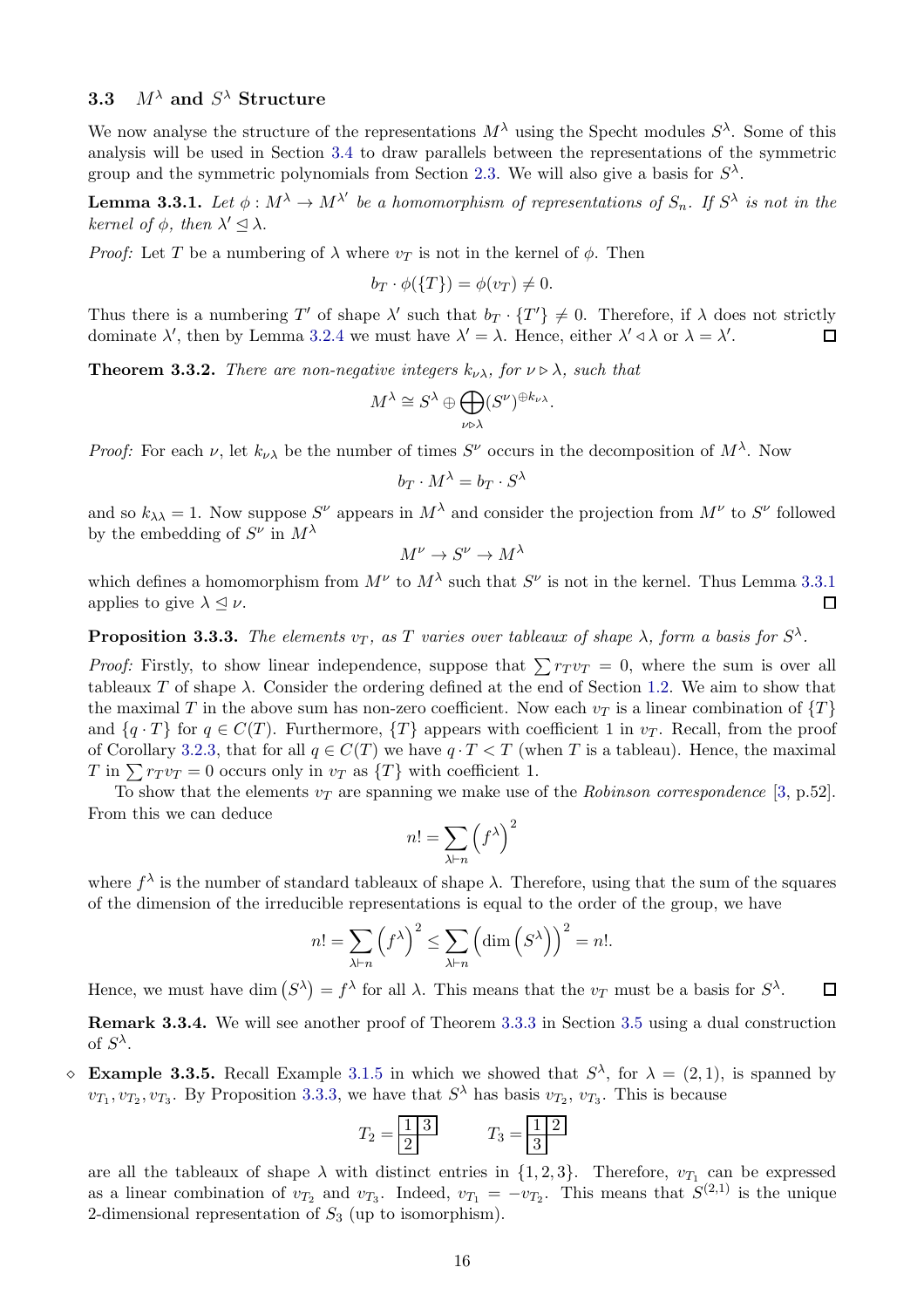#### <span id="page-16-0"></span>3.4 Ring of Representations

The aim of this section is to introduce a relationship between the ring of symmetric functions  $\Lambda$  (Section [2.3\)](#page-9-0) and the irreducible representations of the symmetric group. This will allow us to transfer some of the properties of  $\Lambda$  to representations of the symmetric group.

Firstly define  $R_n$  to be the free abelian group on the isomorphism classes of irreducible representations of  $S_n$ . That is, if  $V \cong \bigoplus (S^{\lambda})^{\oplus a_{\lambda}}$  is a representation of  $S_n$ , then its class [V] is given by

$$
[V] = \sum a_{\lambda} [S^{\lambda}].
$$

Now define  $R := \bigoplus_{n=0}^{\infty} R_n$  where  $R_0 = \mathbb{Z}$ . We will see later that this defines a ring, called the *ring of representations* of  $S_n$ , and that is isomorphic to the ring of symmetric functions. However, we first need to construct a multiplication operation on R.

**Definition 3.4.1** (Induced Representation). Let G be a group and let V be a  $\mathbb{C}[H]$ -module for some subgroup  $H$  of  $G$ . Then we define the induced representation of  $V$  from  $H$  to  $G$  as

$$
\operatorname{Ind}_{H}^{G}(V) := \mathbb{C}[G] \otimes_{\mathbb{C}[H]} V.
$$

**Examples 3.4.2.** (1)  $\circ$  Consider  $S_n$  and the alternating group  $A_n$  for  $n \geq 2$ . Let 1 denote the trivial representation of  $A_n$ . Then the induced representation of 1 from  $A_n$  to  $S_n$  is

$$
\mathop{\mathrm{Ind}}\nolimits_{A_n}^{S_n}(\mathbf{1})=\mathbb{C}[S_n]\otimes_{\mathbb{C}[A_n]} \mathbb{C}
$$

which is isomorphic to the sign module. Indeed, let  $\tau \in S_n$  and  $\sigma \in \text{Ind}_{A_n}^{S_n}(\mathbf{1})$ . The cosets of  $A_n$ in  $S_n$  are  $A_n$  and  $(12)A_n$ , which partition  $S_n$  into even and odd permutations. Thus the action of  $\tau$  on  $\sigma$  in  $\text{Ind}_{A_n}^{S_n}(\mathbf{1})$  is given by

$$
\tau \cdot \sigma = \begin{cases} (12) \cdot \sigma & \tau \text{ odd}; \\ \sigma & \tau \text{ even}. \end{cases}
$$

Hence the action of  $\tau$  is uniquely determined by its sign.

(2) Fix a numbering T of  $\lambda$  so that  $M^{\lambda}$  has basis  $\sigma \cdot \{T\}$  as  $\sigma$  varies over class representatives of  $S_n/R(T)$ . Hence, again letting 1 denote the trivial representation, we have

$$
M^{\lambda} \cong {\rm Ind}_{R(T)}^{S_n}(\mathbf{1}) = \mathbb{C}[S_n] \otimes_{\mathbb{C}[R(T)]} \mathbb{C}.
$$

We now define multiplication  $R_n \times R_m \to R_{n+m}$  on R, for representations V and W of  $S_n$  and  $S_m$ (respectively), as

<span id="page-16-1"></span>
$$
[V] \circ [W] := \left[ \operatorname{Ind}_{S_n \times S_m}^{S_{n+m}} V \otimes W \right] = \mathbb{C}[S_{n+m}] \otimes_{\mathbb{C}[S_n \times S_m]} (V \otimes W) \tag{3.5}
$$

where  $V \otimes W$  is viewed as a representation of  $S_n \times S_m$  with

$$
(\sigma \times \tau) \cdot (v \otimes w) = \sigma \cdot v \otimes \tau \cdot w
$$

for  $\sigma \in S_n$ ,  $\tau \in S_m$ ,  $v \in V$  and  $w \in W$ . Furthermore, we view  $S_n \times S_m$  as a subgroup of  $S_{n+m}$  by letting  $S_n$  act on the first n integers and  $S_m$  act on the remaining m integers. This multiplication makes R into a commutative (graded) ring with unit. Furthermore, we can equip  $R_n$  with a symmetric inner product  $(\cdot, \cdot)$  by requiring that the irreducible representations  $|S^{\lambda}|$  form an orthonormal basis. In particular, if  $V \cong \bigoplus (S^{\lambda})^{\oplus a_{\lambda}}$  and  $W \cong \bigoplus (S^{\lambda})^{\oplus b_{\lambda}}$ , we have

$$
([V],[W])=\sum a_{\lambda}b_{\lambda}.
$$

Now since the polynomials  $h_{\lambda}$  form a basis for the ring of symmetric functions (Corollary [2.3.3\)](#page-10-3), we can define an additive homomorphism  $\phi : \Lambda \to R$  such that

$$
\phi(h^{\lambda}) = [M^{\lambda}].
$$

We can now state and prove the main result of this section: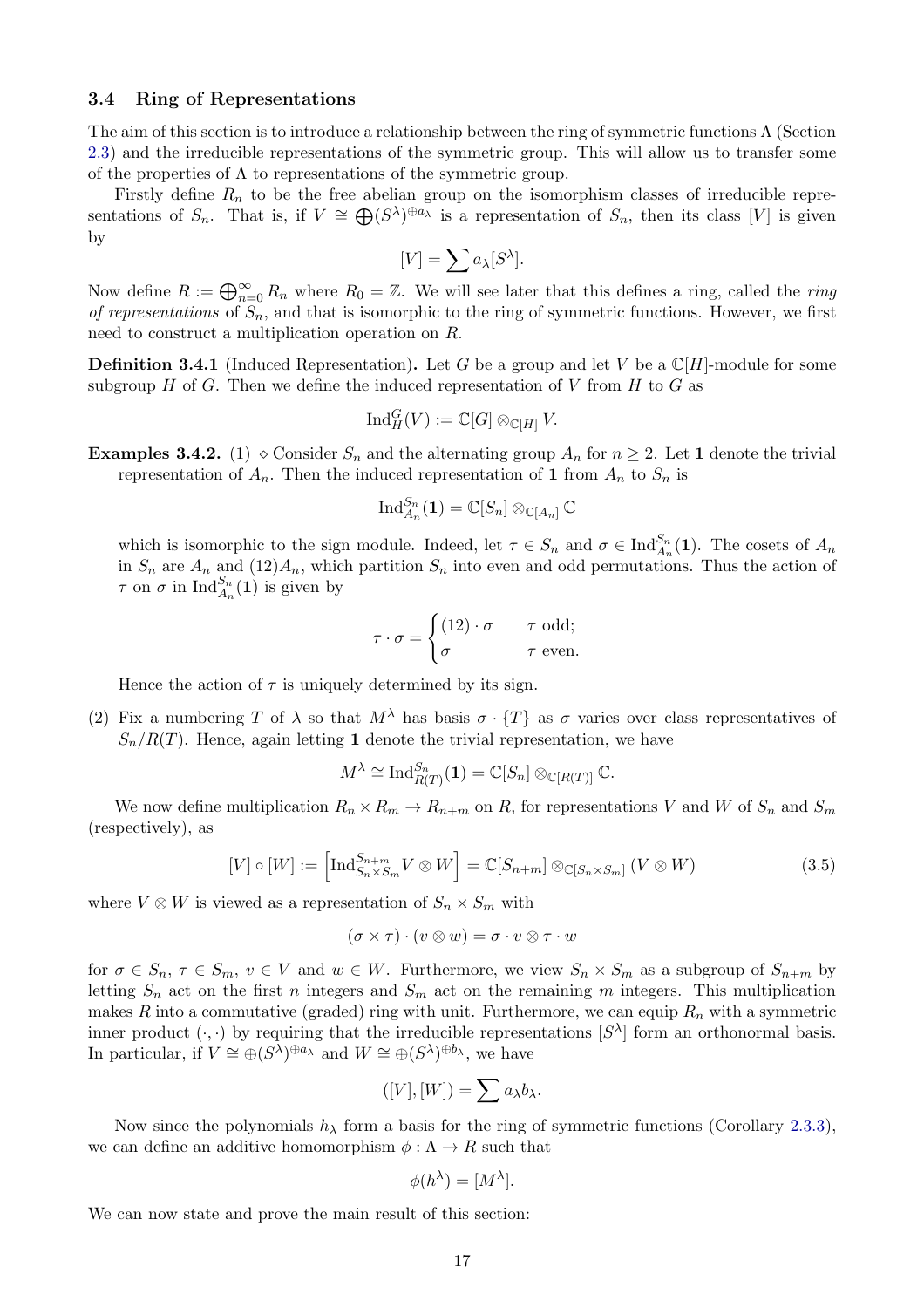<span id="page-17-3"></span>**Theorem 3.4.3.** The map  $\phi : \Lambda \to R$  is an (isometric) isomorphism such that  $\phi(s^{\lambda}) = [S^{\lambda}]$ .

*Proof:* As we saw in Examples 3.1.2 (1), we have that  $\phi$  takes  $h_n$  to the trivial representation  $M^{(n)}$ . Then, since  $\Lambda$  is a polynomial ring in the variables  $h_n$ , to show that  $\phi$  is ring homomorphism we need only show that

<span id="page-17-0"></span>
$$
M^{(\lambda_1)} \circ M^{(\lambda_2)} \circ \cdots \circ M^{(\lambda_k)} = M^{\lambda}
$$
\n(3.6)

for  $\lambda = (\lambda_1, \ldots, \lambda_k)$  a partition. Since then, if [\(3.6\)](#page-17-0) holds, we have

$$
\phi(h_{\lambda_1}\cdots h_{\lambda_k})=\phi(h_{\lambda})=[M^{\lambda}]=[M^{(\lambda_1)}]\circ\cdots\circ[M^{(\lambda_k)}]=\phi(h_{\lambda_1})\cdots\phi(h_{\lambda_k})
$$

so that  $\phi$  respects multiplication. To prove that [\(3.6\)](#page-17-0) holds we use the description of  $M^{\lambda}$  given in Example 3.4.2 (2). By induction, it suffices to show that

$$
M^{(\lambda_1,\ldots,\lambda_k)} \circ M^{\lambda_{k+1}} = M^{(\lambda_1,\ldots,\lambda_{k+1})}
$$

where  $\lambda = (\lambda_1, \ldots, \lambda_k)$  is a partition of n and  $\lambda_k \geq \lambda_{k+1}$ . Hence, fix a numbering T of  $\lambda$  whereby the numbers 1 to  $n$  are entered into  $T$  in order from left to right, top to bottom (so that the top row has entries  $1 < \cdots < \lambda_1$ ). Similarly, fix a numbering U of  $(\lambda_{k+1})$  which has entries  $n+1, \ldots, n+k$  placed in order from left to right. By definition we have

$$
M^{(\lambda_1,\ldots,\lambda_k)} \circ M^{\lambda_{k+1}} = \mathbb{C}[S_{n+\lambda_{k+1}}] \otimes_{\mathbb{C}[S_n \times S_{\lambda_{k+1}}]} (M^{\lambda} \otimes M^{(\lambda_{k+1})})
$$
  
=  $\mathbb{C}[S_{n+\lambda_{k+1}}] \otimes_{\mathbb{C}[S_n \times S_{\lambda_{k+1}}]} ((\mathbb{C}[S_n] \otimes_{\mathbb{C}[R(T)]} \mathbb{C}) \otimes (\mathbb{C}[S_{\lambda_{k+1}}] \otimes_{\mathbb{C}[R(U)]} \mathbb{C})).$ 

Then, since  $R(T) = S_{\lambda_1} \times \cdots \times S_{\lambda_k}$ , we have

$$
\mathbb{C}[R(T)] = \mathbb{C}[S_{\lambda_1}] \otimes_{\mathbb{C}} \cdots \otimes_{\mathbb{C}} \mathbb{C}[S_{\lambda_k}]
$$

and we also have  $R(U) = S_{\lambda_{k+1}}$ . Hence,

$$
M^{(\lambda_1,\ldots,\lambda_k)} \circ M^{\lambda_{k+1}} = \mathbb{C}[S_{n+\lambda_{k+1}}] \otimes_{\mathbb{C}[S_n] \otimes_{\mathbb{C}} \mathbb{C}[S_{\lambda_{k+1}}]} ((\mathbb{C}[S_n] \otimes_{\mathbb{C}[S_{\lambda_1}] \otimes_{\mathbb{C}} \cdots \otimes_{\mathbb{C}} \mathbb{C}[S_{\lambda_k}]} \mathbb{C}) \otimes (\mathbb{C}[S_{\lambda_{k+1}}] \otimes_{\mathbb{C}[S_{\lambda_{k+1}}]} \mathbb{C})
$$
  
\n
$$
= \mathbb{C}[S_{n+\lambda_{k+1}}] \otimes_{\mathbb{C}[S_n] \otimes_{\mathbb{C}} \mathbb{C}[S_{\lambda_{k+1}}]} ((\mathbb{C}[S_n] \otimes_{\mathbb{C}[S_{\lambda_1}] \otimes_{\mathbb{C}} \cdots \otimes_{\mathbb{C}} \mathbb{C}[S_{\lambda_k}]} \mathbb{C}) \otimes \mathbb{C})
$$
  
\n
$$
= \mathbb{C}[S_{n+\lambda_{k+1}}] \otimes_{\mathbb{C}[S_{\lambda_1}] \otimes_{\mathbb{C}} \cdots \otimes_{\mathbb{C}} \mathbb{C}[S_{\lambda_{k+1}}]} \mathbb{C}
$$
  
\n
$$
= M^{(\lambda_1,\ldots,\lambda_{k+1})}.
$$

Thus, [\(3.6\)](#page-17-0) holds and so  $\phi$  is a ring homomorphism.

We now show that the  $[M^{\lambda}]$  form a basis for R. Then it will follow that  $\phi$  is an isomorphism of Z-algebras. To prove this it suffices to show that the  $[M^{\lambda}]$  are linearly independent because the set of  $[S^{\lambda}]$  is a basis for R and there is an  $M^{\lambda}$  for every  $S^{\lambda}$ . Suppose that  $\sum_{\lambda} r_{\lambda}[M^{\lambda}] = 0$ . Then using a similar argument to the one used in the proof of Lemma [2.2.5,](#page-8-1) order the partitions lexicographically and let  $[M^{\lambda'}]$  be the maximal term in the sum such that  $r_{\lambda'} \neq 0$ . Thus we can use Theorem [3.3.2](#page-19-0) to express  $M^{\lambda'}$  as a sum of  $S^{\lambda}$ . Therefore, since  $\lambda \leq \mu$  implies  $\lambda \leq \mu$ , we have that  $S^{\lambda'}$  only occurs once  $\lim_{\Delta x \to 0} \sum_{\lambda} r_{\lambda}[M^{\lambda}] = 0$  (specifically in the decomposition of  $M^{\lambda'}$ ) and thus occurs with coefficient  $r_{\lambda'} \neq 0$ . This shows that the  $[M^{\lambda}]$  are linearly independent.

Finally, we show that  $\phi(s_\lambda) = [S^\lambda]$  by making use of the fact that  $\phi$  is an isometry<sup>[5](#page-17-1)</sup>. In Theorem [3.3.2](#page-19-0) we saw that  $[M^{\lambda}] = [S^{\lambda}] + \sum_{\nu \triangleright \lambda} k_{\nu \lambda} [S^{\nu}]$  and [\(2.9\)](#page-9-2) gives us that  $h_{\lambda} = s_{\lambda} + \sum_{\nu \triangleright \lambda} K_{\nu \lambda} s_{\nu}$ . Then, as  $\phi(h_\lambda) = [M^\lambda]$ , we must have

<span id="page-17-2"></span>
$$
\phi(s_{\lambda}) + \sum_{\nu \triangleright \lambda} K_{\nu\lambda} \phi(s_{\nu}) = [S^{\lambda}] + \sum_{\nu \triangleright \lambda} k_{\nu\lambda} [S^{\nu}]. \tag{3.7}
$$

Using this we aim to show that  $[S^{\lambda}]$  appears in the decomposition of  $\phi(s_{\lambda})$  with coefficient 1. Assume that this is true for now. Therefore that we can write

$$
\phi(s_{\lambda}) = [S^{\lambda}] + \sum m_{\nu\lambda} [S^{\nu}]
$$

<span id="page-17-1"></span> ${}^{5}$ The proof of this is omitted, see [\[3,](#page-40-0) Page 92]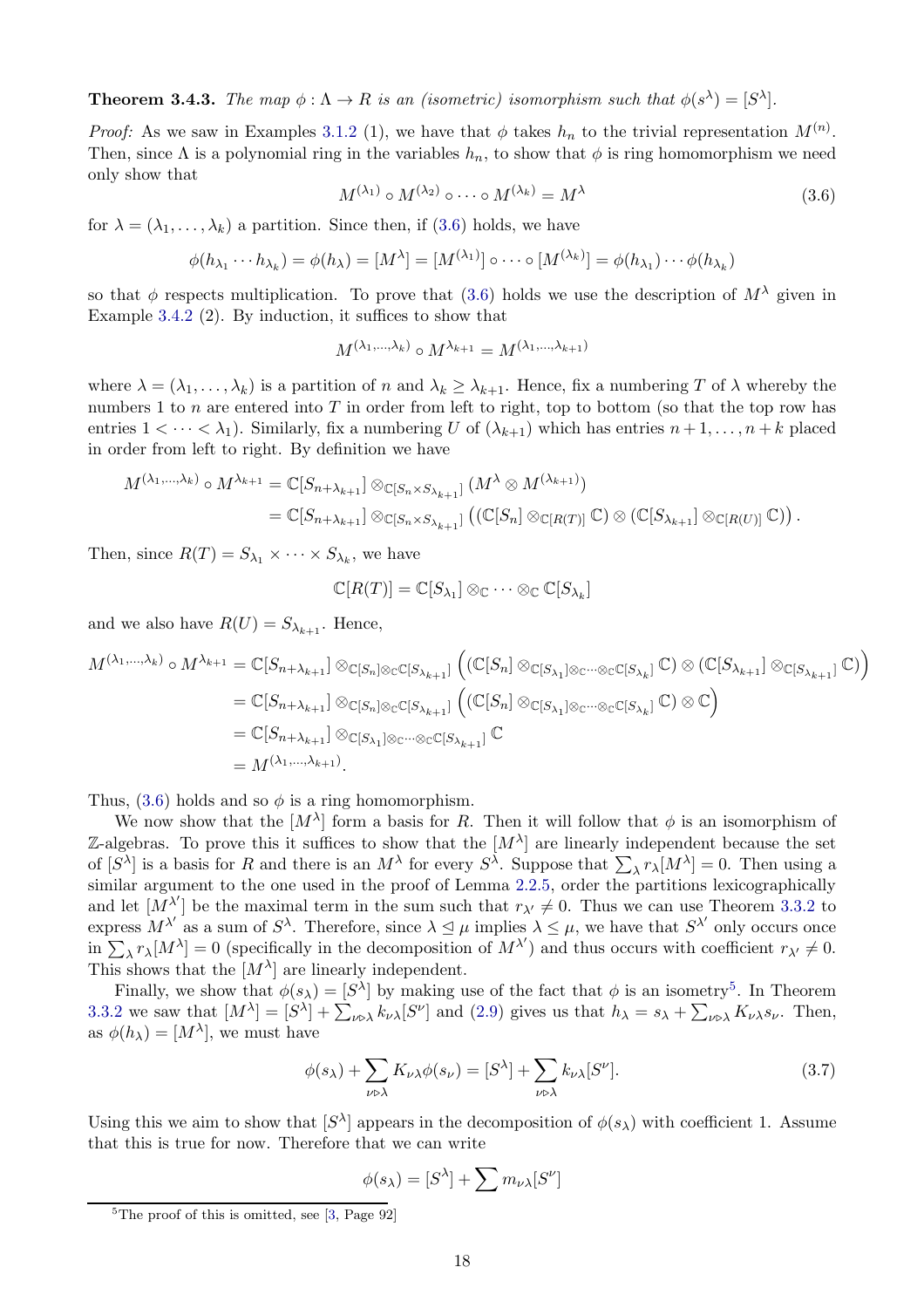for some integers  $m_{\nu\lambda}$ . Therefore, recalling Remark [2.3.4,](#page-10-4) we can use that  $\phi$  is an isometry to obtain

$$
1 = (s_{\lambda}, s_{\lambda}) = (\phi(s_{\lambda}), \phi(s_{\lambda})) = 1 + \sum (m_{\nu\lambda})^2
$$

and so the  $m_{\nu\lambda}$  must vanish. Hence,  $\phi(s_\lambda) = [S^\lambda]$ .

Now we prove that  $[S^{\lambda}]$  does indeed appear in  $\phi(s_{\lambda})$  with coefficient 1. Suppose, for contradiction, that it does not. Then by [\(3.7\)](#page-17-2) we have that  $[S^{\lambda}]$  must appear with non-zero coefficient in  $\phi(s_{\nu_1})$ for some  $\nu_1 \triangleright \lambda$ . We can then apply [\(3.7\)](#page-17-2) again to  $\phi(s_{\nu_1})$  to obtain  $\nu_2$  whereby  $[S^{\lambda}]$  appears with non-zero coefficient in  $\phi(s_{\nu_2})$  and  $\nu_2 \triangleright \nu_1$ . We can thus iterate this process to find that  $[S^{\lambda}]$  appears with non-zero coefficient in  $\phi(s_\mu)$ , where  $\mu = (n)$  for  $|\lambda| = n$ . However,

$$
\phi(s_{\mu}) = \phi(s_{\mu}) + \sum_{\nu \triangleright \mu} \overline{K_{\nu\mu}\phi(s_{\nu})} = [S^{\mu}] + \sum_{\nu \triangleright \mu} k_{\nu\mu} [S^{\nu}] = [S^{\mu}]
$$

where we have used that no partition dominates  $\mu = (n)$ . Hence, we have the desired contradiction and this concludes the proof. П

This powerful result allows us to transfer the properties of symmetric polynomials from Section [2.2](#page-6-0) directly to properties of irreducible representations of  $S_n$ . Firstly, [\(2.9\)](#page-9-2) yields:

Corollary 3.4.4 (Young's rule).

$$
M^{\lambda} \cong S^{\lambda} \oplus \bigoplus_{\mu \triangleright \lambda} (S^{\mu})^{\oplus K_{\mu \lambda}}
$$

*where*  $K_{\mu\lambda}$  *is the Kostka number.* 

Also, the Littlewood-Richardson rule [\(2.7\)](#page-7-4) gives an equivalent rule for Specht modules

Corollary 3.4.5 (Littlewood-Richardson rule - for Specht modules).

$$
S^\lambda \circ S^\mu \cong \bigoplus_\nu (S^\nu)^{\oplus c_{\lambda\mu}^\nu}.
$$

#### <span id="page-18-0"></span>3.5 Dual Construction of Specht Modules

We can also construct Specht modules using column tabloids in place of row tabloids. This will allow us to express Specht modules as quotients of a larger space. This will allow us to see the similarities between Specht modules and later constructions in Sections [4](#page-22-0) and [5.](#page-33-0)

**Definition 3.5.1** (Column Tabloid). A column tabloid is an equivalence class of numberings (with entries in  $\{1,\ldots,n\}$  on a Young diagram such that two numberings T and T' are equivalent if and only if there exists  $q \in C(T)$  such that

$$
T'=q\cdot T.
$$

The equivalent numberings  $T'$  and  $T$  have the same or opposite orientation according to whether  $q$ has positive or negative sign. We denote the equivalence classes with square brackets and so write  $[T'] = [T]$  or  $[T'] = -[T]$ , depending on the sign of q.

We display column tabloids exactly as expected. For example<sup>[6](#page-18-1)</sup>

|  |  |                                                            |  | $\begin{vmatrix} 4 & 3 & 2 \\ 1 & 6 & 5 \end{vmatrix}$ = | $\begin{array}{ c c }\n 4 & 6 & 2 \\  1 & 3 & 5\n \end{array}$ |  |  |
|--|--|------------------------------------------------------------|--|----------------------------------------------------------|----------------------------------------------------------------|--|--|
|  |  |                                                            |  |                                                          |                                                                |  |  |
|  |  | $\begin{vmatrix} 1 & 3 & 2 \\ 4 & 6 & 5 \end{vmatrix} = -$ |  |                                                          |                                                                |  |  |

<span id="page-18-1"></span> ${}^{6}$ Please admire this diagram (there is no L<sup>A</sup>T<sub>E</sub>X package for column tabloids!)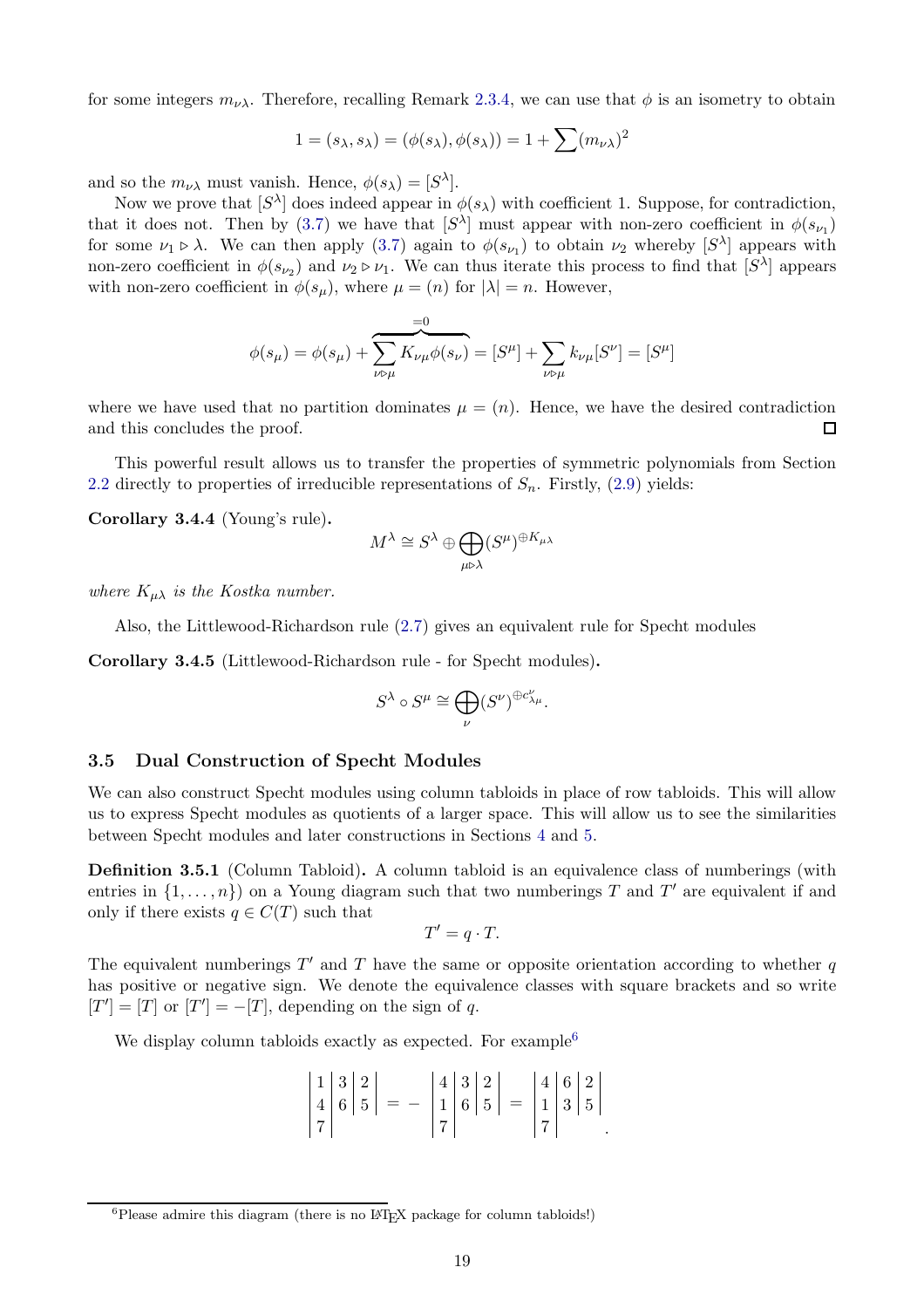Let  $\lambda$  be a partition of n and define  $\tilde{M}^{\lambda}$  to be the complex vector space with basis of column tabloids [T] of shape  $\lambda$ , but with the corresponding basis element defined only up to sign, depending on orientation. The action of  $S_n$  on tabloids thus makes  $\tilde{M}^{\lambda}$  into  $\mathbb{C}[S_n]$ -module, where  $\sigma \cdot [T] := [\sigma \cdot T]$ . We can equivalently define  $\tilde{M}^{\lambda}$  to be the quotient of the complex vector space with basis [T], for

each numbering T of  $\lambda$ , by the subspace generated by all  $[T]$  – sgn $(q)[T]$  for all  $q \in C(T)$ .

Analogously to Specht modules, we define  $\tilde{S}^{\lambda}$  to be the submodule spanned by all elements

$$
\tilde{v}_T = a_T \cdot [T] = \sum_{p \in R(T)} [p \cdot T].
$$

All of the results of Section [3.2](#page-12-0) have analogues in this dual setting.

<span id="page-19-0"></span>Theorem 3.5.2. *In this dual setting we have:*

- (1) If there is a pair of integers in the same row of T' and the same column of T, then  $a_{T'} \cdot [T] = 0$ . *Else,* T and T' have the same shape and we have  $a_{T'} \cdot [T] = \pm \tilde{v}_{T'}$ .
- (2) Each  $\tilde{S}^{\lambda}$  is an irreducible representation and every irreducible representation of  $S_n$  is isomorphic *to exactly on*  $\tilde{S}^{\lambda}$ .
- (3) Let  $\phi : \tilde{M}^{\lambda'} \to \tilde{M}^{\lambda}$  be a homomorphism of representations of  $S_n$ . If  $\tilde{S}^{\lambda'}$  is not in the kernel of  $\phi$ *, then*  $\lambda \leq \lambda'$ *.*
- (4) The elements  $\tilde{v}_T$ , as T varies over the tableaux of shape  $\lambda$ , form a basis for  $\tilde{S}^{\lambda}$ .
- *(5) We have that*

$$
\tilde{M}^{\lambda} \cong \tilde{S}^{\lambda} \oplus \bigoplus_{\tilde{v} \triangleright \tilde{\lambda}} (\tilde{S}^{\nu})^{\oplus K_{\tilde{\nu}\tilde{\lambda}}}
$$

*where*  $K_{\tilde{u}}$  *is the Kostka number.* 

The proofs are omitted since they are almost identical to the proofs of the analogue results Lemma [3.2.4,](#page-13-1) Theorem [3.2.1,](#page-12-2) Lemma [3.3.1,](#page-15-2) Proposition [3.3.3](#page-15-3) and Theorem [3.3.2](#page-19-0) respectively.

This dual construction now allows us to present  $S^{\lambda}$  as a quotient of  $\tilde{M}^{\lambda}$ . Such realisations are an important step towards relating representations of the general linear group in Chapter [4](#page-22-0) to the Specht modules  $S^{\lambda}$  (specifically Proposition [4.4.2\)](#page-30-0).

Define  $\alpha : \tilde{M}^{\lambda} \to S^{\lambda}$ ;  $[T] \mapsto v_T$  (with  $v_T$  as defined in [\(3.3\)](#page-12-6)). Then  $\alpha$  is well-defined since if  $[T] = [T']$  then there is a  $\sigma \in C(T)$  with  $sgn(\sigma) = 1$  such that  $T' = \sigma \cdot T$ . Then, using results obtained in Section [3.1,](#page-10-1) we have

<span id="page-19-1"></span>
$$
v_{\sigma \cdot T} = \sigma \cdot v_T = \text{sgn}(\sigma) \cdot v_T = v_T. \tag{3.8}
$$

In addition, we have that  $\alpha$  is a homomorphism of  $S_n$ -modules since, for a general  $\sigma \in S_n$ , the first equality in [\(3.8\)](#page-19-1) shows that  $\alpha$  commutes with the group action. Evidently,  $\alpha$  is a surjection and so to express  $S^{\lambda}$  as a quotient of  $\tilde{M}^{\lambda}$  it suffices to find the kernel of  $\alpha$ .

To this end let  $\mu = \tilde{\lambda}$  be the conjugate of  $\lambda$ , set  $\ell = \lambda_1$  to be the length of  $\mu$ . Then for any  $1 \leq j \leq \ell - 1$ , and  $1 \leq k \leq \mu_{j+1}$ , and any numbering T of  $\lambda$  define

$$
\pi_{j,k}(T) = \sum [S] \in \tilde{M}^{\lambda},
$$

where the sum is over all S obtained from T by exchanging the top k elements in the  $(j+1)$ <sup>th</sup> column of T with k elements in the  $j<sup>th</sup>$  column of T, preserving the vertical orders of each set of k elements. For example,

$$
\pi_{1,3}\left(\begin{array}{c}1 & 2\\ \hline 4 & 3\\ \hline 5 & 6\\ \hline 8 & 7\end{array}\right) = \left[\begin{array}{c}2 & 1\\ 3 & 4\\ 6 & 5\\ \hline 8 & 7\end{array}\right] + \left[\begin{array}{c}2 & 1\\ 3 & 4\\ 5 & 8\\ \hline 6 & 7\end{array}\right] + \left[\begin{array}{c}2 & 1\\ 4 & 5\\ 3 & 8\\ \hline 6 & 7\end{array}\right] + \left[\begin{array}{c}1 & 4\\ 2 & 5\\ 3 & 8\\ \hline 6 & 7\end{array}\right].
$$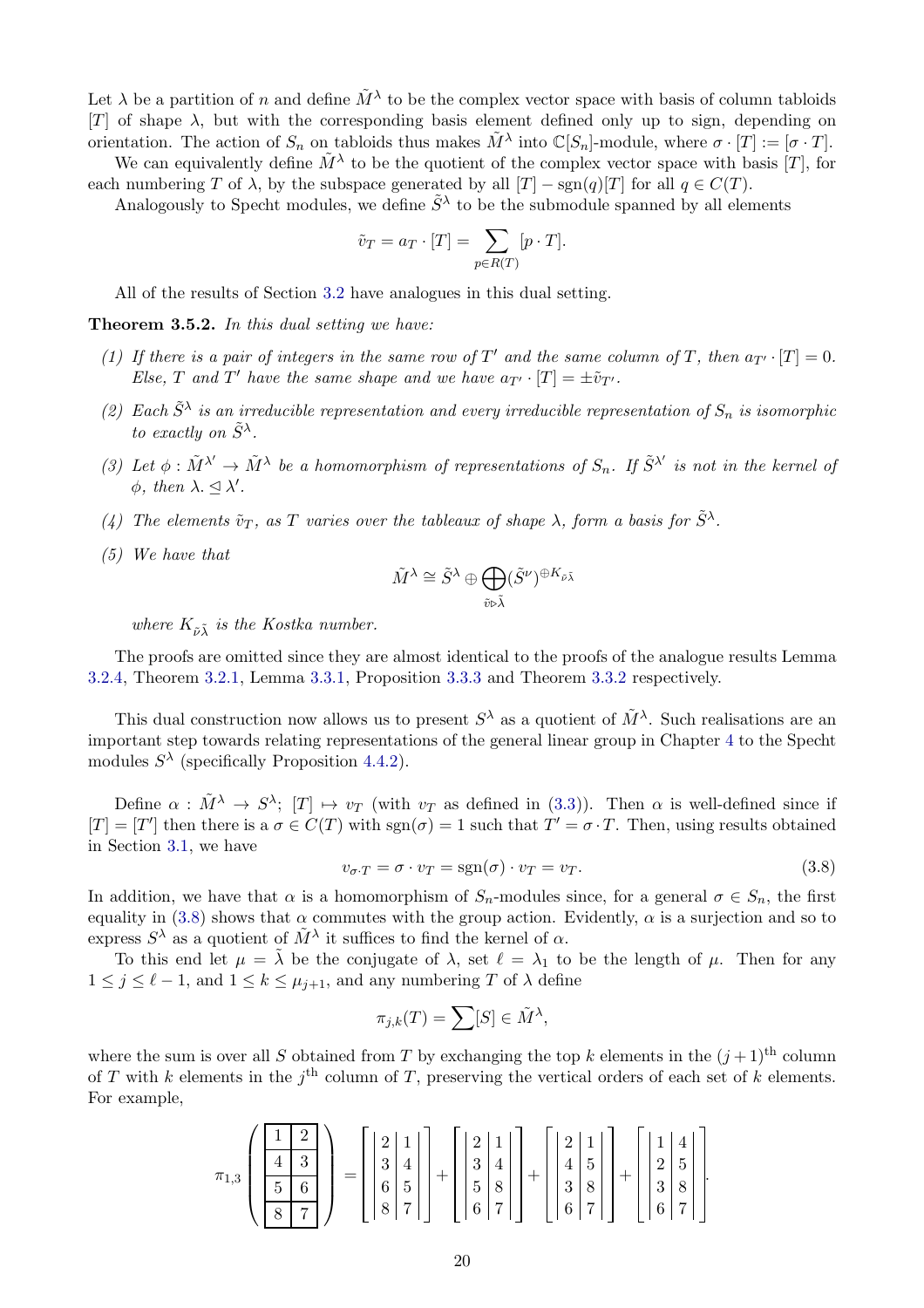Now define  $Q^{\lambda}$  to be the subspace of  $\tilde{M}^{\lambda}$  spanned by all elements of the form

<span id="page-20-0"></span>
$$
[T] - \pi_{j,k}(T) \tag{3.9}
$$

as T varies over all numberings T of  $\lambda$ , and j and k vary as above. The relations defined in [\(3.9\)](#page-20-0) are called the *quadratic relations* which will manifest themselves in a few different ways in later sections. Note that, since  $\pi_{j,k}$  commutes with the action of  $S_n$ , we have that  $Q^{\lambda}$  is an  $S_n$ -module.

<span id="page-20-2"></span>**Proposition 3.5.3.** For any partition  $\lambda$  we have

$$
S^{\lambda} \cong \frac{\tilde{M}^{\lambda}}{Q^{\lambda}}.
$$

*Sketch proof:* We first show that [T], as [T] varies over the tableaux of shape  $\lambda$ , span  $\tilde{M}^{\lambda}/Q^{\lambda}$ . Define an ordering on fillings of  $\lambda$  whereby  $T' \succ T$  if, in the right-most column in which they differ, the lowest different entry in said column has a larger entry in  $T'$ . It suffices to show that for any numbering T, that we can use the relations in  $Q^{\lambda}$  to express [T] as a linear combination of classes [S] with  $S \succ T$ . Indeed,  $S \succ T$  means that S is "closer"<sup>[7](#page-20-1)</sup> to being a tableau and so the fact that the [T], as T varies over tableaux of shape  $\lambda$ , are spanning will thus follow. We assume that the columns of T are strictly increasing. If not then there is a numbering  $T' \succ T$  that has strictly increasing columns and  $[T] = \pm [T']$ . Now suppose that T is not a tableau. Suppose that the k<sup>th</sup> entry of the j<sup>th</sup> column is strictly larger than the  $k^{\text{th}}$  entry of the  $(j+1)^{\text{th}}$  column. Then each of the numberings S that appear in  $\pi_{i,k}(T)$  have  $S \succ T$  (after reordering the columns) and so the result follows.

Now we will have an isomorphism if  $Q^{\lambda}$  is in the kernel of  $\alpha$ . Indeed, this would mean that  $\alpha$ defines a surjection  $\tilde{M}^{\lambda}/Q^{\lambda} \to S^{\lambda}$ . By the first part of the proof, we know that the dimension of  $\tilde{M}^{\lambda}/Q^{\lambda}$  is at most  $f^{\lambda}$ , the number of standard tableaux on  $\lambda$ . On the other hand, by Proposition [3.3.3,](#page-15-3) we have that  $\dim(S^{\lambda}) = f^{\lambda}$ . Therefore  $\alpha$  determines an isomorphism  $\tilde{M}^{\lambda}/Q^{\lambda} \to S^{\lambda}$ . Proving that  $Q^{\lambda}$  is in the kernel of  $\alpha$  is detail heavy and is thus omitted.  $\Box$ 

**Corollary 3.5.4.** The Specht module  $S^{\lambda}$  is the vector space with generators  $v_T$ , as T varies over *numberings of*  $\lambda$ *, and with relations of the form*  $v_T - \sum v_S$ *, where the sum is over all* S *obtained from* T *by exchanging the top* k *elements of one column with any* k *elements of the preceding column, maintaining the vertical orders of each set exchanged. (There is one such relation for each numbering* T*, each choice of adjacent columns, and each* k *at most equal to the length of the shorter column).*

*Proof:* Note, in the proof of Proposition [3.5.3,](#page-20-2) that  $\alpha$  maps [T] to  $v_T$ . Then the result follows easily using the relations that define  $Q^{\lambda}$ .  $\Box$ 

**Remark 3.5.5.** The first part of the proof of Proposition [3.5.3](#page-20-2) shows that [T], as T varies over tableaux of shape  $\lambda$ , span  $\tilde{M}^{\lambda}/Q^{\lambda}$ . In particular, the proof gives us a methodology, called the "straightening algorithm", for expressing an element of  $\tilde{M}^{\lambda}/Q^{\lambda}$  as a linear combination of classes of tableaux. For example, consider the column tabloid  $[T]$  below. As in the proof, the 2<sup>nd</sup> entry in the 1<sup>st</sup> column, namely 4, is strictly larger than its neighbour, namely 3. Hence, we change the representative of  $[T]$ in  $\tilde{M}^{\lambda}/Q^{\lambda}$  to  $\pi_{1,2}(T)$  so that only the top row of the resulting tabloids fail to satisfy the increasing property of tableaux.

$$
\begin{bmatrix} 1 & 2 \ 4 & 3 \ 5 & 6 \end{bmatrix} = \begin{bmatrix} 2 & 1 \ 3 & 4 \ 5 & 6 \end{bmatrix} - \begin{bmatrix} 2 & 1 \ 3 & 5 \ 4 & 6 \end{bmatrix} + \begin{bmatrix} 1 & 4 \ 2 & 5 \ 3 & 6 \end{bmatrix}.
$$

We then apply the same process to the first two tabloids above and cancel to obtain

|  | $\left[\begin{bmatrix}1 & 2\\4 & 3\\5 & 6\end{bmatrix}\right] = \left[\begin{bmatrix}1 & 2\\3 & 4\\5 & 6\end{bmatrix}\right] - \left[\begin{bmatrix}1 & 3\\2 & 4\\5 & 6\end{bmatrix}\right] - \left[\begin{bmatrix}1 & 4\\2 & 5\\3 & 6\end{bmatrix}\right] - \left[\begin{bmatrix}1 & 2\\3 & 5\\4 & 6\end{bmatrix}\right] + \left[\begin{bmatrix}1 & 3\\2 & 5\\4 & 6\end{bmatrix}\right]$ |  |  |  |  |  |  |  |  |  |  |  |
|--|-------------------------------------------------------------------------------------------------------------------------------------------------------------------------------------------------------------------------------------------------------------------------------------------------------------------------------------------------------------------------------------------|--|--|--|--|--|--|--|--|--|--|--|

<span id="page-20-1"></span> $7$ In the sense that  $S$  has fewer rows breaking the "increasing" property of tableau.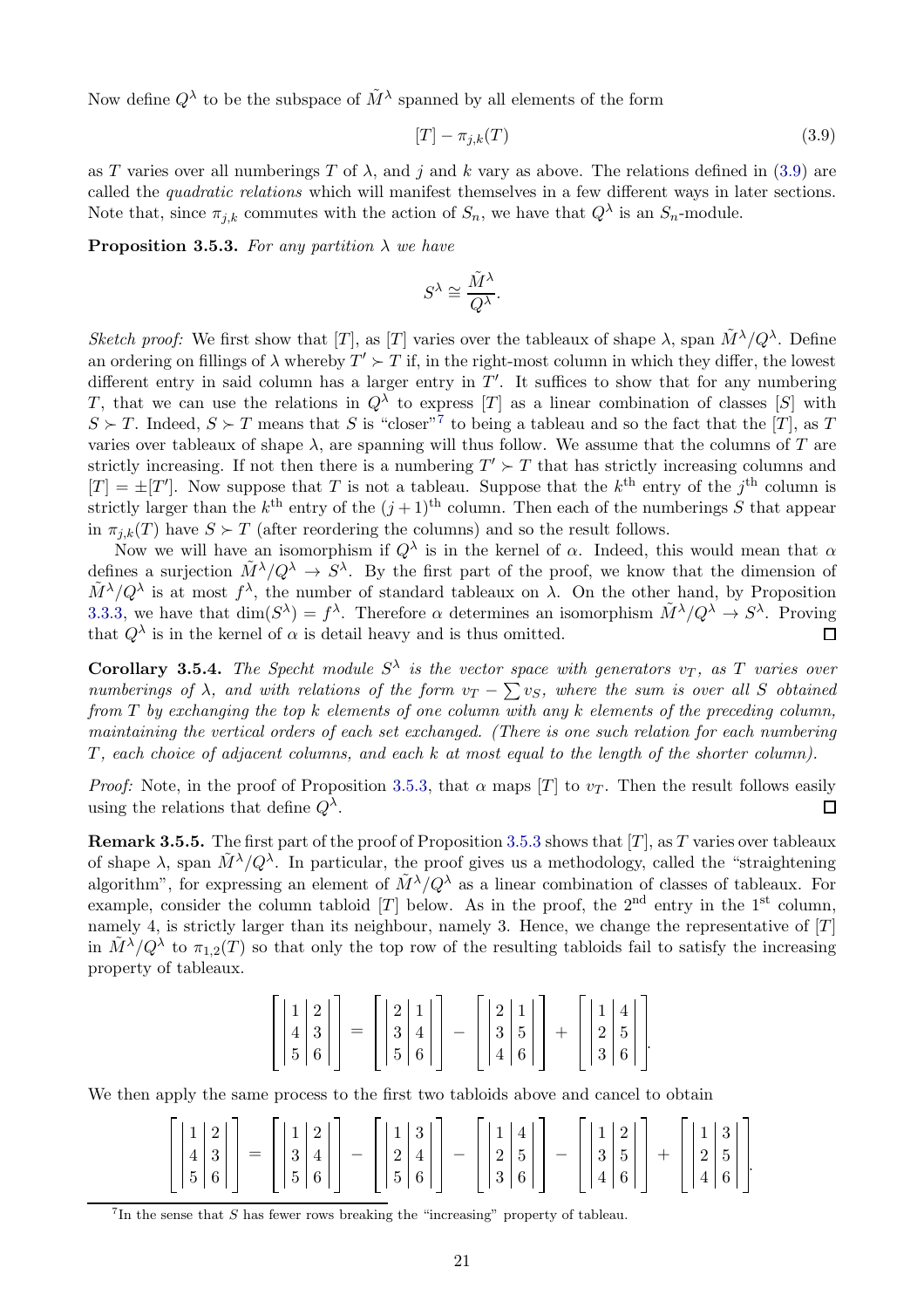The straightening algorithm, using the isomorphism  $S^{\lambda} \cong \tilde{M}^{\lambda}/Q^{\lambda}$ , thus also gives us a procedure for expressing any generator  $v_T$  of  $S^{\lambda}$  in terms of generators  $v_{T'}$  where  $T'$  is a tableau.

**Remark 3.5.6.** It can also be shown that  $\tilde{S}^{\lambda}$  is isomorphic to  $S^{\lambda}$  (which gives another proof of Theorem [3.5.2](#page-19-0) (2)) and we can dually construct an isomorphism between  $\tilde{S}^{\lambda}$  and a quotient of  $M^{\lambda}$ .

#### <span id="page-21-0"></span>3.6 Alternative Construction of Specht Modules

We now make one final construction of the Specht modules  $S^{\lambda}$  [\[1\]](#page-40-2). The goal of this section is to prove the following result:

<span id="page-21-3"></span>**Proposition 3.6.1.** *Fix a tableau*  $T_0$  *of shape*  $\lambda \vdash n$ *. Then*<sup>[8](#page-21-1)</sup>

$$
S^{\lambda} \cong \mathbb{C}[S_n] \cdot c_{T_0}
$$

*where*  $c_{T_0} = b_{T_0} \cdot a_{T_0}$  *is as defined in Section [3.1.](#page-10-1)* 

Firstly, we note that there is a one-to-one correspondence between tabloids  $\{T\}$  and sums of the form  $a_T \cdot T = \sum_{\sigma \in R(T)} \sigma \cdot T$ . Indeed, we have  $\{T\} = \{T'\}$  if and only if  $a_T \cdot T = a_{T'} \cdot T'$ . Now recall that  $S^{\lambda}$  is the subspace of  $M^{\lambda}$  that is spanned by the elements  $v_T$ , where

$$
v_T = b_T \cdot \{T\} = \sum_{q \in C(T)} \text{sgn}(q) \{q \cdot T\}
$$
\n(3.10)

.

as defined in equation [\(3.3\)](#page-12-6). Thus, for each numbering T, we can associate  $v<sub>T</sub>$  with

<span id="page-21-2"></span>
$$
b_T \cdot (a_T \cdot T). \tag{3.11}
$$

Furthermore, we can fix a tableau  $T_0$  of shape  $\lambda$  and write every numbering T in the form  $T = \pi \cdot T_0$ for some  $\pi \in S_n$ . Therefore, the elements in [\(3.11\)](#page-21-2) can be identified with the elements of  $\mathbb{C}[S_n] \cdot c_{T_0}$ given by

$$
b_{\pi T_0}a_{\pi T_0}\pi = \pi b_{T_0}a_{T_0}
$$

for  $\pi \in S_n$ , where we have used that  $b_{\pi T} = \pi b_T \pi^{-1}$  and  $a_{\pi T} = \pi a_T \pi^{-1}$ . We have thus constructed a map  $v_{\pi T_0} \mapsto \pi b_{T_0} a_{T_0}$  from  $S^{\lambda}$  to  $\mathbb{C}[S_n] \cdot c_{T_0}$ .

*Proof of Proposition* [3.6.1:](#page-21-3) We show that the map defined above is an isomorphism of  $S_n$ -modules. Firstly, it is clear that this map is surjective and a homomorphism of  $S_n$ -modules. It remains to show that  $S^{\lambda}$  and  $\mathbb{C}[S_n] \cdot c_{T_0}$  have the same dimension. However, this follows from the *Hook length formula* [\[4,](#page-40-3) p.57] which states that the number of tableaux of shape  $\lambda$  is given by

$$
f_{\lambda} = \frac{n!}{\prod_{i \leq \lambda_j} h(i,j)}
$$

where  $(i, j)$  is the box on the diagram of shape  $\lambda$  in the i<sup>th</sup> row and j<sup>th</sup> column, and  $h(i, j)$ , called the *hook length*, is the number of boxes  $(i', j')$  on  $\lambda$  where  $i' \geq i$ ,  $j' = j$  or  $i' = i$ ,  $j' \geq j$ . However, it can also be shown that [\[2,](#page-40-4) p.119]

$$
\dim(\mathbb{C}[S_n] \cdot c_{T_0}) = \frac{n!}{\prod_{i \leq \lambda_j} h(i,j)}
$$

Therefore, using Proposition [3.3.3,](#page-15-3) the dimensions of the two spaces are the same and so

$$
S^{\lambda} \cong \mathbb{C}[S_n] \cdot c_{T_0}.
$$

This concludes the proof.

**Remark 3.6.2.** Dually to Proposition [3.6.1](#page-21-3) we can also construct an isomorphism between  $\tilde{S}^{\lambda}$  and  $\mathbb{C}[S_n] \cdot a_{T_0} \cdot b_{T_0}.$ 

 $\Box$ 

<span id="page-21-1"></span><sup>&</sup>lt;sup>8</sup>This construction is often referred to as  $Zo\ddot{e}$ 's construction.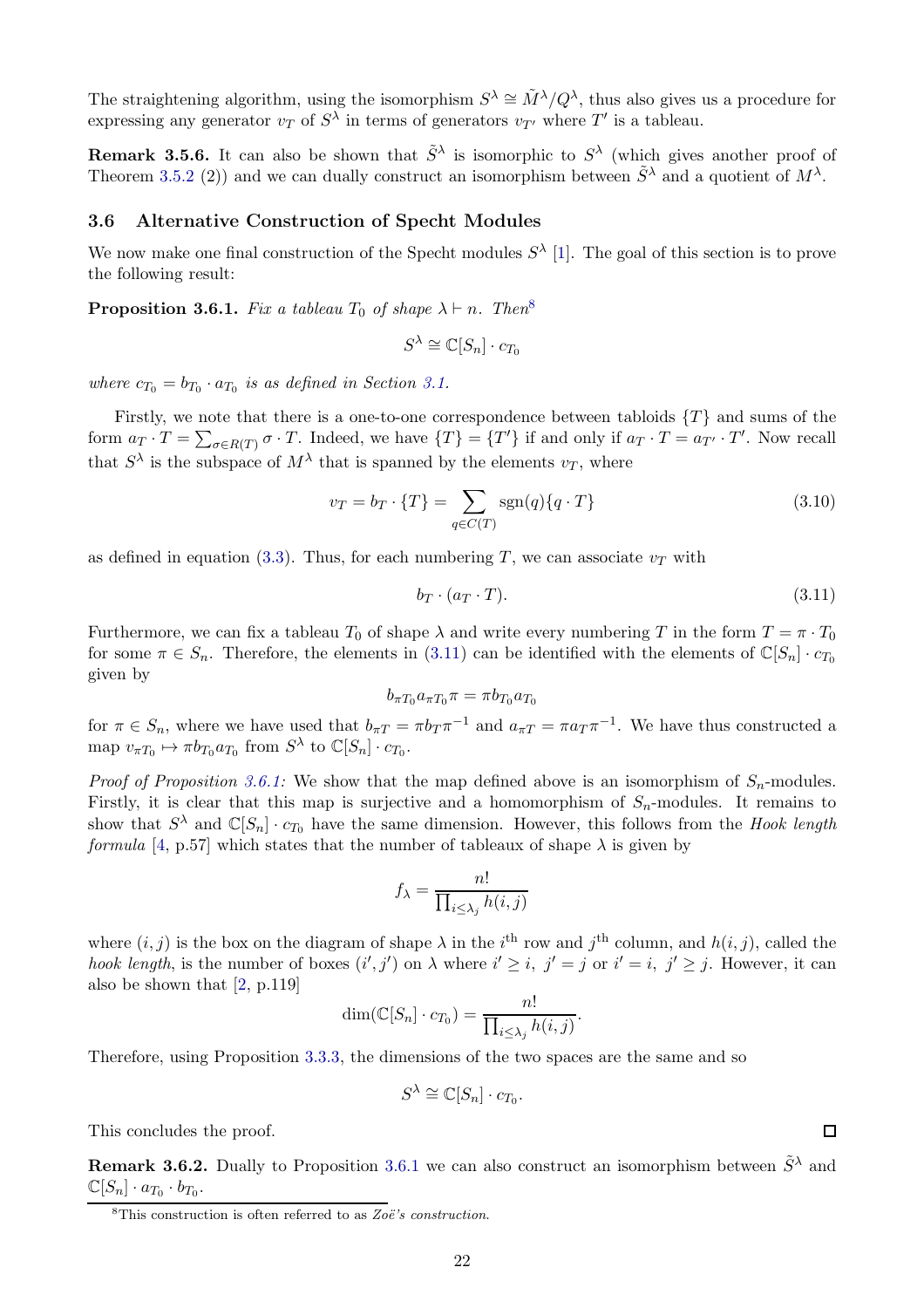$\Diamond$  Remark 3.6.3. It is intuitive to see that our four constructions of Specht modules<sup>[9](#page-22-2)</sup> are essentially the same. Multiplying a numbering T by the Young symmetrizers  $a_T$  and  $b_T$  is the analogue of taking the column tabloid  $[T]$  or the row tabloid  $\{T\}$  respectively. Indeed, just under Proposition [3.6.1](#page-21-3) we saw that  $a_T \cdot T$  can be identified with  $\{T\}$  and, similarly, we also have that  $b_T \cdot T$  can be identified with  $[T]$ . Therefore our constructions can be viewed as four different ways of constructing the same equivalence classes in  $\mathbb{C}[S_n]$ , where each class can be represented by a tableau.

# <span id="page-22-0"></span>4 Representations of the General Linear Group

In this section we will construct all<sup>[10](#page-22-3)</sup> irreducible representations of the general linear group  $GL(E)$ . Furthermore, similarly to Section [3.4,](#page-16-0) we will define a representation ring that contains all the representations of  $GL(E)$  (for E of fixed dimension). This representation ring will allow us to construct homomorphisms that relate Specht modules  $S^{\lambda}$  with irreducible representations of  $GL(E)$ .

#### <span id="page-22-1"></span>4.1 Schur Module Construction

Let E be a finite-dimensional complex vector space of dimension m. For each partition  $\lambda$  of n we will construct an irreducible representation, denoted by  $E^{\lambda}$ , of  $GL(E)$ . Let  $E^{\times \lambda}$  denote the cartesian product of n copies of E so that an element of  $E^{\times \lambda}$  can be thought of as a Young diagram where each box contains a vector in  $E$ . Now let  $F$  be a complex vector space, we will later define the representations  $E^{\lambda}$  to be the universal target module of maps  $\phi: E^{\times\lambda} \to F$  satisfying the following properties

- (1)  $\phi$  is C-multilinear;
- (2)  $\phi$  is alternating in the entries of any column of  $\lambda$ ;
- (3) for any **v** in  $E^{\times\lambda}$ , we have  $\phi(\mathbf{v}) = \sum \phi(\mathbf{w})$ , where the sum is over all **w** obtained from **v** by exchanging between two given columns, with a given subset of boxes in the right-hand chosen column.

Note that (1) and (2) imply that  $\phi(\mathbf{v}) = -\phi(\mathbf{v}')$ , where v' is obtained from v by interchanging two entries in a column. For example, with  $\lambda = (2, 2, 2)$ , we have

<span id="page-22-4"></span>
$$
\phi\left(\begin{array}{c|c} y & u \\ x & v \\ z & w \end{array}\right) + \phi\left(\begin{array}{c|c} x & u \\ y & v \\ z & w \end{array}\right) \stackrel{(1)}{=} \phi\left(\begin{array}{c|c} x+y & u \\ x+y & v \\ z & w \end{array}\right) \stackrel{(2)}{=} 0 \tag{4.1}
$$

where the entries in the boxes are vectors in  $E$ . The presence of (1) and (2) also means that (3) can be altered so that the sum is only over exchanges where the boxes are chosen from the top of the column. For example, let our given subset of the right-hand column be the middle box in a tableau of shape  $\lambda = (2, 2, 2)$ . Then use  $(4.1)$  to swap the entry in the middle box with the entry in the top box, apply the relations (3), where the given subset of the right-hand column is the top box, and finally use [\(4.1\)](#page-22-4) to put everything back. Explicitly,

$$
\phi\left(\begin{array}{c} x & u \\ y & v \\ z & w \end{array}\right) \stackrel{u \leftrightarrow v}{=} -\phi\left(\begin{array}{c} x & v \\ y & u \\ z & w \end{array}\right) \stackrel{(3)}{=} -\phi\left(\begin{array}{c} v & x \\ y & u \\ z & w \end{array}\right) -\phi\left(\begin{array}{c} x & y \\ v & u \\ z & w \end{array}\right) -\phi\left(\begin{array}{c} x & z \\ y & u \\ v & w \end{array}\right) -\phi\left(\begin{array}{c} x & z \\ y & u \\ v & w \end{array}\right)
$$
\n
$$
= \phi\left(\begin{array}{c} v & u \\ y & x \\ z & w \end{array}\right) + \phi\left(\begin{array}{c} x & u \\ v & y \\ z & w \end{array}\right) + \phi\left(\begin{array}{c} x & u \\ y & z \\ v & w \end{array}\right) + \phi\left(\begin{array}{c} x & u \\ y & z \\ v & w \end{array}\right).
$$

<sup>&</sup>lt;sup>9</sup>S<sup> $\lambda$ </sup> in Section [3.1,](#page-10-1)  $\tilde{S}^{\lambda}$  in Section [3.5,](#page-18-0)  $\mathbb{C}[S_n] \cdot a_{T_0} \cdot b_{T_0}$  and  $\mathbb{C}[S_n] \cdot b_{T_0} \cdot a_{T_0}$  in Section [3.6.](#page-21-0)

<span id="page-22-3"></span><span id="page-22-2"></span><sup>10</sup>All finite-dimensional, holomorphic representations. Holomorphic representations are defined in Section [4.3.](#page-26-0)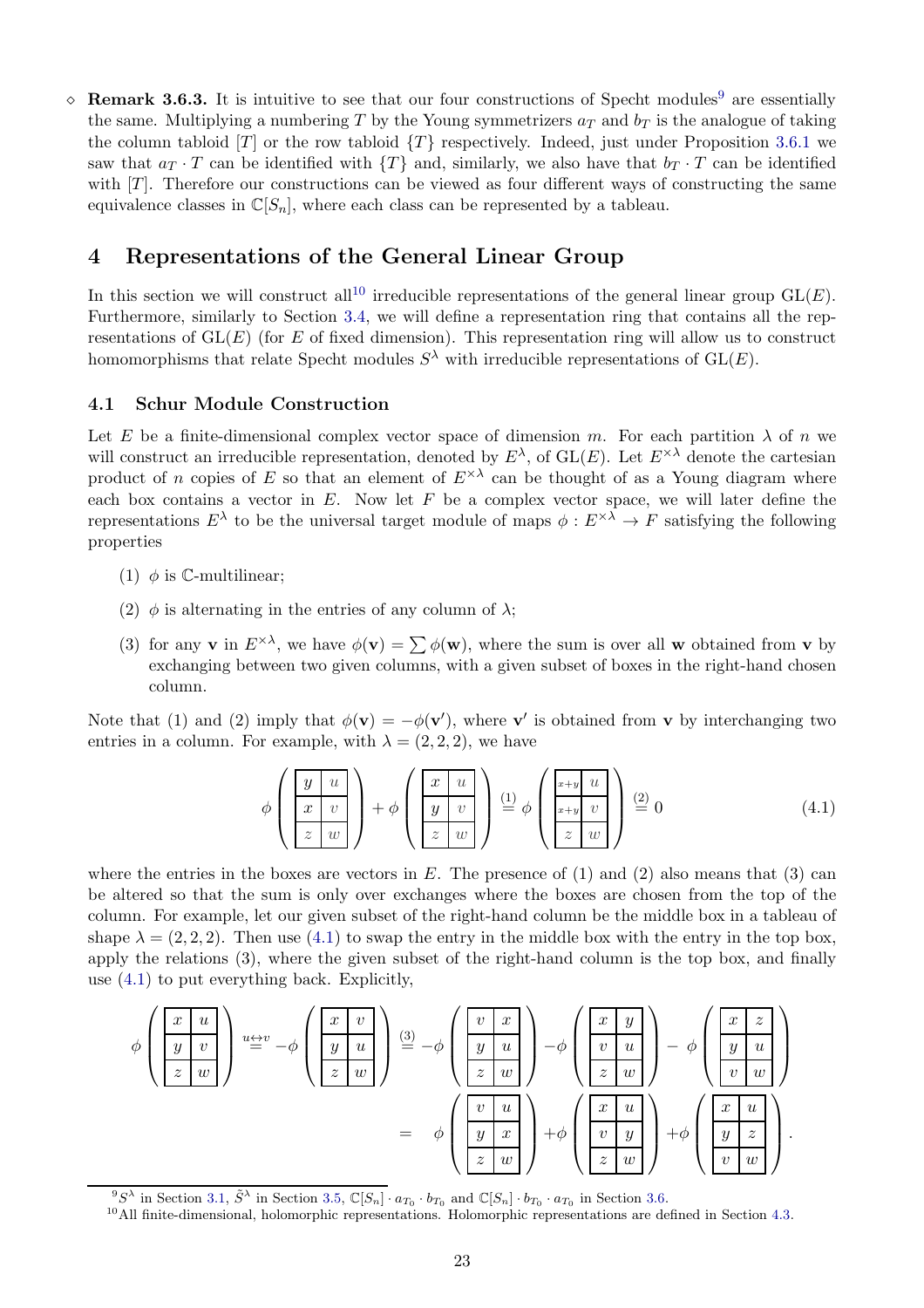The properties  $(1) - (3)$  appear in the following useful identity for the multiplication of determinants:

<span id="page-23-2"></span>**Lemma 4.1.1** (Sylvester). For any  $p \times p$  matrices M and N, and  $1 \leq k \leq p$ ,

$$
\det(M) \cdot \det(N) = \sum \det(M') \cdot \det(N'),
$$

*where the sum is over all pairs of matrices* (M′ , N′ ) *obtained from* M *and* N *by exchanging a fixed set of* k *columns of* N *with any* k *columns of* M*, preserving the ordering of the columns.*

The proof is omitted (see [\[3,](#page-40-0) pp.108-109]).

**Definition 4.1.2** (Schur Module). We define the *Schur module*  $E^{\lambda}$  to be the universal target module of such maps  $\phi$ , i.e. this means that  $E^{\lambda}$  is a complex vector space, we have a map  $E^{\times\lambda} \to E^{\lambda}$ , denoted by  $\mathbf{v} \mapsto \mathbf{v}^{\lambda}$ , which satisfies  $(1) - (3)$ , and if F is another such complex vector space then there is a unique linear map  $\tilde{\phi}$  which satisfies the following commuting diagram



- **Examples 4.1.3.** (1) Consider the case  $\lambda = (n)$ , which corresponds to a tableau with just one row. This means property (2) may be dropped and (3) says that all entries commute. Hence,  $E^{(n)}$  is the symmetric power  $Sym<sup>n</sup>(E)$ .
- (2) For  $\lambda = (1^n)$  we have a single column and so property (3) may be dropped and (2) says that the entries are alternating. Thus  $E^{(1^n)}$  is the exterior algebra  $\bigwedge^n(E)$ .

In order to show that  $E^{\lambda}$  exists for any  $\lambda$ , we construct it by considering each property  $(1) - (3)$ in turn. Firstly, the universal module with property (1) is the tensor product  $E^{\otimes \lambda}$  of n copies of E. We use this notation to emphasise that each copy of E corresponds to a box in  $\lambda$ . Then the universal module satisfying properties (1) and (2) is the quotient of  $E^{\otimes \lambda}$  generated by all the elements which have equal entries in a column. If we let  $\mu = (\mu_1, \dots, \mu_\ell)$  denote the heights of the **columns** of  $\lambda$ , that is  $\mu = \lambda$ , this module can be identified with

$$
\bigwedge^{\mu_1} E \otimes_{\mathbb{C}} \cdots \otimes_{\mathbb{C}} \bigwedge^{\mu_\ell} E.
$$

The map from  $E^{\times \lambda}$  to  $\bigotimes \bigwedge^{\mu_i} E$  is intuitive to construct. For example,

<span id="page-23-3"></span>
$$
\frac{x_1}{x_2}\frac{y_1}{y_2}\frac{z_1}{z_2} w_1 \rightarrow (x_1 \wedge x_2 \wedge x_3) \otimes (y_1 \wedge y_2 \wedge y_3) \otimes (z_1 \wedge z_2) \otimes w_1
$$
\n
$$
\overline{x_3}\frac{y_3}{y_3} \qquad (4.2)
$$

wherein this case  $\bigotimes \bigwedge^{\mu_i} E = \bigwedge^3 E \otimes \bigwedge^3 E \otimes \bigwedge^2 E \otimes E$ . This map is denoted by  $\mathbf{v} \mapsto \wedge \mathbf{v}$ .

<span id="page-23-0"></span>**Remark 4.1.4.** Elements of  $\bigotimes \bigwedge^{\mu_i} E$  are strongly linked to the column tabloids we saw in Section [3.5.](#page-18-0) Indeed, swapping two entries in the column of a column tabloid results in a change of sign. This mimics the behaviour of elements in the exterior algebra since swapping entries in a wedge product also results in a change of sign.

Finally, we use property (3) to give

<span id="page-23-1"></span>
$$
E^{\lambda} = \frac{\Lambda^{\mu_1} E \otimes_{\mathbb{C}} \cdots \otimes_{\mathbb{C}} \Lambda^{\mu_\ell} E}{Q^{\lambda}(E)}
$$
(4.3)

where  $Q^{\lambda}(E)$  is the submodule generated by all the elements of the form  $\wedge$ v –  $\sum \wedge$ w where the sum is over all w obtained from v as described in (3). It is clear to see that the map  $E^{\times \lambda} \to E^{\lambda}$  induced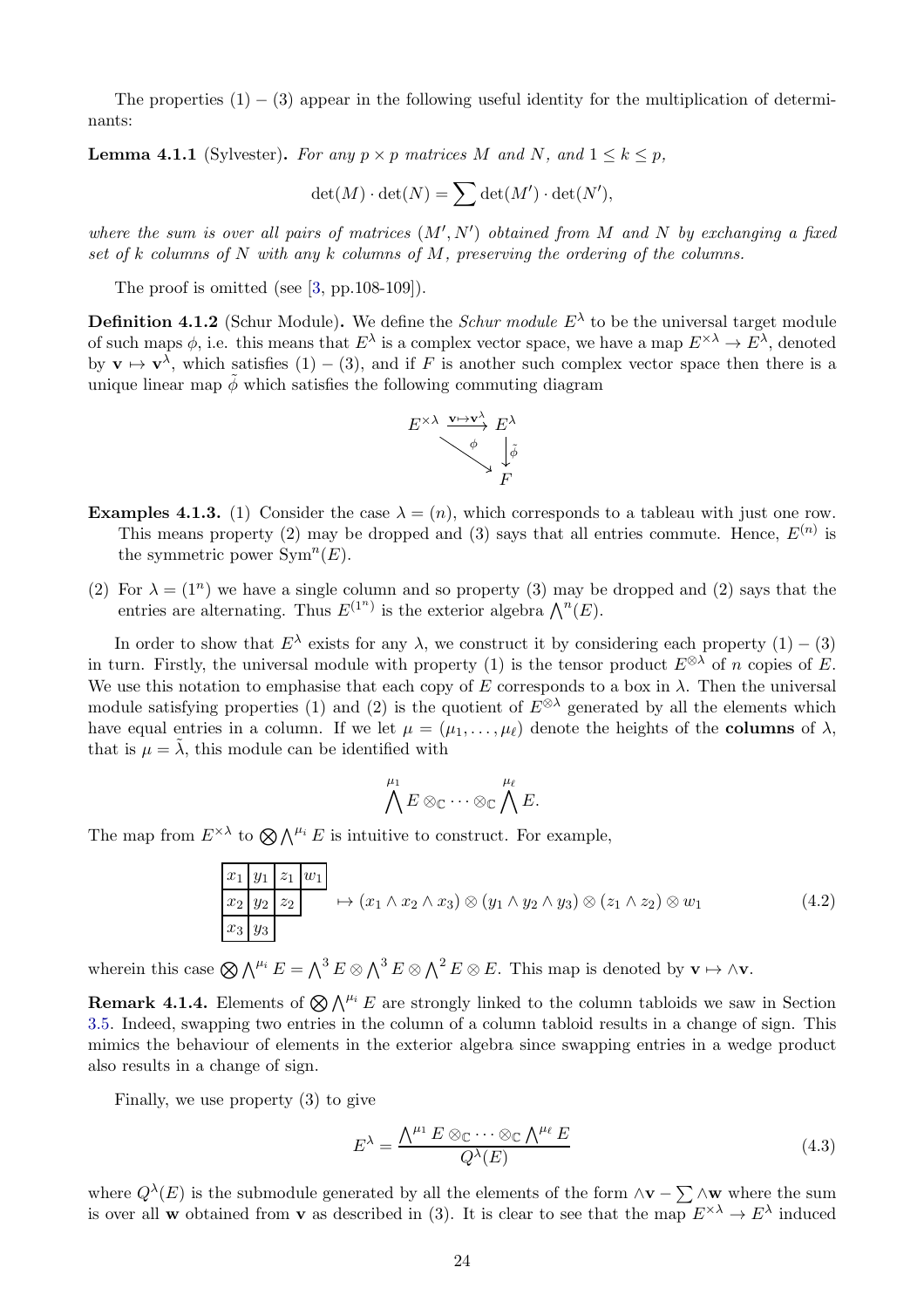by  $\mathbf{v} \mapsto \wedge \mathbf{v}$  satisfies the properties  $(1) - (3)$ . The relations given by  $Q^{\lambda}(E)$  are another manifestation of the quadratic relations that we first saw in [\(3.9\)](#page-20-0).

The fact that  $E^{\lambda}$  is unique up to canonical isomorphism follows since  $E^{\lambda}$  is the solution to a universal problem.

**Example 4.1.5.** Let  $\lambda = (2, 1, 1)$  and so  $\mu = (3, 1)$ . Then we have that  $E^{\lambda}$  is the quotient of  $\bigwedge^3 E \otimes E$ generated by the submodule generated by all elements of the form  $x \wedge y \wedge z \otimes u - u \wedge y \wedge z \otimes x - x \wedge y$  $u \wedge z \otimes y - x \wedge y \wedge u \otimes z.$ 

↑ Remark 4.1.6. Following on from Remark [4.1.4,](#page-23-0) taking the quotient of  $\bigotimes \bigwedge^{\mu_i} E$  by  $Q^{\lambda}(E)$  is entirely analogous to taking the quotient of  $\tilde{M}^{\lambda}$  by  $Q^{\lambda}$ . Therefore, using Proposition [3.5.3,](#page-20-2) we can already see that there is a strong relationship between Schur modules  $E^{\lambda}$  and Specht modules  $S^{\lambda}$ .

#### <span id="page-24-0"></span>4.2 Schur Module Generators

In this section we aim to show that if E has basis  $e_1, \ldots, e_m$ , then  $E^{\lambda}$  has basis  $\{e_T\}$ , as T varies over the tableaux on  $\lambda$  with entries in  $[m]$  where  $e_T$  is defined as follows: take a filling T of  $\lambda$  with elements in [m], then we can build an element in  $E^{\lambda}$  by replacing any i in a box of T by the element  $e_i$ . Then  $e_T$  is the image of this element in  $E^{\lambda}$ .

We first need an alternative construction of  $E^{\lambda}$ .

<span id="page-24-1"></span>**Lemma 4.2.1.** *If* E *has basis*  $e_1, \ldots, e_m$ , then  $E^{\lambda} \cong E^{\otimes \lambda}/Q$ , where  $E^{\otimes \lambda}$  *has basis comprising elements*  $e_T$  *for all fillings*  $T$  *of*  $\lambda$  *with entries in*  $[m]$ *, and*  $Q$  *is generated by the elements* 

- *(i)*  $e_T$ , where T has equal entries in any column;
- (*ii*)  $e_T + e_{T'}$ , where  $T'$  is obtained from  $T$  by interchanging two entries in a column;
- *(iii)*  $e_T \sum e_S$ , where the sum is over all S obtained from T by an exchange as in (3).

*Proof:* This follows from the construction [\(4.3\)](#page-23-1) and noting that the map  $E^{\otimes \lambda} \to E^{\lambda}$  is multilinear. (For more details see [\[3,](#page-40-0) p.108].)  $\Box$ 

Before proving that  $E^{\lambda}$  has basis  $\{e_T\}$ , as T varies over the tableaux with entries in  $[m]$ , we show that there is a linear map from  $E^{\lambda}$  to a subring of the polynomial ring  $\mathbb{C}[Z_{1,1}, Z_{1,2}, \ldots, Z_{n,m}]$  where  $Z_{i,j}$  are indeterminates for  $1 \leq i \leq n, 1 \leq j \leq m$ . This will allow us to work in  $\mathbb{C}[Z_{1,1}, Z_{1,2}, \ldots, Z_{n,m}]$ making said result easier to prove.

For each p-tuple  $i_1, \ldots, i_p$  of integers from  $[m]$ , with  $p \leq n$ , set

$$
D_{i_1,\dots,i_p} = \det \begin{bmatrix} Z_{1,i_1} & \cdots & Z_{1,i_p} \\ \vdots & & \vdots \\ Z_{p,i_1} & \cdots & Z_{p,i_p} \end{bmatrix}.
$$

For an arbitrary filling T of  $\lambda$  with numbers in [m], define

<span id="page-24-3"></span>
$$
D_T = \prod_{j=1}^{\ell} D_{T(1,j),T(2,j),\dots,T(\mu_j,j)},\tag{4.4}
$$

where  $\mu = (\mu_1, \dots, \mu_\ell)$  is the conjugate of  $\lambda$  and  $T(i, j)$  is the entry of T in the i<sup>th</sup> row and j<sup>th</sup> column.

Example 4.2.2. Let  $T =$ 3 2 1 and so we have

$$
D_T = D_{3,1}D_2 = \begin{vmatrix} Z_{1,3} & Z_{1,1} \\ Z_{2,3} & Z_{2,1} \end{vmatrix} \cdot Z_{1,2} = Z_{1,2}Z_{1,3}Z_{2,1} - Z_{1,1}Z_{1,2}Z_{2,3}.
$$

<span id="page-24-2"></span>**Lemma 4.2.3.** If E has basis  $e_1, \ldots, e_m$ , then there is a homomorphism of  $\mathbb{C}$ -vector spaces

 $E^{\lambda} \to \mathbb{C}[Z_{1,1}, Z_{1,2}, \ldots, Z_{n,m}]$ 

*such that*  $e_T \mapsto D_T$ *.*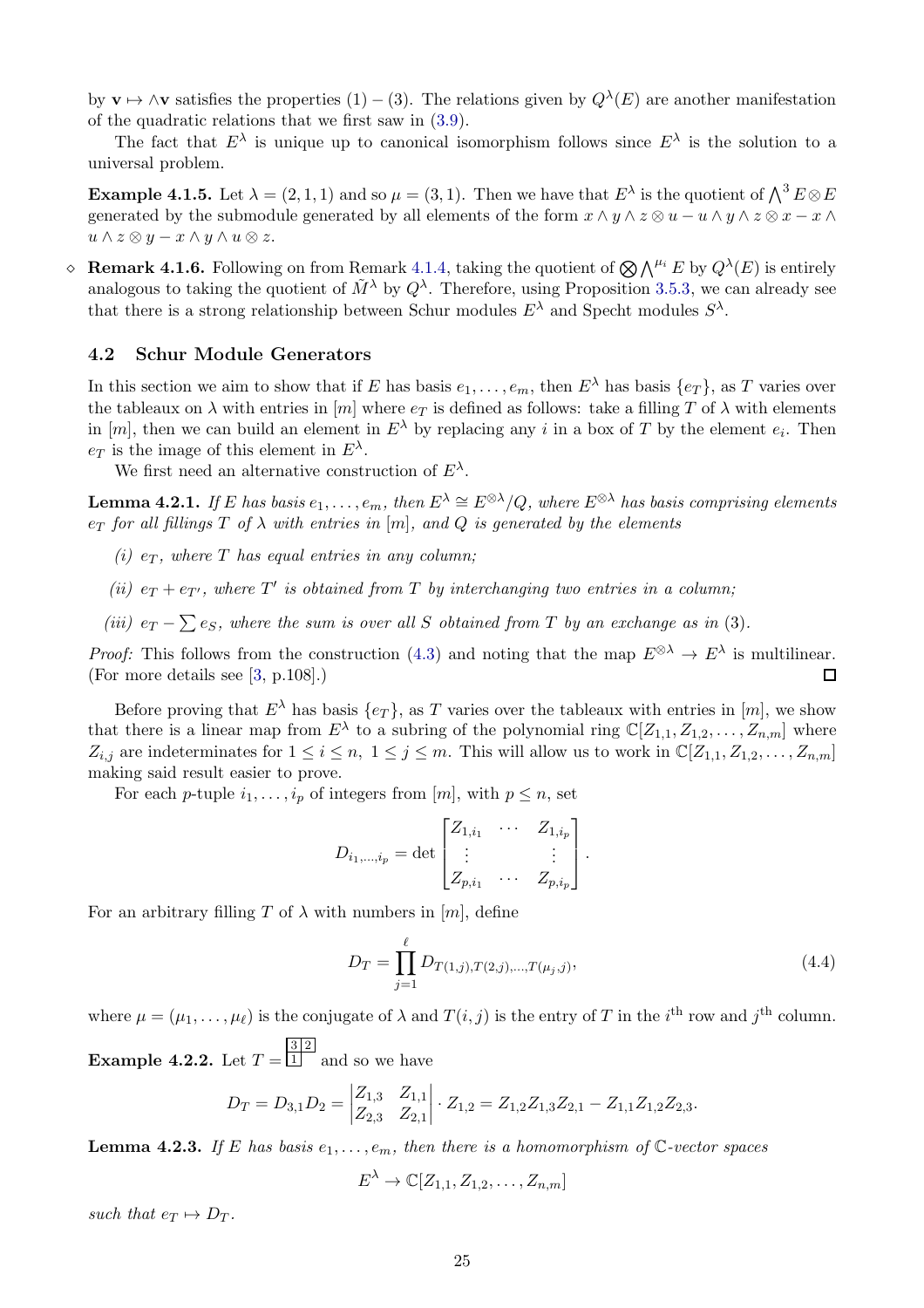*Proof:* Using Lemma [4.2.1](#page-24-1) it suffices to show that the  $D_T$  satisfy  $(i)-(iii)$ . Indeed, we would then have that there is a unique linear map from  $E^{\lambda}$  to the span of  $D_T$  in  $\mathbb{C}[Z_{1,1}, Z_{1,2}, \ldots, Z_{n,m}]$ . Firstly, if T has two equal entries in column j, then  $D_{T(1,j),T(2,j),...,T(\mu_j,j)}$  is the determinant of a matrix with two equal columns and thus  $D_{T(1,j),T(2,j),...,T(\mu_j,j)}$ , and hence  $D_T$ , is zero. This gives us (*i*). Secondly, suppose that T' is obtained from T by transposing two entries in the j<sup>th</sup> column. Then  $D_{T(1,j),T(2,j),...,T(\mu_j,j)}$ and  $D_{T'(1,j),T'(2,j),...,T'(\mu_j,j)}$  are the determinant of the same matrix, except that two columns have been swapped. Therefore, by the properties of determinants, we have that  $D_T = -D_{T'}$  so that  $(ii)$ holds.

Finally, consider an exchange as in  $(3)$ . Suppose that the exchange takes place between the  $i<sup>th</sup>$ and  $j^{\text{th}}$  columns of T. Let  $i_1, \ldots, i_p$  and  $j_1, \ldots, j_q$  be the entries in these columns respectively. Define  $p \times p$  matrices

$$
M = \begin{pmatrix} Z_{1,i_1} & \dots & Z_{1,i_p} \\ \vdots & & \vdots \\ Z_{p,i_1} & \dots & Z_{p,i_p} \end{pmatrix}, \qquad N = \begin{pmatrix} Z_{1,j_1} & \dots & Z_{1,j_q} & 0 \\ \vdots & & \vdots & \\ Z_{p,j_1} & \dots & Z_{p,j_q} & I_{p-q} \end{pmatrix}
$$

and observe that  $\det M = D_{T(1,i),T(2,i),...,T(p,i)}$  and  $\det N = D_{T(1,j),T(2,j),...,T(q,j)}$ . Hence,

$$
D_T = (\det M \cdot \det N) \prod_{s \neq i,j} D_{T(1,s),T(2,s),...,T(\mu_s,s)}.
$$

From here we can apply Sylvester's Lemma  $(4.1.1)$  to M and N with the exchange between columns of M and the fixed subset of the columns of N that correspond to the same fixed subset of boxes in the  $j<sup>th</sup>$  column of T. This gives us  $(iii)$  and so we're done.  $\Box$ 

We can now prove the main result of Section [4.2.](#page-24-0)

<span id="page-25-0"></span>**Theorem 4.2.4.** If E has basis  $e_1, \ldots, e_m$ , then  $E^{\lambda}$  has basis  $e_T$ , as T varies over the tableaux on  $\lambda$ with entries in  $[m]$ . Moreover, the map from  $E^{\lambda}$  to  $\mathbb{C}[Z_{1,1}, Z_{1,2},..., Z_{n,m}]$  is injective and its image  $D^{\lambda}$  *has basis*  $D_T$ *, as* T *varies over the tableaux on*  $\lambda$  *with entries in* [m]*.* 

*Proof:* Consider the ordering  $T' \succ T$  as defined in the proof of Proposition [3.5.3.](#page-20-2) Let T be some filling of  $\lambda$  with entries in [m]. Using  $E^{\lambda} \cong E^{\otimes \lambda}/Q$  we show that  $e_T$  can be written as a linear combination of  $e_S$ , where  $S \succ T$ , and elements of Q. Indeed,  $S \succ T$  means that S is "closer" to being a tableau (as we saw in the proof of Proposition [3.5.3\)](#page-20-2) and so the fact that the  $e_T$ , as T varies over tableaux, are spanning will thus follow. Now we may use the properties  $(i)$  and  $(ii)$  of Lemma [4.2.1](#page-24-1) to assume that the columns of  $T$  are strictly increasing. If not then, either  $T$  has two equal entries in a column and is thus zero, or there is a filling  $T' \succ T$  that has strictly increasing columns and is equivalent to T in this presentation. Now suppose that T is not a tableau. Suppose that the  $k^{\text{th}}$  entry of the  $j^{\text{th}}$  column is strictly larger than the  $k^{\text{th}}$  entry of the  $(j+1)^{\text{th}}$  column. Then using sums as in  $(iii)$  we can write  $e_T = \sum e_S$  where the sum is over all fillings S whereby the top k entries in the  $(j + 1)$ <sup>th</sup> column are replaced with k entries in the  $j<sup>th</sup>$  column. Then, since the columns of T are strictly increasing, this guarantees that each filling S (after reordering the columns) satisfies  $S \succ T$ .

We now show that the  $e_T$  are linearly independent. By Lemma [4.2.3](#page-24-2) it suffices to show that the  $D_T$  are linearly independent (as T varies over tableaux). Firstly we define an ordering on monomials in the variables  $Z_{i,j}$ . We say that  $Z_{i,j} < Z_{i',j'}$  if  $i < i'$  or if we have  $i = i'$  and  $j < j'$ . Using this we order the monomials lexicographically whereby  $M_1 \langle M_2 \rangle$  if the smallest  $Z_{i,j}$  that occurs (in either) has a smaller power in  $M_1$  than in  $M_2$ . Note that this ordering is preserved by multiplication. It follows that the smallest monomial in  $D_{i_1,\dots,i_p}$ , if  $i_1$  through  $i_p$  are strictly increasing, is the diagonal term  $Z_{1,i_1}, \ldots, Z_{p,i_p}$ . Hence, if T has strictly increasing columns, the smallest monomial in  $D_T$  is

$$
\prod (Z_{i,j})^{m_T(i,j)},
$$

where  $m_T(i, j)$  is the number of times j occurs in the i<sup>th</sup> row of T. Notice that this monomial occurs with a coefficient of 1.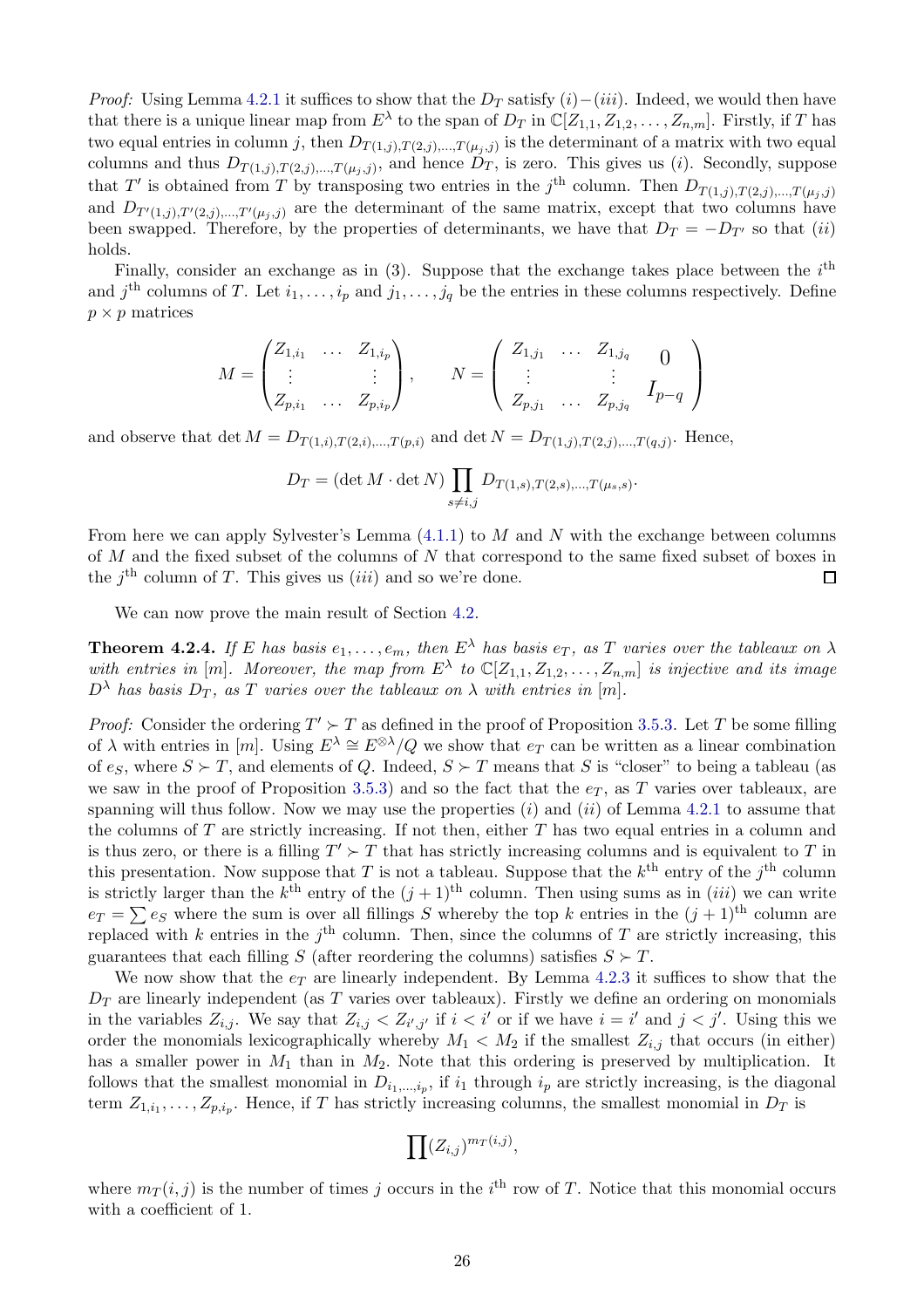Now suppose that  $\sum r_T D_T = 0$  where the sum is over tableaux T. Now order the tableaux in this sum as follows. Say that T is smaller than  $T'$  if for the smallest i for which there exists a j with  $m_T(i, j) \neq m_{T'}(i, j)$ , and the smallest such j, then  $m_T(i, j) < m_{T'}(i, j)$ . Let T be the maximal tableau in this ordering. Then

$$
r_T D_T + \sum_{T \neq T'} r_{T'} D_{T'} = 0
$$

and the above ordering guarantees that the smallest monomial in  $D_T$ , namely  $\prod (Z_{i,j})^{m_T(i,j)}$ , is the smallest monomial in the entire sum. Thus if  $r_T \neq 0$  (else ignore T and take next smallest tableau) the coefficient of  $\prod_{i,j} (Z_{i,j})^{m}$  in the sum must be  $r$ . This shows linear independence.

Finally, by the above, we have that the map  $E^{\lambda} \to D^{\lambda}$  sends basis vectors to basis vectors and is therefore a linear isomorphism. Hence,  $E^{\lambda} \to \mathbb{C}[Z_{1,1}, Z_{1,2}, \ldots, Z_{n,m}]$  is injective.  $\Box$ 

Before using Schur modules  $E^{\lambda}$  to construct all the irreducible representations of  $GL(E)$  we give one more lemma that will later allow us to decompose the  $E^{\lambda}$  (in a manner we will see later). This will consequently help us prove the results of Section [4.3](#page-26-0) about irreducible representations of  $GL(E)$ .

<span id="page-26-1"></span>**Lemma 4.2.5.** Let  $g = (g_{i,j}) \in M_m(\mathbb{C})$  and let T be a filling with entries  $j_1, \ldots, j_n$  in its n boxes. *Then*

$$
g \cdot e_T = \sum g_{i_1,j_1} \cdot \ldots \cdot g_{i_n,j_n} e_{T'},
$$

where the sum is over the  $m^n$  fillings  $T'$  obtained from  $T$  by replacing the entries  $(j_1, \ldots, j_n)$  with  $(i_1, \ldots, i_n)$ .

- <span id="page-26-2"></span> $\Diamond$  Example 4.2.6. Here is an example of the formula given in Lemma [4.2.5.](#page-26-1) Suppose E has dimension 2 and basis  $e_1, e_2$ .
	- (1) Let  $g = \begin{pmatrix} a & b \\ c & d \end{pmatrix} \in M_2(\mathbb{C})$  and let  $T = \frac{1}{2}$ . Then

$$
g \cdot e_T = g \cdot \frac{e_1}{e_2} = ab \cdot \frac{e_1}{e_1} + ad \cdot \frac{e_1}{e_2} + bc \cdot \frac{e_2}{e_1} + cd \cdot \frac{e_2}{e_2}
$$

which is indeed a sum over  $m^n = 2^2 = 4$  fillings of T.

(2) Let  $g = (\begin{smallmatrix} 1 & 1 \\ 0 & 1 \end{smallmatrix}) \in M_2(\mathbb{C})$  and let  $T = \frac{\boxed{12}}{2}$ . Then

$$
g \cdot e_T = g \cdot \frac{e_1 \cdot e_2}{e_2} = \frac{e_1 \cdot e_1}{e_1} + \frac{e_1 \cdot e_1}{e_2} + \frac{e_1 \cdot e_2}{e_1} + \frac{e_1 \cdot e_2}{e_2}.
$$

Note that in the above examples the structure of  $E^{\lambda}$  has been ignored. In particular, Young diagrams with equal entries in a column should vanish.

#### <span id="page-26-0"></span>4.3 Irreducible Representations of  $GL(E)$

We now show that the Schur modules  $E^{\lambda}$  are irreducible representations and that all finite-dimensional (holomorphic) representations of  $GL(E)$  can be described in terms of these representations.

**Definition 4.3.1** (Polynomial/holomorphic Representation). A representation V of  $GL(E)$  is said to be *polynomial/holomorphic* if the corresponding map  $\rho : GL(E) \to GL(V)$  is given by polynomials/holomorphic functions.

<span id="page-26-3"></span>**Example 4.3.2.** [\[8,](#page-40-5) p.1] We give a small example of a polynomial representation. Let  $\lambda = (2)$  and let E be a 2-dimensional vector space with basis  $e_1, e_2$ . Then, using Examples 4.1.3 (1), we have that  $E^{(2)} = \text{Sym}^2(E)$  and is a representation of  $GL(E)$  with basis  $e_1^2, e_1e_2, e_2^2$ . Now let  $g = \begin{pmatrix} a & b \\ c & d \end{pmatrix} \in GL(E)$ . Then  $g$  acts on  $e_1$  and  $e_2$  as

$$
e_1 \mapsto ae_1 + ce_2
$$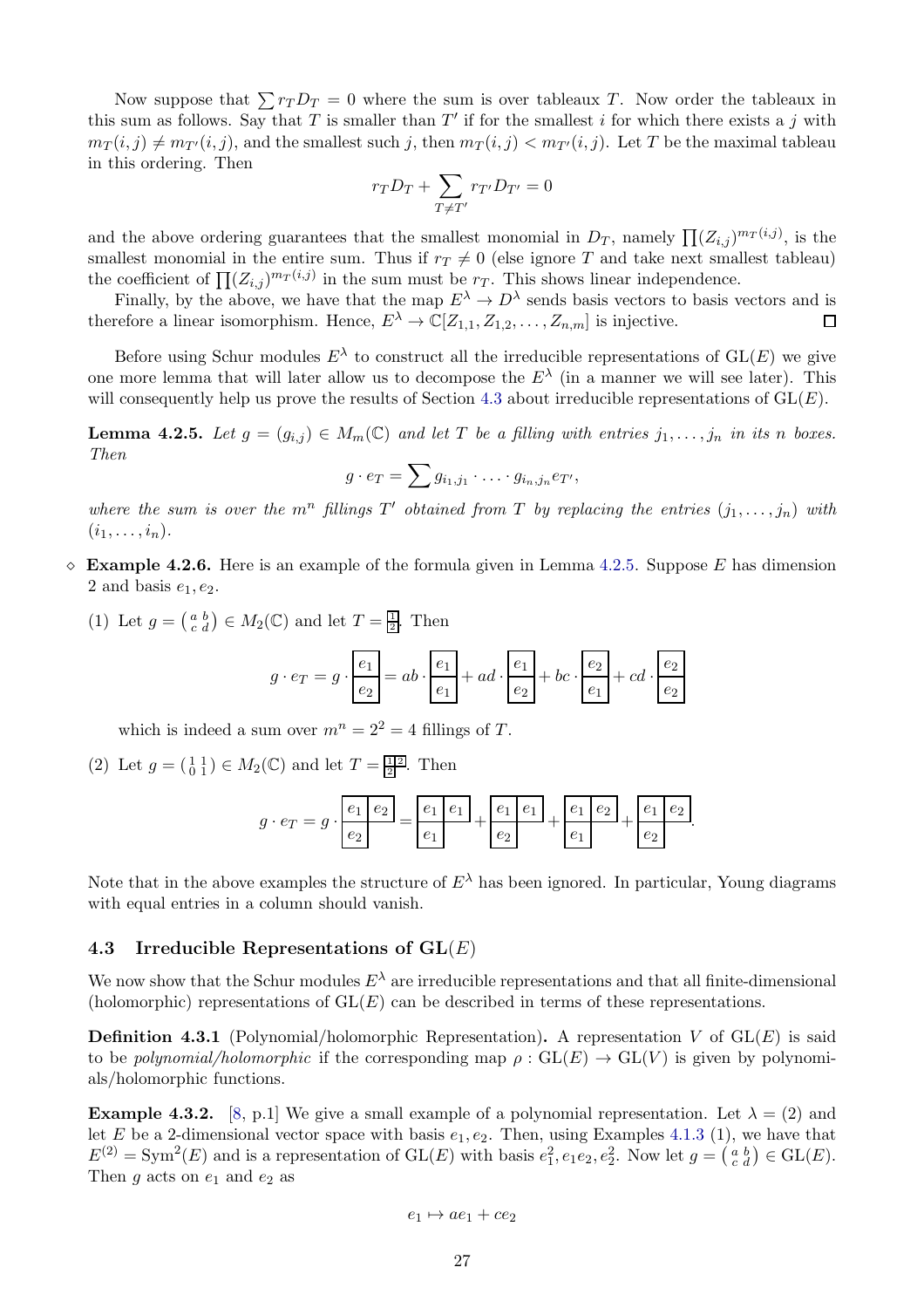$$
e_2 \mapsto be_1 + de_2
$$

Thus g acts on the basis  $e_1^2, e_1e_2, e_2^2$  in  $E^{(2)}$  as

$$
\begin{pmatrix} a^2 & 2ab & b^2 \ ac & ad+bc & bd \ c^2 & 2cd & d^2 \end{pmatrix}.
$$

Thus, since all the entries are polynomial expressions, we have that  $E^{(2)}$  is a polynomial representation (and therefore also a holomorphic representation). In fact, for all partitions  $\lambda$  of n, we have that  $E^{\lambda}$ is a polynomial representation.

We will show later in this section that all irreducible polynomial representations of  $GL(E)$  are exactly the Schur modules  $E^{\lambda}$ , where  $\lambda$  varies over all Young diagrams with at most  $m = \dim E$  rows. To prove this we first need to look at weight spaces which will allow us to characterise finite-dimensional holomorphic representations.

Choose a basis for E and let  $H \leq G$  denote the subgroup of G that consists of diagonal matrices  $x = \text{diag}(x_1, \ldots, x_m)$ . Then a vector v in a representation V is called a *weight vector* with *weight*  $\alpha = (\alpha_1, \ldots, \alpha_m)$ , for integers  $\alpha_i$ , if

$$
x \cdot v = x_1^{\alpha_1} \cdots x_m^{\alpha_m} v
$$

for all  $x \in H$ . It is a general fact that any representation of  $GL(E)$  is a direct sum of its *weight spaces*. That is,  $V = \bigoplus V_{\alpha}$ , where

$$
V_{\alpha} := \left\{ v \in V \mid x \cdot v = \left( \prod x_i^{\alpha_i} \right) v \quad \forall x \in H \right\}.
$$

<span id="page-27-0"></span>Lemma 4.3.3. *The Schur module* E<sup>λ</sup> *decomposes into weight spaces*

$$
E^{\lambda} = \bigoplus_{\alpha} V_{\alpha}
$$

*where, for*  $\alpha = (\alpha_1, \ldots, \alpha_m)$ , we have that  $V_\alpha$  has basis  $e_T$  as T varies over all tableaux that have  $\alpha_i$ *entries* i*.*

 $\Diamond$  *Proof:* Consider the basis  $\{e_T\}$  for  $E^{\lambda}$ , as given in Theorem [4.2.4.](#page-25-0) It suffices to show that the  $e_T$  are weight vectors and have weight as given in the lemma. However, this all follows from Lemma [4.2.5](#page-26-1) (For example, consider Examples [4.2.6](#page-26-2) (1) with  $b = c = 0$ .)  $\Box$ 

We also define the *highest weight vector*. Let  $B \leq G$  be the subgroup of all upper triangular matrices. A weight vector v in V is called a highest weight vector if  $B \cdot v = \mathbb{C}^* \cdot v$ . Highest weight vectors uniquely determine irreducible finite-dimensional holomorphic representations (see Theorem [4.3.9](#page-29-1) later) and, consequently, will be very useful for proving results about the irreducibility of  $E^{\lambda}$ .

**Example 4.3.4.** [\[7,](#page-40-6) p.33] We decompose  $E^{(2)} = \text{Sym}^2(E)$  from Example [4.3.2](#page-26-3) into its weight spaces. By said example we see that  $\left(\begin{smallmatrix} m&0\ 0&n \end{smallmatrix}\right) \in H \leq G$  acts on the basis  $e_1^2, e_1e_2, e_2^2$  as

$$
e_1^2 \rightarrow m^2 e_1^2
$$
  
\n
$$
e_1 e_2 \rightarrow m n e_1 e_2
$$
  
\n
$$
e_2^2 \rightarrow n^2 e_2^2.
$$

Thus  $E^{(2)} = V_{(2,0)} \oplus V_{(1,1)} \oplus V_{(0,2)}$  where  $V_{(2,0)} = \text{span}\{e_1^2\}$ ,  $V_{(1,1)} = \text{span}\{e_1e_2\}$  and  $V_{(0,2)} = \text{span}\{e_2^2\}$ . Notice that this agrees with Lemma [4.3.3](#page-27-0) since the tableaux with shape  $\lambda = (2)$  with entries in  $\{1, 2\}$ are  $\boxed{11}$ ,  $\boxed{12}$ ,  $\boxed{21}$  which correspond to  $e_1^2, e_1e_2, e_2^2$  respectively.

From this example we can also see that all polynomial representations have non-negative weights. Indeed, a negative weight in a polynomial representation will only occur if we have negative exponents and this is absurd.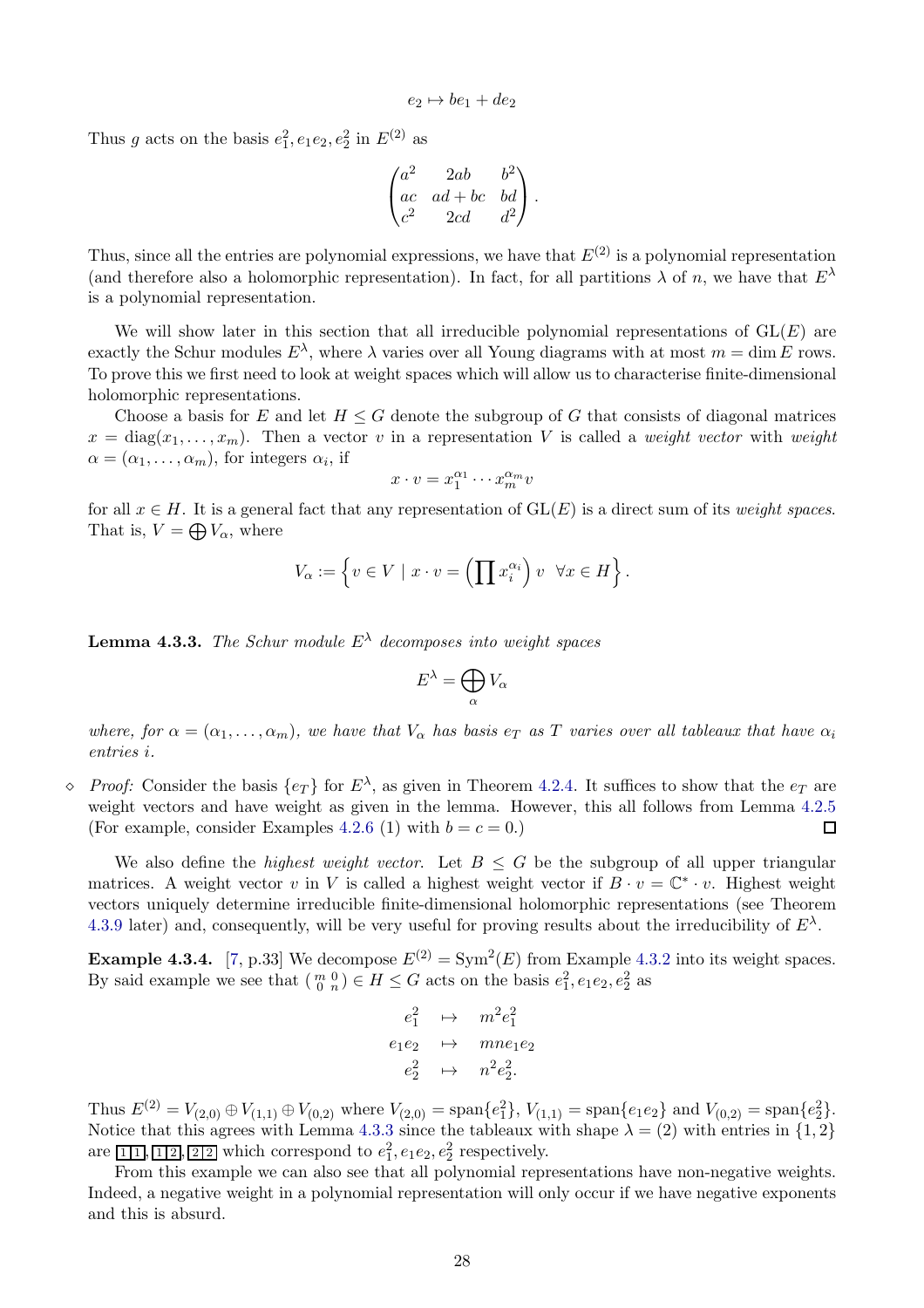We can also find *the*<sup>[11](#page-28-0)</sup> highest weight vector. We see that  $\begin{pmatrix} a & b \\ 0 & d \end{pmatrix} \in H \leq G$  acts on  $e_1^2$  as

$$
e_1^2 \quad \mapsto \quad a^2 e_1^2
$$

.

Thus  $e_1^2$  is the highest weight vector in  $E^{(2)}$  with weight  $(2,0)$ .

The last result in the example above can be generalised.

<span id="page-28-1"></span>**Lemma 4.3.5.** The only highest weight vector in  $E^{\lambda}$  (up to scalar multiplication) is the vector  $e_T$ , where  $T = U(\lambda)$  is the tableau on  $\lambda$  whose i<sup>th</sup> row only contains the integer i.

 $\Diamond$  **Example 4.3.6.** For example if  $\lambda = (6, 4, 2, 2, 1)$  then  $U(\lambda)$  is given by



*Proof of Lemma [4.3.5:](#page-28-1)* Using Lemma [4.2.5](#page-26-1) it is straight forward to show that  $e_T$ , for  $T = \lambda(U)$ , is a highest weight vector. (Consider Example [4.2.6](#page-26-2) (1) with  $c = 0.12$  $c = 0.12$ ) Indeed, for  $g = (g_{i,j}) \in B$  we have

$$
g \cdot e_T = \sum g_{i_1,j_1} \cdot \ldots \cdot g_{i_n,j_n} e_{T'},
$$

where the sum is as described in Lemma  $4.2.5$ . However, since B consists of upper unitriangular matrices we have  $g_{i,j} = 0$  for  $i > j$ . Now consider  $e_{T'}$  with  $T \neq T'$ . Then let j be the smallest integer such that the  $j<sup>th</sup>$  row of T and T' differ and let i be the smallest entry in the  $j<sup>th</sup>$  row of T' such that T and T' differ in the box corresponding to i. Now if  $i > j$  then  $g_{i,j} = 0$  and so  $e_{T'}$  has zero coefficient in the sum that gives  $g \cdot e_T$ . On the other hand, if  $i < j$ , by the form of T we see there must be another entry *i* in that column. Therefore, by the alternating property of  $E^{\lambda}$ , we have that  $e_{T'} = 0$  in  $E^{\lambda}$ . We conclude that the only possible non-zero entry in the sum will be a multiple of  $e_T$  and so  $e_T$  is a highest weight vector.

To conclude we show that  $e_{U(\lambda)}$  is the only highest weight vector in  $E^{\lambda}$ . Consequently, suppose that  $T \neq U(\lambda)$  is a tableau with entries in [m] and  $e_T$  is a highest weight vector. (Note that we need only consider the case where T is a tableau by Lemma [4.3.3.](#page-27-0)) Let p be such that the  $p<sup>th</sup>$  row of T is the first row that contains an element larger than  $p$  and let  $q$  be the smallest such entry. Now define  $g = (g_{i,j}) \in B$  where

$$
g_{i,j} = \begin{cases} 1 & i = j \text{ or } (i,j) = (p,q) \\ 0 & \text{otherwise.} \end{cases}
$$

Then consider T' where T' is the filling obtained from T by changing every instance of q in the  $p^{\text{th}}$ row of T to a p. Then  $e_{\mathcal{T}'}$  has coefficient 1 in the sum  $q \cdot e_{\mathcal{T}}$  and so  $e_{\mathcal{T}}$  is not a highest weight vector. (See Example [4.3.7](#page-28-3) for a demonstration of this argument.)  $\Box$ 

<span id="page-28-3"></span> $\Diamond$  Example 4.3.7. We give an example of a weight vector that is not a highest weight vector. Let E have basis  $e_1, e_2, e_3$  and let  $\lambda = (4, 2)$ . Now adopt the notation at the end of the proof of Lemma [4.3.5](#page-28-1) and set

| $\overline{T}$ |               | $\frac{1}{2}$ $\frac{1}{3}$ $\frac{1}{1}$ |                                      |  |
|----------------|---------------|-------------------------------------------|--------------------------------------|--|
|                |               |                                           |                                      |  |
|                |               |                                           |                                      |  |
|                | $\frac{1}{1}$ | $\begin{matrix}0\\1\end{matrix}$          | $\begin{matrix} 0 \\ 1 \end{matrix}$ |  |
|                |               |                                           |                                      |  |

and thus we obtain  $p = 2$ ,  $q = 3$  and

$$
g = \begin{pmatrix} 1 & 0 & 0 \\ 0 & 1 & 1 \\ 0 & 0 & 1 \end{pmatrix}
$$

 $11$ See Lemma [4.3.5.](#page-28-1)

<span id="page-28-2"></span><span id="page-28-0"></span><sup>&</sup>lt;sup>12</sup> where term with coefficient ab in the sum vanishes by the alternating property of  $E^{\lambda}$ .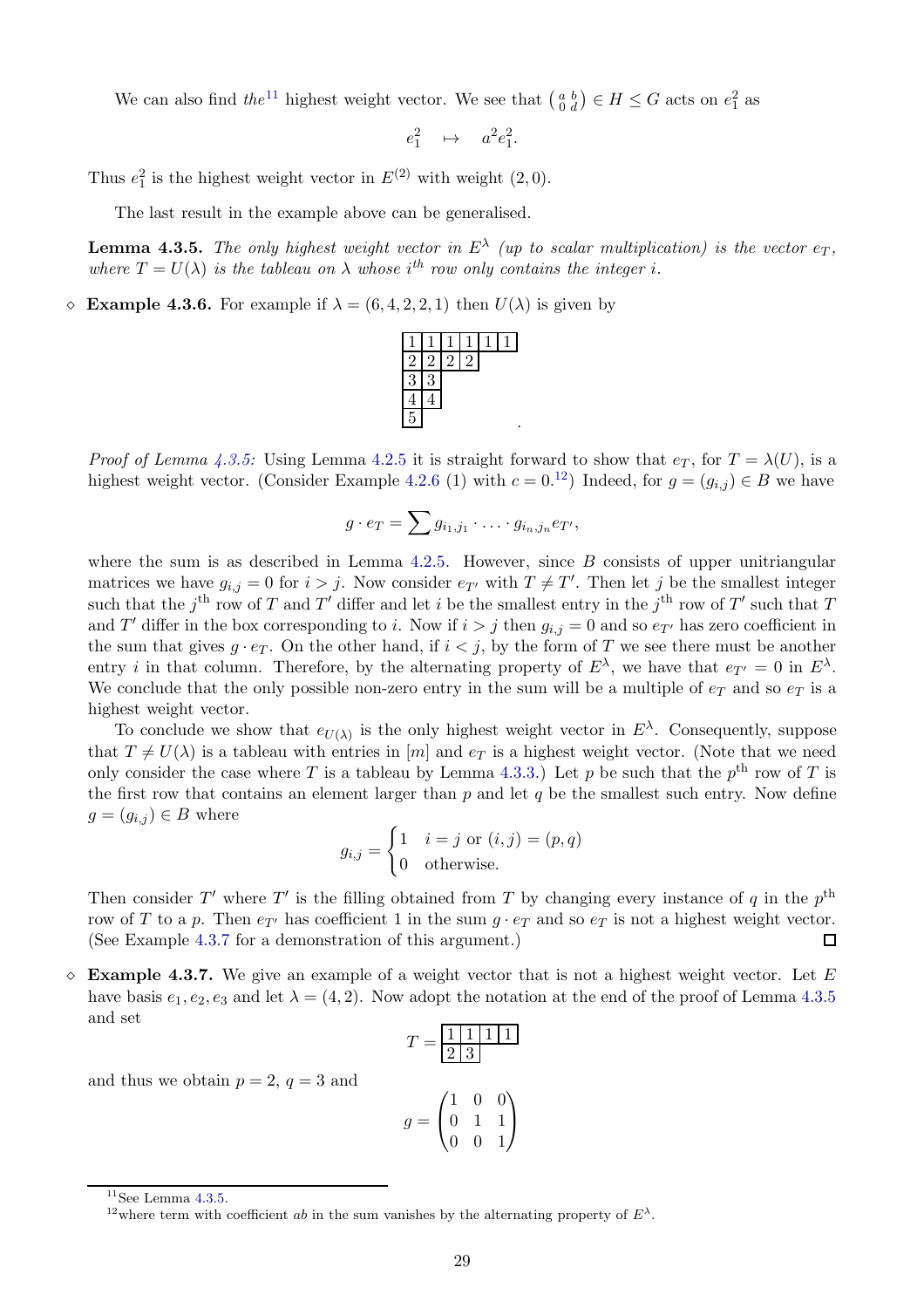Now  $e_T$  corresponds to the vector  $(e_1 \wedge e_2) \otimes (e_1 \wedge e_3) \otimes e_1 \otimes e_1$  in  $E^{\lambda}$  and so compute

$$
g \cdot e_T = g \cdot ((e_1 \wedge e_2) \otimes (e_1 \wedge e_3) \otimes e_1 \otimes e_1)
$$
  
=  $(e_1 \wedge e_2) \otimes (e_1 \wedge (e_2 + e_3)) \otimes e_1 \otimes e_1$   
=  $(e_1 \wedge e_2) \otimes (e_1 \wedge e_3) \otimes e_1 \otimes e_1 + (e_1 \wedge e_2) \otimes (e_1 \wedge e_2) \otimes e_1 \otimes e_1$   
=  $e_T + (e_1 \wedge e_2) \otimes (e_1 \wedge e_2) \otimes e_1 \otimes e_1$ ,

which is not a multiple of  $e_T$ . Thus we see that  $e_T$  is not a highest weight vector.

Remark 4.3.8. Note that the highest weight vector is literally the weight vector with the highest weight. For example, using Lemma [4.3.3](#page-27-0) we see that for  $E^{\lambda}$  the weight vector  $e_T$  with the highest possible weight  $\alpha$  (in the lexicographic ordering) will be given by the tableaux  $T = U(\lambda)$ .

The final step before characterising all irreducible representations of  $GL(E)$  is to consider some basic facts about representation theory.

<span id="page-29-1"></span>Theorem 4.3.9. *A finite-dimensional, holomorphic representation* V *of GL*(E) *is irreducible if and only if it has unique highest weight vector, up to multiplication by a scalar.*

*In addition, two representations are isomorphic if and only if their highest weight vectors have the same weight.*

For a proof of this theorem see Fulton and Harris [\[4\]](#page-40-3). Now let  $D^{\otimes k}$  denote the one-dimensional representation of E such that  $g \mapsto \det g^k$ . We are now in a position to give the theorem we have been working towards:

<span id="page-29-2"></span>**Theorem 4.3.10.** If  $\lambda$  has at most m rows, then the representation  $E^{\lambda}$  of  $GL(E)$  is an irreducible *representation with highest weight*  $\lambda = (\lambda_1, \dots, \lambda_m)$ . These are all the irreducible polynomial repre*sentations of GL(E). Furthermore, for any*  $\alpha = (\alpha_1, \dots, \alpha_m)$  *with*  $\alpha_1 \geq \dots \geq \alpha_m$  *integers, there is a unique irreducible representation of GL*(E) *with highest weight vector* α*, which can be realised as*  $E^{\lambda} \otimes D^{\otimes k}$ , for  $k \in \mathbb{Z}$  with  $\lambda_i = \alpha_i - k \geq 0$  for all *i*.

*Proof:* For the first part we have by Lemma [4.3.5](#page-28-1) that each  $E^{\lambda}$  has unique highest weight vector  $e_T$ where  $T = U(\lambda)$  and it is not difficult to show that  $e_T$  has weight  $\lambda$ . Thus, by Theorem [4.3.9,](#page-29-1) we have that  $E^{\lambda}$  is irreducible.

Conversely, by Theorem [4.3.9](#page-29-1) again, any representation of  $GL(E)$  with weight  $\lambda = (\lambda_1, \ldots, \lambda_m)$ (for  $\lambda_1, \ldots, \lambda_m > 0$ ) must be isomorphic to  $E^{\lambda}$ . Hence, they define all the irreducible polynomial representations of  $GL(E)$ .

Now for the second part of the theorem, since  $E^{\lambda}$  is irreducible, we have that  $E^{\lambda} \otimes D^{\otimes k}$  is an irreducible representation with highest weight  $\alpha$  where  $\alpha_i = \lambda_i + k$ . Indeed, for  $e_T \in E^{\lambda}$  with  $T = U(\lambda)$ and  $g = diag(g_1, \ldots, g_m) \in GL(E)$  we have

$$
g \cdot (e_T \otimes 1) = (g \cdot e_T) \otimes \det(g)^k = (g_1^{\lambda_1} \cdots g_m^{\lambda_m} e_T) \otimes (g_1^k \cdots g_m^k) = g_1^{\lambda_1 + k} \cdots g_m^{\lambda_m + k} (e_T \otimes 1).
$$

 $\Box$ 

This concludes the proof.

#### <span id="page-29-0"></span>4.4 Specht and Schur Module Relationship

We now construct an exact functor from the category of  $S_n$ -modules to the category of  $GL(E)$ -modules. In particular, this will give us an alternative way to construct the Schur modules  $E^{\lambda}$ . Let M be a representation of  $S_n$  and define

$$
E(M):=E^{\otimes n}\otimes_{\mathbb{C}[S_n]}M
$$

where for  $\sigma \in S_n$  we have  $(u_1 \otimes \cdots \otimes u_m) \cdot \sigma = u_{\sigma(1)} \otimes \cdots \otimes u_{\sigma(m)}$ . Now the natural action of  $GL(E)$ on  $E^{\otimes n}$  commutes with the action of  $S_n$ , thus we obtain an action of  $\operatorname{GL}(E)$  on  $E(M)$ 

$$
g \cdot (w \otimes v) = (g \cdot w) \otimes v.
$$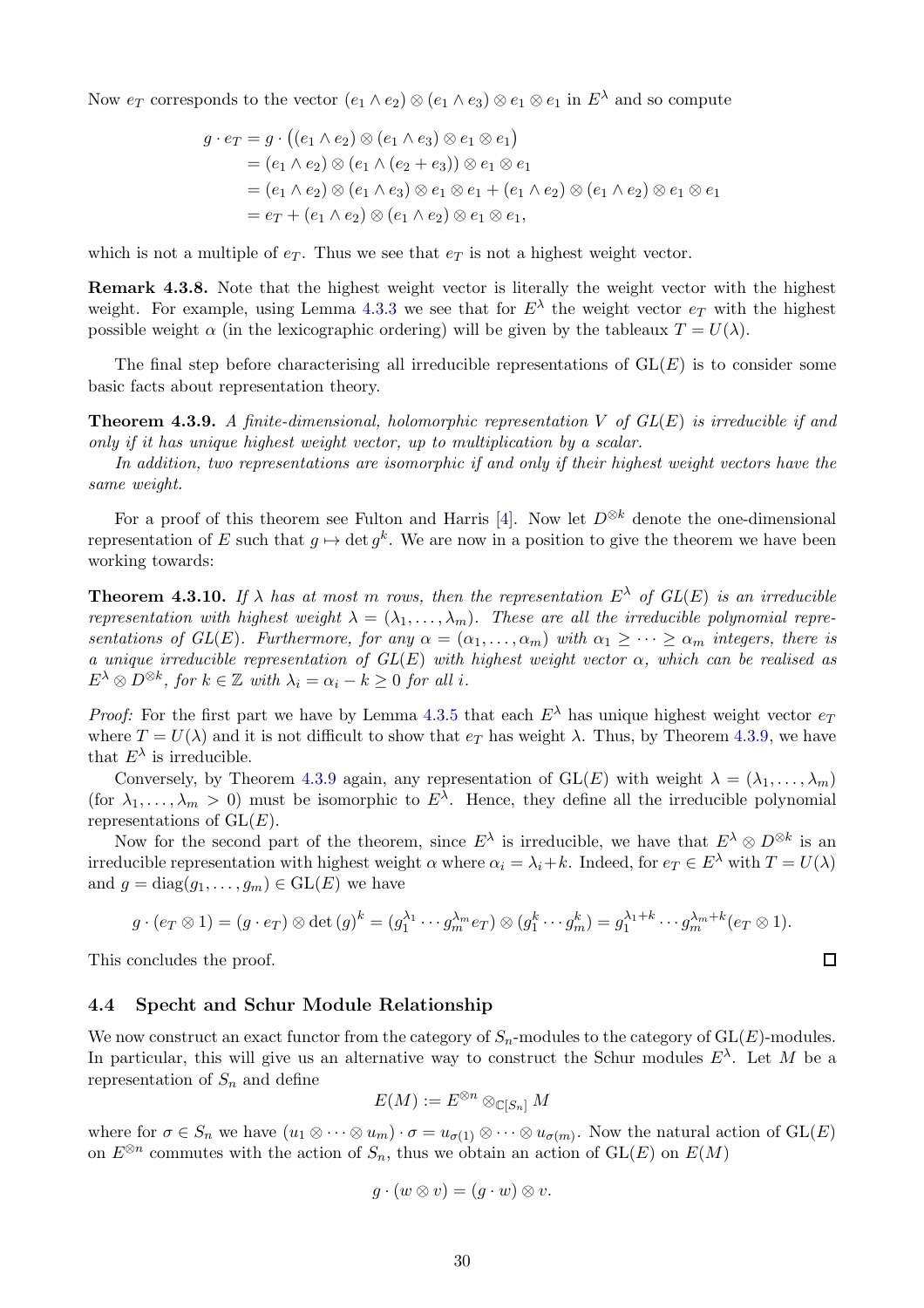This construction defines an exact functor from the category of  $S_n$ -modules to the category of  $GL(E)$ modules. That is, a representation M of  $S_n$  determines a representation  $E(M)$  of  $GL(E)$  and a homomorphism of  $S_n$ -modules  $\phi : M \to N$  determines a homomorphism of  $GL(E)$ -modules  $E(\phi)$ :  $E(M) \to E(N)$ . Furthermore, E sends injective/surjective homomorphisms of  $S_n$ -modules to injective/surjective homomorphisms of  $GL(E)$ -modules. In addition to being an exact functor, we also have that E preserves direct sum decompositions.

**Examples 4.4.1.** (1) Take M to be the trivial representation. Then for any  $\sigma \in S_n$  we have

$$
(u_{\sigma(1)} \otimes \cdots \otimes u_{\sigma(m)}) \otimes 1 = (u_1 \otimes \cdots \otimes u_m) \otimes \sigma \cdot 1 = (u_1 \otimes \cdots \otimes u_m) \otimes 1
$$

and thus  $E(M)$  is the symmetric power  $\text{Sym}^n(E)$ .

- (2) If  $M = \mathbb{C}[S_n]$  then  $E(M) = E^{\otimes n}$ .
- (3) If  $M^{\lambda}$  is as defined in Section [3.1,](#page-10-1) then

$$
E(M^{\lambda}) \cong \text{Sym}^{\lambda_1}(E) \otimes \cdots \otimes \text{Sym}^{\lambda_k}(E),
$$

for  $\lambda = (\lambda_1 \geq \cdots \geq \lambda_k)$ . This can be seen by noting that if T is a numbering of  $\lambda$  with distinct entries in  $\{1,\ldots,n\}$  then  $\{T\}$  is invariant under the action of the row group  $R(T)$ . More rigorously, the map  $\mathbb{C}[S_n] \to M^{\lambda}$  given by  $\sigma \mapsto \sigma \cdot \{T\}$  is a surjective homomorphism of  $\mathbb{C}[S_n]$  modules and has kernel generated by elements  $p-1$  for  $p \in R(T)$ . Thus, since E is an exact functor, we obtain a surjection  $E^{\otimes n} \to E(M^{\lambda})$ , whose kernel is generated by all elements

$$
u_{p(1)} \otimes \cdots \otimes u_{p(n)} - u_1 \otimes \cdots \otimes u_n
$$

over all  $p \in R(T)$ .

(4) Now take  $M = \tilde{M}^{\lambda}$  as in Section [3.5.](#page-18-0) Similarly to above, we have a surjective homomorphism of  $\mathbb{C}[S_n]$ -modules given by  $\mathbb{C}[S_n] \to \tilde{M}^{\lambda}$ ;  $\sigma \mapsto \sigma \cdot [T]$ . This map has kernel generated by elements  $q - sgn(q)1$  for  $q \in C(T)$  and again this induces a surjection  $E^{\otimes n} \to E(\tilde{M}^{\lambda})$  whose kernel is generated by the elements

$$
u_{q(1)} \otimes \cdots \otimes u_{q(n)} - \mathrm{sgn}(q)u_1 \otimes \cdots \otimes u_n
$$

over all  $q \in C(T)$ . Thus

$$
E(\tilde{M}^{\lambda}) \cong \bigwedge^{\mu_1}(E) \otimes \cdots \otimes \bigwedge^{\mu_\ell}(E),
$$

where  $\mu = (\mu_1, \dots, \mu_\ell)$  is the conjugate of  $\lambda$ . This is analogous to [\(4.2\)](#page-23-3) whereby each column of a tabloid (with entries being elements in  $E$ ) is identified with wedge product.

We can now give an alternative construction of  $E^{\lambda}$ :

<span id="page-30-0"></span>**Proposition 4.4.2.** *There is a canonical isomorphism*  $E^{\lambda} \cong E(S^{\lambda})$ *.* 

*Proof:* It is sufficient to show that

<span id="page-30-1"></span>
$$
E^{\lambda} \cong \frac{E(\tilde{M}^{\lambda})}{E(Q^{\lambda})}.
$$
\n(4.5)

Indeed, by Proposition [3.5.3,](#page-20-2) we know that  $S^{\lambda} \cong \tilde{M}^{\lambda}/Q^{\lambda}$ . Then, since E is an exact functor, it sends the short exact sequence

$$
0 \to Q^{\lambda} \to \tilde{M}^{\lambda} \to S^{\lambda} \to 0
$$

to the short exact sequence

$$
0 \to E(Q^{\lambda}) \to E(\tilde{M}^{\lambda}) \to E(S^{\lambda}) \to 0.
$$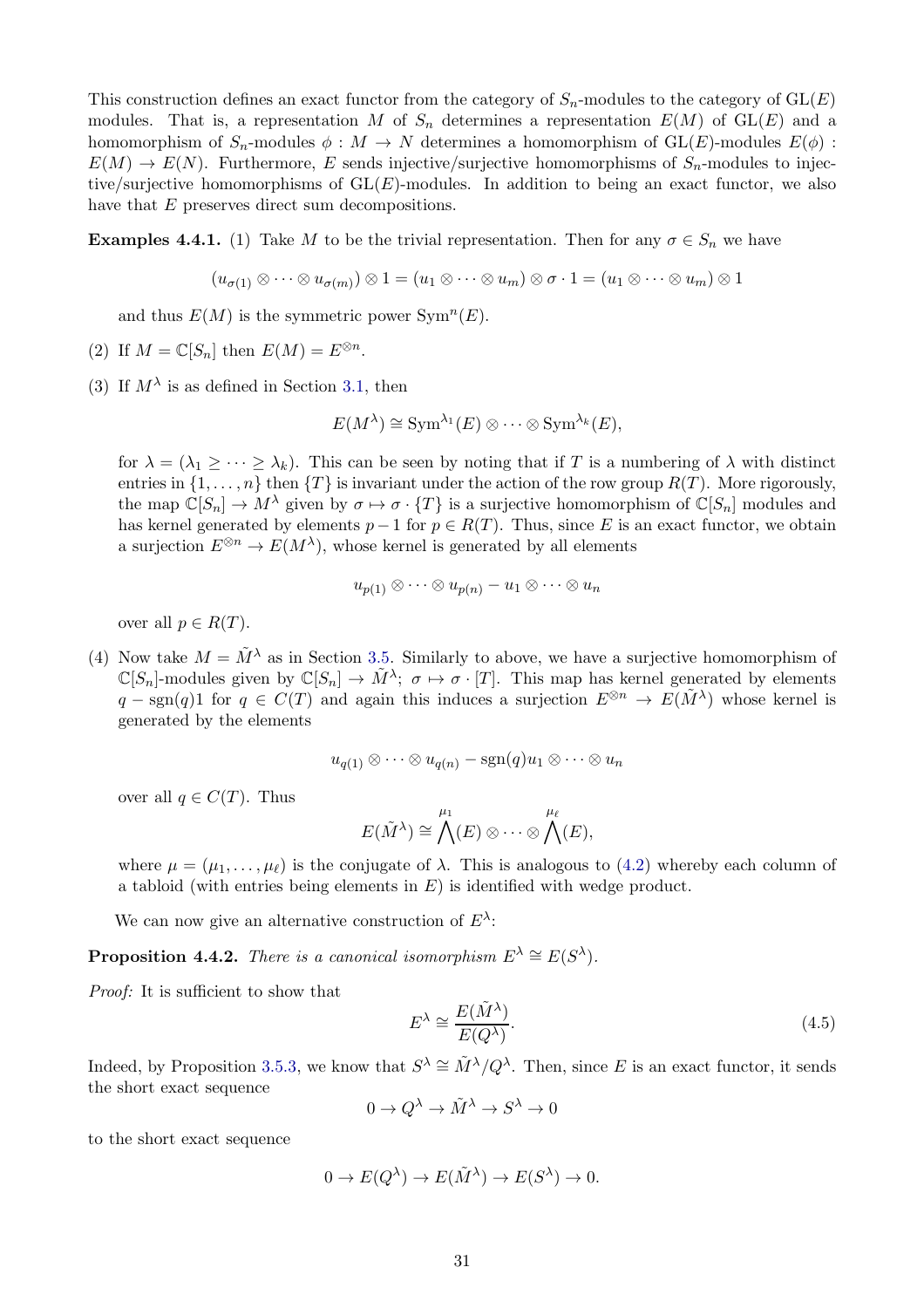In order to prove [\(4.5\)](#page-30-1), we first use the construction of  $E^{\lambda}$  given in [\(4.3\)](#page-23-1), which gives us that

$$
E^{\lambda} = \frac{\bigwedge^{\mu_1} E \otimes_{\mathbb{C}} \cdots \otimes_{\mathbb{C}} \bigwedge^{\mu_{\ell}} E}{Q^{\lambda}(E)}.
$$

Then, in Examples 4.4.1 (4), we saw that  $E(\tilde{M}^{\lambda}) \cong \bigwedge^{\mu_1}(E) \otimes \cdots \otimes \bigwedge^{\mu_\ell}(E)$ . Using the same identification, we also have that  $Q^{\lambda}(E) \cong E(Q^{\lambda})$ . Indeed,  $Q^{\lambda}(E)$  is the submodule of  $\bigwedge^{\mu_1} E \otimes_{\mathbb{C}} \cdots \otimes_{\mathbb{C}} \bigwedge^{\mu_\ell} E$ generated by all the elements of the form  $\wedge$ v –  $\sum \wedge$ w where the sum is as described in (3) at the start of Section [4.1.](#page-22-1) On the other hand,  $Q^{\lambda}$  is the subspace of  $\tilde{M}^{\lambda}$  spanned by all elements of the form

 $[T] - \pi_{i,k}(T)$ 

as defined in Section [3.5.](#page-18-0) Therefore we see that these generators correspond under the identification  $E(\tilde{M}^{\lambda}) \cong \bigwedge^{\mu_1}(E) \otimes \cdots \otimes \bigwedge^{\mu_\ell}(E).$ 

Finally, we now have that

$$
E^{\lambda} \cong \frac{E(\tilde{M}^{\lambda})}{E(Q^{\lambda})} \cong E(S^{\lambda})
$$

<span id="page-31-0"></span>and so this concludes the proof.

#### 4.5 Characters of Representations of  $GL(E)$

In the next section we construct maps that relate the ring of symmetric functions (Section [2.3\)](#page-9-0), representations of the symmetric group (Section [3.2\)](#page-12-0), polynomial representations of the  $GL(E)$  and their characters. In light of this, we first need to discuss the characters of Schur modules.

Recall that for representations  $V$  and  $W$  it is known that

<span id="page-31-1"></span>
$$
Char(V \oplus W) = Char(V) + Char(W) \qquad Char(V \otimes W) = Char(V) \cdot Char(W). \tag{4.6}
$$

Recall also, from Section [4.3,](#page-26-0) that any representation  $V$  of  $GL(E)$  can be written as a direct sum of its weight spaces  $V = \bigoplus V_{\alpha}$ . Thus, letting  $\chi_V$  denote that character of V, for  $x = diag(x_1, \ldots, x_m) \in H$ we see that

$$
\chi_V(x) = \sum_{\alpha} \dim(V_{\alpha}) x^{\alpha} = \sum_{\alpha} \dim(V_{\alpha}) x_1^{\alpha_1} \cdot \ldots \cdot x_m^{\alpha_m},
$$

which defines the character for any element in  $G = GL(E)$  using the additive property in [\(4.6\)](#page-31-1). In particular, the weight space decomposition of  $E^{\lambda}$  in Lemma [4.3.3](#page-27-0) gives us:

<span id="page-31-3"></span>**Lemma 4.5.1.** *The Schur module*  $E^{\lambda}$  *has character given by* 

$$
Char(E^{\lambda}) = \sum x^T = s_{\lambda}(x_1, \dots, x_m)
$$

*where the sum is over all tableaux of shape*  $\lambda$  *with entries in* [m] *and*  $s_\lambda$  *is the Schur polynomial defined in Section [2.2.](#page-6-0)*

This result allows us to deduce some useful facts about Schur polynomials and, using that the character of a representation is unique, deduce some useful facts about Schur modules using Schur polynomials.

Firstly, by Proposition [3.3.3](#page-15-3) and Theorem [3.2.1,](#page-12-2) we know that

$$
\mathbb{C}[S_n] = \bigoplus_{\lambda \vdash n} (S^{\lambda})^{\oplus f^{\lambda}}
$$

where  $f^{\lambda}$  is the number of standard tableaux on  $\lambda$ . This gives us

<span id="page-31-2"></span>
$$
E^{\otimes n} = E(\mathbb{C}[S_n]) \cong \bigoplus_{\lambda \vdash n} (E(S^{\lambda}))^{\oplus f^{\lambda}} \cong \bigoplus_{\lambda \vdash n} (E^{\lambda})^{\oplus f^{\lambda}} \tag{4.7}
$$

where we have used Examples 4.4.1 (2) in the first equality and made use of the fact that  $E$  preserves direct sum decompositions. We can use  $(4.7)$  to give an alternative proof that the  $e_T$ , as T varies

 $\Box$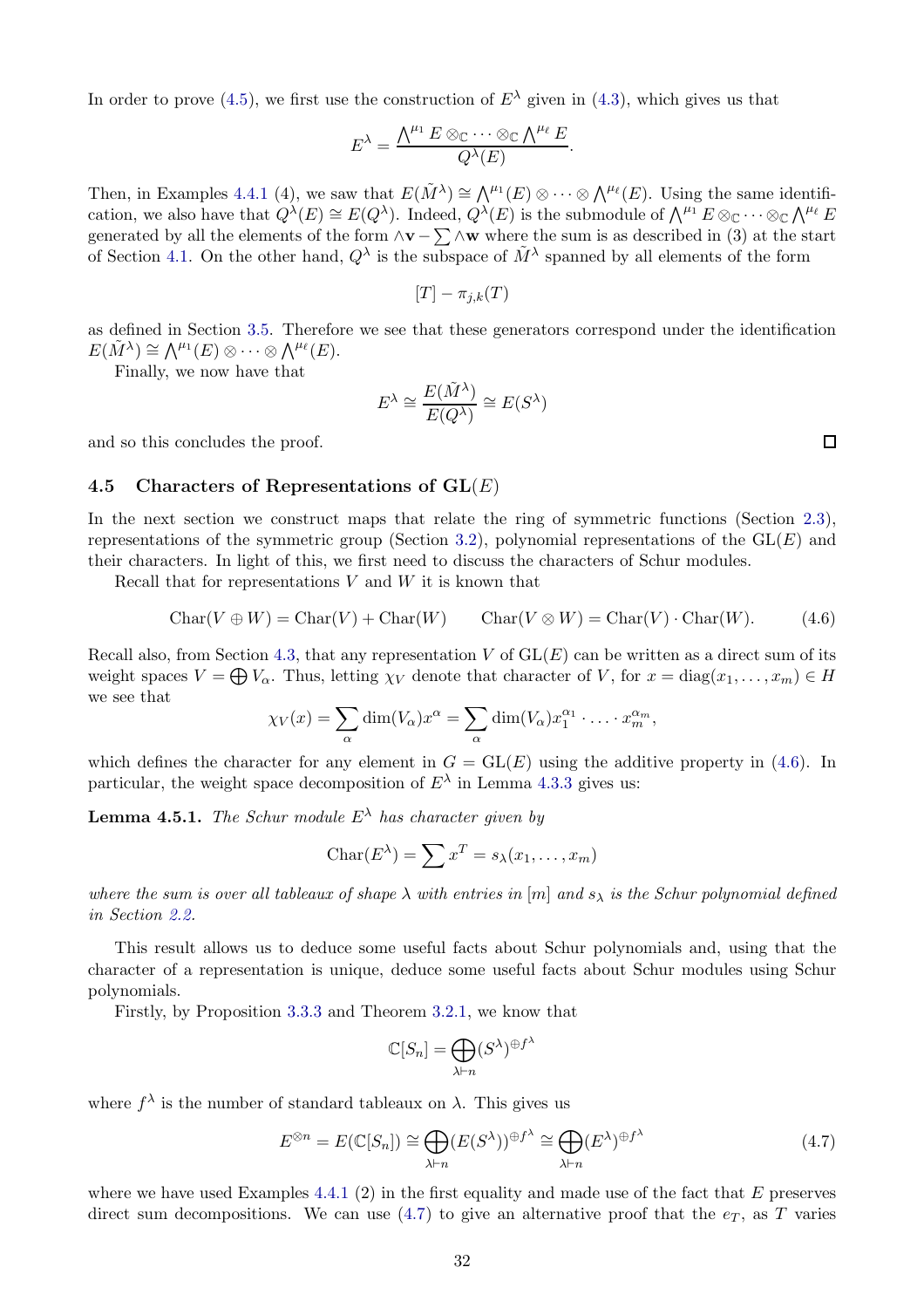over the tableaux on  $\lambda$  with entries in [m], are linearly independent (the second part of the proof of Theorem [4.2.4\)](#page-25-0). Indeed, the first part of the proof of Theorem [4.2.4](#page-25-0) gives us that  $\dim(E) \leq d_{\lambda}(m)$ , where  $d_{\lambda}(m)$  is the number of tableaux of shape  $\lambda$  with entries in [m]. Now from the Robinson-Schensted correspondence [\[3,](#page-40-0) p.52] it follows that

$$
m^n = \sum_{\lambda \vdash n} f^{\lambda} d_{\lambda}(m).
$$

Therefore

$$
\sum_{\lambda \vdash n} f^{\lambda} d_{\lambda}(m) = m^n = \dim(E^{\otimes n}) = \sum_{\lambda \vdash n} f^{\lambda} \dim(E^{\lambda}) \le \sum_{\lambda \vdash n} f^{\lambda} d_{\lambda}(m)
$$

and so  $E^{\lambda}$  has dimension  $d_{\lambda}(m)$ . Now there are  $d_{\lambda}(m)$  many  $e_T$  and they span  $E^{\lambda}$  (by the first part of the proof of Theorem [4.2.4\)](#page-25-0). Hence, the  $e_T$  must be linearly independent.

Now using equations [\(4.6\)](#page-31-1) and Lemma [4.5.1](#page-31-3) (and Theorem [4.3.10\)](#page-29-2) we have that any polynomial representation  $V = \bigoplus (E^{\lambda})^{\oplus a_{\lambda}}$  of  $GL(E)$  has character  $\sum a_{\lambda} s_{\lambda}(x_1, \ldots, x_m)$ . This also means that we can determine the highest weights<sup>[13](#page-32-1)</sup> using the character. Indeed, each  $s_\lambda$  has a monomial  $x^{U(\lambda)}$ , with  $U(\lambda)$  as defined in Lemma [4.3.5,](#page-28-1) from which we can read off a highest weight.

Using the above we can find the decomposition of any polynomial representation of  $GL(E)$  by expressing its character as a sum of Schur polynomials. For example, using Examples 4.1.3 (1) and equation [\(2.9\)](#page-9-2), since  $s_{(\lambda_k)} = h_{(\lambda_k)}$ , we're able to deduce that

$$
\mathrm{Sym}^{\lambda_1} E \otimes \cdots \otimes \mathrm{Sym}^{\lambda_n} E = E^{(\lambda_1)} \otimes \cdots \otimes E^{(\lambda_n)} \cong E^{\lambda} \oplus \bigoplus_{\nu \triangleright \lambda} (E^{\nu})^{\oplus K_{\nu \lambda}}
$$

where  $K_{\nu\lambda}$  is the Kostka number. Similarly, using Examples 4.1.3 (2) and equation [\(2.10\)](#page-9-3), since  $s_{1(\mu_k)} = e_{\mu_k}$ , we have that

$$
\bigwedge^{\mu_1} E \otimes \cdots \otimes \bigwedge^{\mu_\ell} E = E^{(1^{\mu_1})} \otimes \cdots \otimes E^{(1^{\mu_\ell})} \cong E^{\tilde{\mu}} \oplus \bigoplus_{\tilde{\nu} \triangleright \mu} (E^{\nu})^{\oplus K_{\tilde{\nu}} \lambda}.
$$

Finally, using the Schur polynomial equivalent of equation [\(2.7\)](#page-7-4), we have

$$
E^{\lambda} \otimes E^{\mu} \cong \bigoplus_{\nu} (E^{\nu})^{\oplus c_{\lambda\mu}^{\nu}}.
$$

where  $c^{\nu}_{\lambda\mu}$  is the Littlewood-Richardson number.

#### <span id="page-32-0"></span>4.6 Representation Ring of  $GL(E)$

As mentioned at the start of Section [4.5,](#page-31-0) we now aggregate the results of Section [2.3,](#page-9-0) Section [3.2](#page-12-0) and Section [4.5.](#page-31-0) Firstly, we need an analogous construction to the ring of representations of  $S_n$ (defined in Section [3.4\)](#page-16-0) for the general linear group  $GL(E)$ . Define the *representation ring* of  $GL(E)$ , denoted by  $\mathcal{R}(m)$ , to be the free abelian group on the isomorphism classes of irreducible polynomial representations of  $GL(E)$ . This is a commutative ring with operations

$$
[V] + [W] := [V \oplus W], \qquad [V] \cdot [W] := [V \otimes_{\mathbb{C}} W].
$$

Recall that  $\Lambda$  is the ring of symmetric functions (Section [2.3\)](#page-9-0), R is the ring of representations of the symmetric group (Section [3.4\)](#page-16-0) and  $\Lambda(m)$  is the ring of polynomials in the variables  $x_1, \ldots, x_m$ . We are therefore now in a position to give the main statement of this section (and perhaps the entire project):

<span id="page-32-2"></span>Theorem 4.6.1. *There are ring homomorphisms*

$$
\Lambda \xrightarrow{\sim} R \twoheadrightarrow \mathcal{R}(m) \xrightarrow{\sim} \Lambda(m) \tag{4.8}
$$

*where the first and last are isomorphisms and the middle is surjective where the kernel, denoted by* W*, is the subring of* R *spanned by*  $[S^{\lambda}]$  *where*  $\lambda_{m+1} \neq 0$ *.* 

<span id="page-32-1"></span> $13$ We have *weights* not *weight* because these representations are not necessarily irreducible.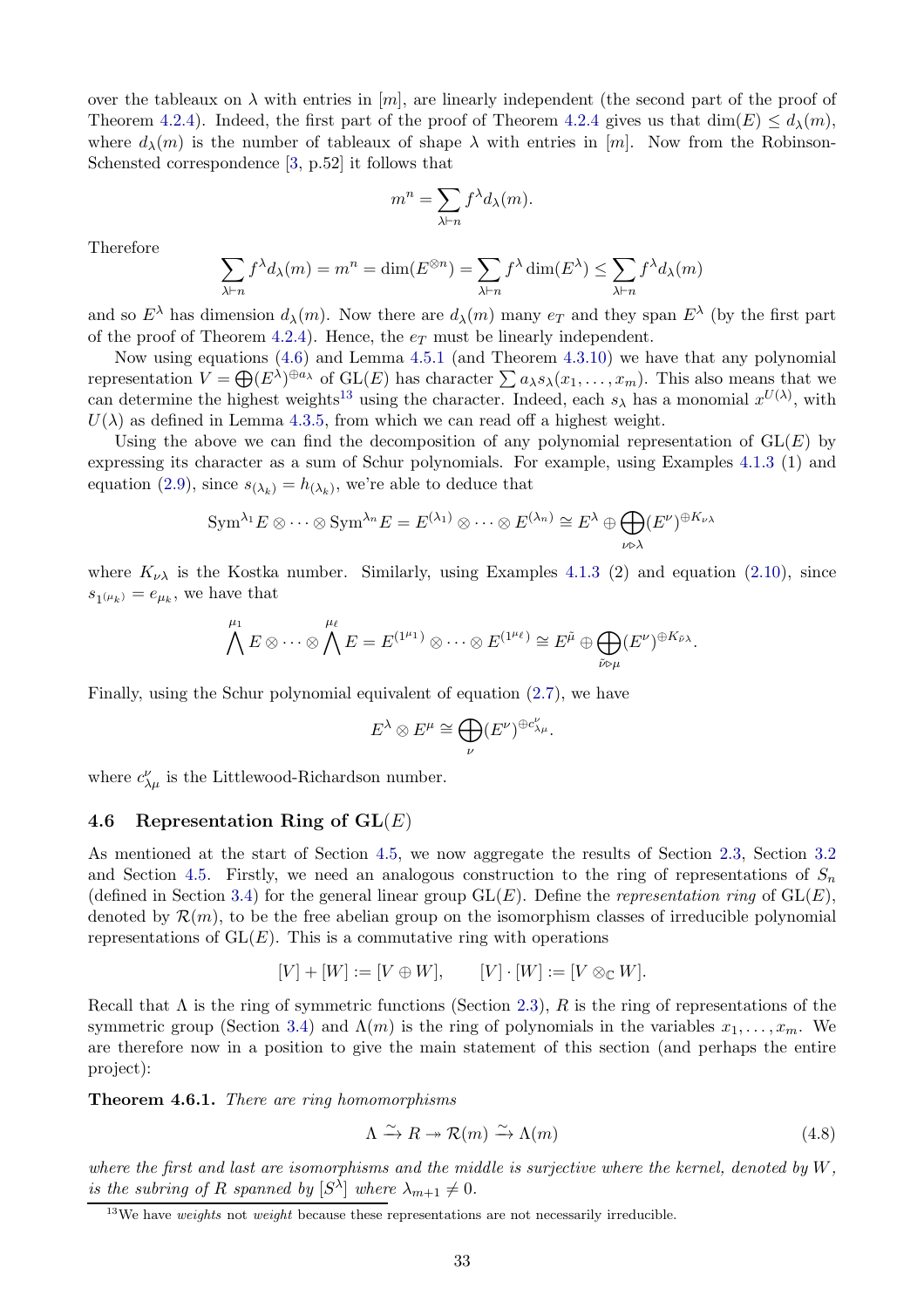*Proof:* The first homomorphism is given by  $\phi : \Lambda \to R$ , which we defined in Section [3.4.](#page-16-0) Further,  $\phi$ was shown to be an (isometric) isomorphism in Theorem [3.4.3](#page-17-3) and the same theorem also showed that  $\phi$  takes the Schur polynomial  $s_{\lambda}$  to the Specht module  $S^{\lambda}$ .

The second homomorphism is given by  $E$ , defined at the start Section [4.4,](#page-29-0) which sends a representation M of  $S_n$  to a representation  $E(M)$  of  $GL(E)$ . Indeed, we have already noted that E preserves direct sum decompositions, and, if M is an  $S_n$ -module and N an  $S_m$ -module, it can be shown that [\[3,](#page-40-0) p.118]

$$
E(N \circ M) \cong E(N) \otimes E(M)
$$

where  $N \circ M$  is the representation of  $S_{n+m}$  defined in [\(3.5\)](#page-16-1).

The last homomorphism sends representations of  $GL(E)$  to their characters. It follows from equa-tions [\(4.6\)](#page-31-1) that this defines a homomorphism  $\mathcal{R}(m) \to \Lambda(m)$ . Now, to show that this is an isomorphism, we first note that injectivity follows because representations are uniquely determined by their character. To prove surjectivity it suffices to show that the composition  $\Lambda \to \Lambda(m)$  is surjective. To this end, we observe that the first of the maps in the composition  $\Lambda \to \Lambda(m)$  takes the Schur polynomial  $s_\lambda$  to the Specht module class  $[S^\lambda]$ , the second takes  $[S^\lambda]$  to  $[E^\lambda]$  and the third takes  $E^\lambda$ to its character  $s_\lambda(x_1,\ldots,x_m)$ . By Proposition [2.3.2](#page-9-4) the  $s_\lambda$  form a basis for  $\Lambda$ , hence the composition  $\Lambda \to \Lambda(m)$  takes a symmetric function f to  $f(x_1, \ldots, x_m, 0, \ldots, 0)$ . It is clear to see that this is surjective.

The above shows that  $E: \mathbb{R} \to \mathcal{R}(m)$  is surjective and so it remains to compute the kernel of the middle homomorphism. Notice that the composition  $\Lambda \to \Lambda(m)$  has kernel generated by the Schur polynomials  $s_\lambda$  for all  $\lambda$  with more than m rows. Indeed, if  $\lambda$  has more than m rows then a tableau of shape  $\lambda$  with entries in [m] doesn't exist and so  $s_{\lambda}(x_1, \ldots, x_m) = 0$ . Therefore we deduce that the kernel of E is the subring of R spanned by  $[S^{\lambda}]$  where  $\lambda_{m+1} \neq 0$ , namely W.  $\Box$ 

The conclusions of Theorem [4.6.1](#page-32-2) are summarised in the following diagram:



### <span id="page-33-0"></span>5 The Grassmannian

In this section we express some of the results of Chapter [4](#page-22-0) in terms of symmetric algebras, express the Grassmannian as a subvariety of projective space using the quadratic relations and draw parallels between both of these.

#### <span id="page-33-1"></span>5.1 The Ideal of Quadratic Relations

We firstly use the quadratic relations to define a symmetric algebra that is isomorphic to a direct sum of Schur modules  $E^{\lambda}$ . We do this because this symmetric algebra will also play a role in expressing the Grassmannian as a subvariety of projective space in Section [5.3.](#page-37-0)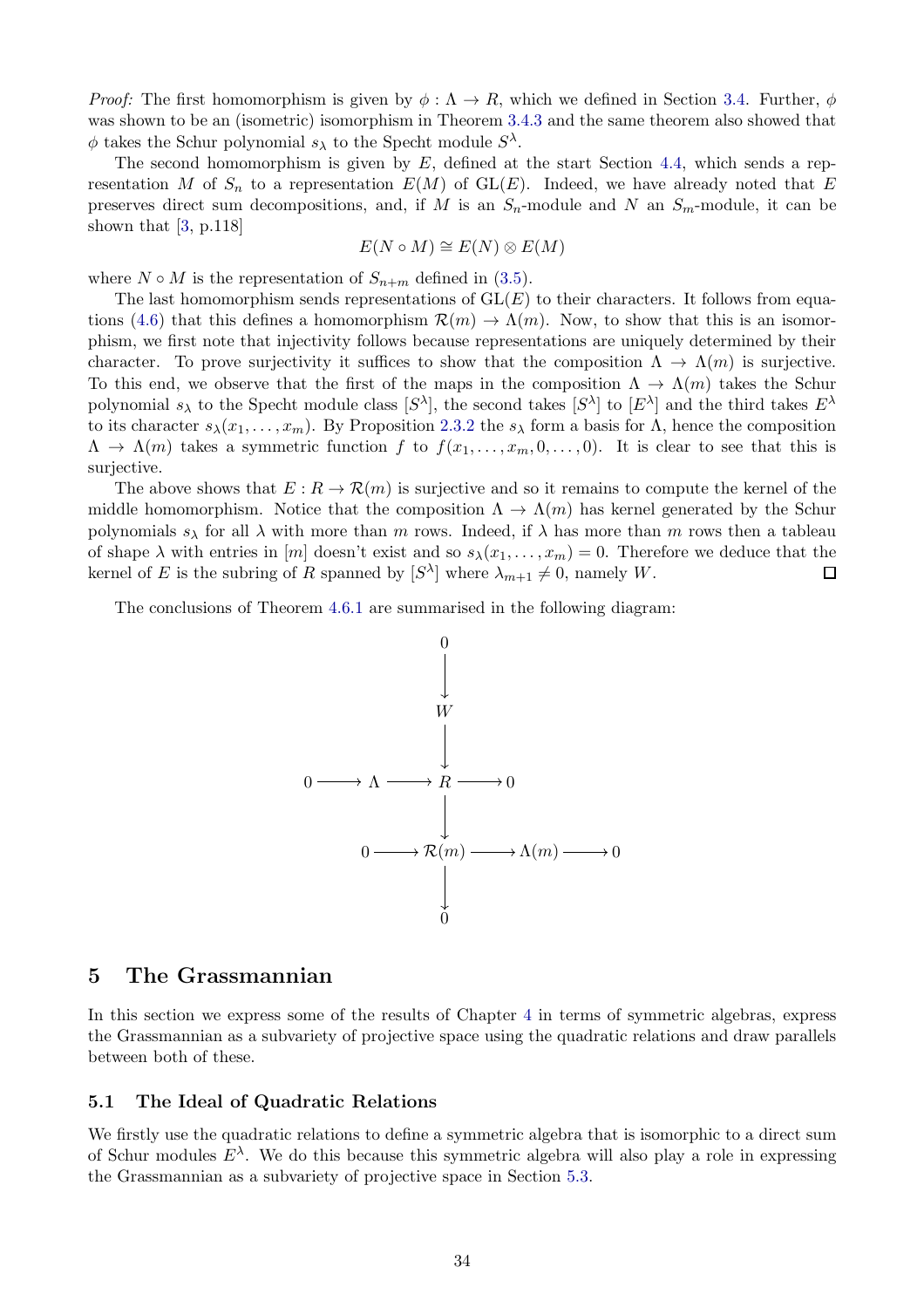For a complex vector space  $V$  define

$$
Sym\ V = \bigoplus_{n=0}^{\infty} Sym^n V
$$

where  $\text{Sym}^0 V = \mathbb{C}$ . We can equip Sym V with the natural map

$$
\text{Sym}^n V \otimes \text{Sym}^m V \mapsto \text{Sym}^{n+m}(V); \ v_1 \cdots v_n \otimes w_1 \cdots w_m \mapsto v_1 \cdots v_n w_1 \cdots v_m
$$

which makes Sym V a commutative (graded) C-algebra. Taking a basis  $X_1, \ldots, X_r$  for V we can identify Sym V with the polynomial ring  $\mathbb{C}[X_1,\ldots,X_r]$ , which is then the space of polynomial functions on  $V^*$ . Let E be a vector space of dimension m and fix integers  $m \geq d_1 > \cdots > d_s > 0$ . We define the algebra

$$
Sym(E; d_1, \ldots, d_s) = \frac{\bigoplus_{(a_1, \ldots, a_s) \in \mathbb{N}^s} Sym^{a_1}(\bigwedge^{d_1} E) \otimes \cdots \otimes Sym^{a_s}(\bigwedge^{d_s} E)}{Q}
$$

where  $Q = Q(E; d_1, \ldots, d_s)$  is the ideal generated by all relations, for  $p, q \in \{d_1, \ldots, d_s\}$  with  $p \geq q$ , of the form

$$
(v_1 \wedge \cdots \wedge v_p) \cdot (w_1 \wedge \cdots \wedge w_q) - \sum_{i_1 < \cdots < i_k} (v_1 \wedge \cdots \wedge w_1 \wedge \cdots \wedge w_k \wedge \cdots \wedge v_p) \cdot (v_{i_1} \wedge \cdots \wedge v_{i_k} \wedge w_{k+1} \wedge \cdots \wedge w_q) \tag{5.1}
$$

where  $v_1, \ldots, v_p, w_1, \ldots, w_q \in E$  and the vectors  $w_1, \ldots, w_k$  are interchanged with  $v_{i_1}, \ldots, v_{i_k}$  in the sum. Also, note that if  $p > q$  then  $\cdot$  in equation [\(5.1\)](#page-34-0) represents  $\otimes$  since the generator is in  $\bigwedge^p E \otimes \bigwedge^q E$ . If  $p = q$  then  $\cdot$  can be ignored since the generator is in  $Sym^2(\bigwedge^p E)$ ; this is because the  $d_1, \ldots, d_s$  are distinct and so none of the tensor components in  $\text{Sym}(E; d_1, \ldots, d_s)$  are of the form  $\bigwedge^p E \otimes \bigwedge^p E$ .

This construction has connections with the Schur modules we discussed in Section [4.](#page-22-0) Let  $\lambda$ be a partition with conjugate  $\tilde{\lambda} = (d_1^{a_1}, \ldots, d_s^{a_s})$  for non-negative integers  $a_1, \ldots, a_s$ . In Section [4.1](#page-22-1) (explicitly equation [\(4.3\)](#page-23-1)) we saw that

<span id="page-34-1"></span><span id="page-34-0"></span>
$$
E^{\lambda} = \frac{\text{Sym}^{a_1}(\Lambda^{d_1} E) \otimes_{\mathbb{C}} \cdots \otimes_{\mathbb{C}} \text{Sym}^{a_s}(\Lambda^{d_s} E)}{Q^{\lambda}(E)}
$$
(5.2)

where we have used the fact that

$$
\frac{\text{Sym}^{a_k}(\bigwedge^{d_k} E)}{Q^{\lambda}(E)} = \frac{\overbrace{\begin{pmatrix}d_k & d_k \\ \bigwedge^k E\otimes_{\mathbb{C}} \cdots \otimes_{\mathbb{C}} \bigwedge^k E \\ Q^{\lambda}(E) \end{pmatrix}}^{a_k \text{ times}}}{Q^{\lambda}(E)}.
$$

This follows from relation (3) in Section [4.1](#page-22-1) since

$$
(v_{i_1} \wedge \cdots \wedge v_{i_{d_k}}) \otimes (v_{j_1} \wedge \cdots \wedge v_{j_{d_k}}) = (v_{j_1} \wedge \cdots \wedge v_{j_{d_k}}) \otimes (v_{i_1} \wedge \cdots \wedge v_{i_{d_k}})
$$

where we have exchanged all  $d_k$  of the indices. Thus by [\(5.2\)](#page-34-1), we have that  $Sym(E; d_1, \ldots, d_s)$  is a direct sum of copies of the Schur modules  $E^{\lambda}$ , one for each  $\lambda$  with columns of heights in  $\{d_1, \ldots, d_s\}$ .

We can produce an analogous result for the identification of  $E^{\lambda}$  with the subalgebra  $D^{\lambda}$  of  $\mathbb{C}[Z_{1,1}, Z_{1,2}, \ldots, Z_{n,m}]$  (which we saw in Theorem [4.2.4\)](#page-25-0). Choose a basis  $e_1, \ldots, e_m$  for E so that we can identify  $Sym(E; d_1, \ldots, d_s)$  with a quotient of a polynomial ring. Indeed, we saw above that  $\text{Sym}\left(\bigoplus \bigwedge^{d_i} E\right)$  can be identified with the polynomial ring

$$
\mathbb{C}[X_{i_1,\ldots,i_p};p\in\{d_1,\ldots,d_s\}]
$$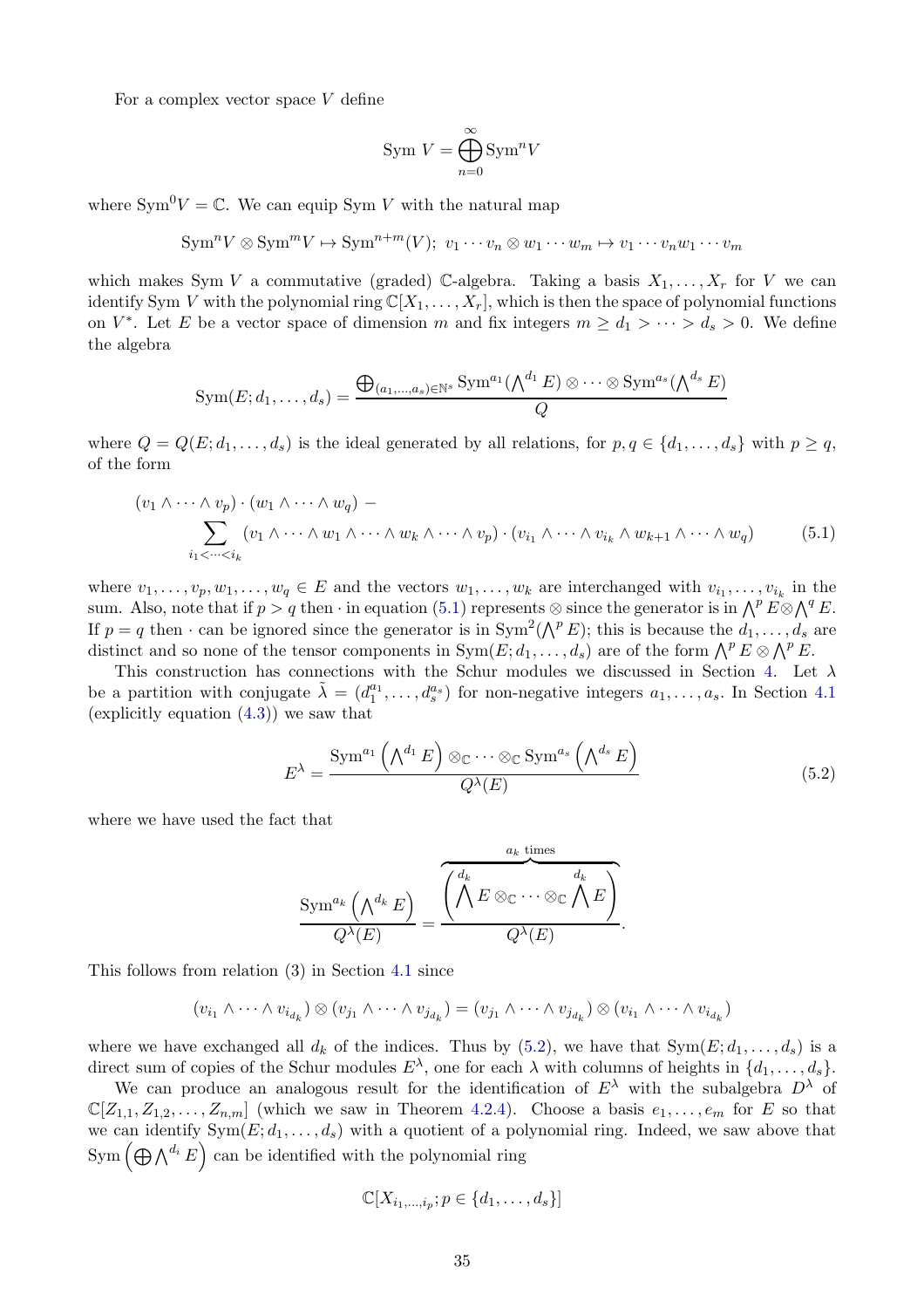where  $i_1, \ldots, i_p \in [m]$  and  $X_{i_1,\ldots,i_p}$  is the indeterminant corresponding to the basis vector  $e_{i_1} \wedge \cdots \wedge e_{i_p} \in$  $\bigwedge^p E$ . Then in this setting we can define

$$
Sym(m; d_1, ..., d_s) = \frac{\mathbb{C}[X_{i_1,...,i_p}; p \in \{d_1,...,d_s\}]}{Q}
$$
\n(5.3)

where  $Q$  is the ideal generated by all the quadratic relations

$$
X_{i_1,\dots,i_p} X_{j_1,\dots,j_q} - \sum X_{i'_1,\dots,i'_p} X_{j'_1,\dots,j'_q} \tag{5.4}
$$

where the sum is over all ways in which we can exchange  $j_1, \ldots, j_k$  with k of the indices  $i_1, \ldots, i_p$ , with  $p \ge q \ge k \ge 1$  and  $p, q \in \{d_1, \ldots, d_s\}.$ 

Now recall that  $D^{\lambda}(\cong E^{\lambda})$  is generated by the elements  $D_T$ , as T varies over the tableaux on  $\lambda$  with entries in [m], where  $D_T$  was defined in [\(4.4\)](#page-24-3). Hence, if  $n \geq d_1$ , then  $Sym(m; d_1, \ldots, d_s)$  is isomorphic to the subalgebra of  $\mathbb{C}[Z_{1,1}, Z_{1,2}, \ldots, Z_{n,m}]$  generated by all  $D_T$ , where T varies over all the tableaux with entries in  $[m]$  on Young diagrams whose columns have heights in  $\{d_1, \ldots, d_s\}$ .<sup>[14](#page-35-1)</sup> Indeed, we have already seen that each  $E^{\lambda}$  is isomorphic to  $D^{\lambda}$  and so the result follows since it can be shown that the sum of  $D^{\lambda}$  in  $\mathbb{C}[Z_{1,1}, Z_{1,2}, \ldots, Z_{n,m}]$  is direct.

The identification of  $Sym(m; d_1, \ldots, d_s)$  with a subalgebra of  $\mathbb{C}[Z_{1,1}, Z_{1,2}, \ldots, Z_{n,m}]$  allows us to deduce an important result that will be useful for Section [5.3.](#page-37-0) Notice, since subrings of integral domains are integral domains, that  $Sym(E; d_1, \ldots, d_s)$  is an integral domain. Then, using that Sym $(E; d_1, \ldots, d_s)$  can also be defined as the symmetric algebra on  $\bigwedge^{d_1} E \oplus \cdots \oplus \bigwedge^{d_s} E$ , we obtain:

<span id="page-35-2"></span>**Proposition 5.1.1.** The ideal in Sym  $(\bigwedge^{d_1} E) \otimes \cdots \otimes$  Sym  $(\bigwedge^{d_d} E)$  generated by the quadratic re*lations is a prime ideal.*

#### <span id="page-35-0"></span>5.2 Projective Embedding of the Grassmannian

In order to express the Grassmannian as a subvariety of projective space we first need to embed it in projective space. This section, therefore, introduces the Plücker embedding, which does just that.

Let E be a vector space of dimension m over  $\mathbb{C}$ . For  $0 < d \le m$  define  $\text{Gr}^dE$  to be the collection of subspaces of E of codimension d, we call  $\mathrm{Gr}^d E$  the *Grassmannian*. We start by giving an explicit construction of  $\mathrm{Gr}^d E$ . Let  $e_1, \ldots, e_m$  be a basis for E and consider a k-dimensional subspace V of E where  $k := m - d$ . Let  $v_1, \ldots, v_k \in E$  be a basis for V and associate V to the matrix with rows  $v_1, \ldots, v_k$ . This does not give us a well-defined map  $\text{Gr}^d E \to M_{k \times m}(\mathbb{C})$ . Indeed, left multiplication by an element  $GL(E)$  can produce a different matrix with the same row span.

To assign a unique matrix to each element in  $\mathrm{Gr}^d E$  we associate the matrix with rows  $v_1, \ldots, v_k$ to the vector that contains all the  $k \times k$  matrix minors of the  $k \times m$  matrix. For example, consider the case  $k = 3$  and  $m = 4$ . The matrix

$$
A = \begin{pmatrix} 1 & 2 & 0 & 2 \\ 0 & 4 & 0 & 1 \\ 3 & 0 & 0 & 0 \end{pmatrix}
$$

is associated to the vector  $(0, -18, 0, 0)$ . This association is unique for an element of Gr<sup>d</sup>E (up to scalar). Indeed, suppose that the vector described above, for two subspaces  $V_1$ ,  $V_2$  of E (with dimension k), is exactly the same. Let  $A_1, A_2$  be the matrices with row span equal to  $V_1, V_2$  respectively. Then, since  $A_1$  and  $A_2$  have rank k, we can apply Echelon row operations so that the  $k \times k$  matrix minor in the first  $m - d$  columns is the identity for both  $A_1$  and  $A_2$ . Then observe that the other entries, not in the first  $k$  columns, are maximal minors of this resulting matrix. Thus the two original matrices must be equal. [\[6,](#page-40-7) pp.1-3]

It follows that, since there are  $\binom{m}{k}$  possible matrix minors, we can associate each element in  $\mathrm{Gr}^d E$ with a unique element in  $\mathbb{P}(E^{m \choose k})$ . This is called the *Plücker embedding*, which by the above discussion is injective.

<span id="page-35-1"></span><sup>&</sup>lt;sup>14</sup>Notice the subtle difference; T is not fixed to a specific shape  $\lambda$  as for  $E^{\lambda}$ .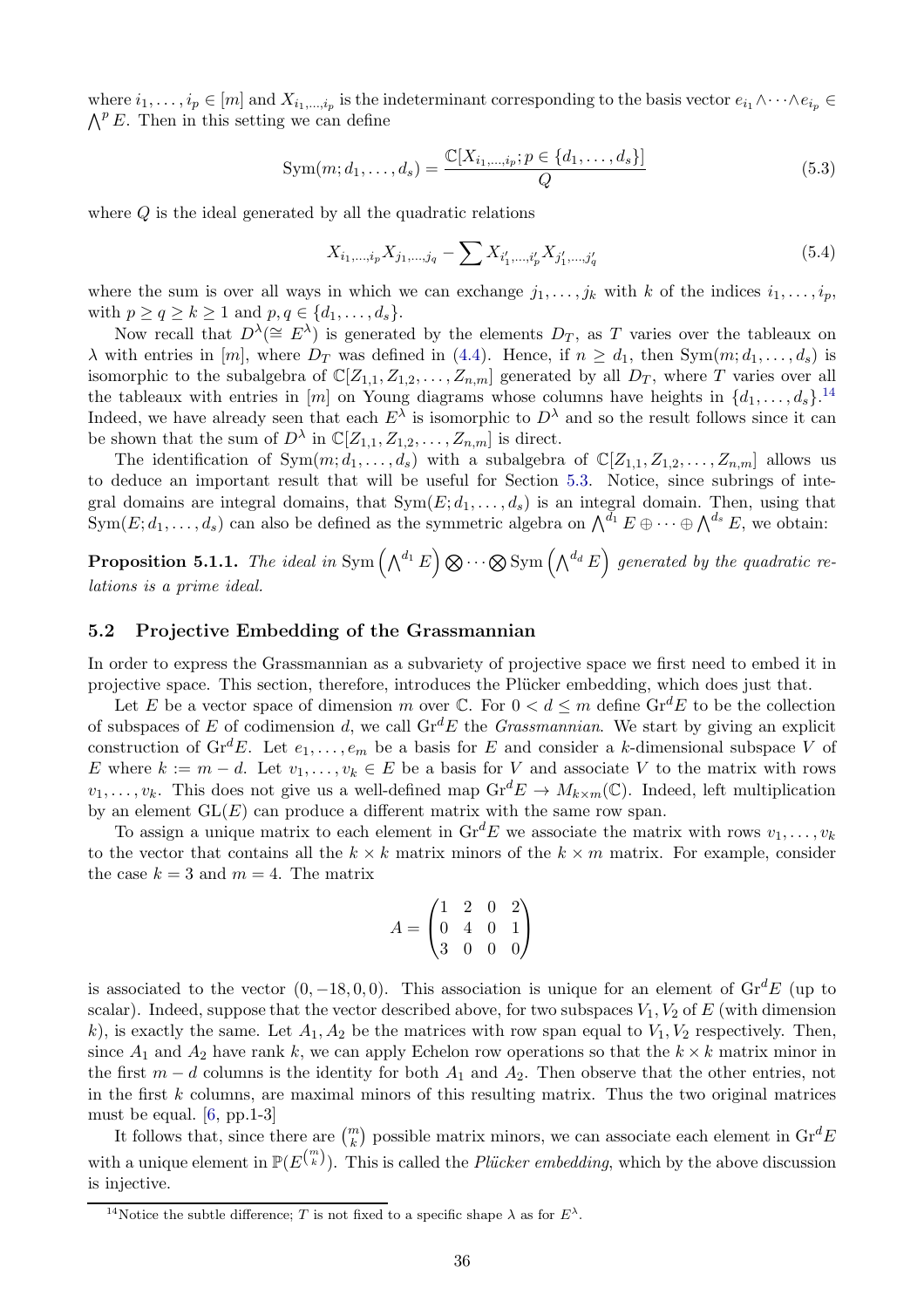The Plücker embedding is sometimes defined alternatively in terms of exterior powers. Indeed, adopting the notation above, we associate the subspace spanned by  $v_1, \ldots, v_k$  with  $[v_1 \wedge \cdots \wedge v_k] \in$  $\mathbb{P}(\bigwedge^k E)$ . Expanding  $v_1 \wedge \cdots \wedge v_k$  with respect to a basis for E then gives us the  $\binom{m}{k}$  matrix minors of the matrix with rows  $v_1, \ldots, v_k$ .

<span id="page-36-2"></span>**Example 5.2.1.** [\[6,](#page-40-7) p.3] Consider Gr<sup>2</sup>C<sup>4</sup>. Let  $v_1 = (a, b, c, d)^T$  and  $v_2 = (e, f, g, h)^T$ . Then the two-dimensional subspace of  $\mathbb{C}^4$  spanned by  $v_1, v_2$  is mapped to  $\mathbb{P}^5$  as follows

$$
\begin{pmatrix} a & b & c & d \\ e & f & g & h \end{pmatrix} \mapsto [af - be : ag - ce : ah - de : bg - cf : bh - df : ch - dg] \in \mathbb{P}^5.
$$

Alternatively, let  $e_1, e_2, e_3, e_4$  be the standard basis of  $\mathbb{C}^4$ . Then

$$
(ae_1 + be_2 + ce_3 + de_4) \wedge (ee_1 + fe_2 + ge_3 + ge_4)
$$
  
=  $(af - be)e_1 \wedge e_2 + (ag - ce)e_1 \wedge e_3 + (ah - de)e_1 \wedge e_4$   
+  $(bg - cf)e_2 \wedge e_3 + (bh - df)e_2 \wedge e_4 + (ch - dg)e_3 \wedge e_4$ 

and so we see that our two definitions of the Plücker embedding are indeed the same for this example.

Now, for reasons we will see in Section [5.3,](#page-37-0) it will be more helpful to work with the dual projective space  $\mathbb{P}^*(\bigwedge^d E)$  since then for any  $v_1,\ldots,v_d$  in E, we have that  $v_1\wedge\cdots\wedge v_d$  is a linear form on  $\mathbb{P}^*(\bigwedge^d E)$ . In order to do this we construct the Plücker embedding in the dual space  $\mathbb{P}^*(\bigwedge^d E)$  as follows. For a subspace V of dimension k (codimension d), the kernel of the map

$$
\bigwedge^d(E) \to \bigwedge^d\left(\frac{E}{V}\right)
$$

is a hyperplane in  $\bigwedge^d(E)$ . Hence, if we associate this hyperplane to V we obtain an embedding  $\mathrm{Gr}^d E \to \mathbb{P}^*(\bigwedge^d E)$  which we also call the *Plücker embedding*.

Using the result [\[5,](#page-40-8) p.7] from projective geometry that  $({\bigwedge}^d E)^* = {\bigwedge}^d (E^*) \cong {\bigwedge}^{m-d}(E)$  we have that  $\mathbb{P}^*(\bigwedge^d E) \cong \mathbb{P}(\bigwedge^{m-d} E)$ .<sup>[15](#page-36-0)</sup> In particular, if  $v_1, \ldots, v_d$  are in E and we extend to a basis  $v_1, \ldots, v_m$ of E then this isomorphism takes  $[v_{m-d}^* \wedge \cdots \wedge v_m^*]$  to  $[v_1 \wedge \cdots \wedge v_d]$ , where  $v_1^*, \ldots, v_m^*$  is the dual basis for  $E^*$ . We claim:

#### <span id="page-36-3"></span>⋄ Proposition 5.2.2. *Our two constructions of the Pl¨ucker embedding are equivalent.*

*Proof:* Let E be an m-dimensional vector space. Suppose that V is a k-dimensional subspace of  $E$ , where  $k = m-d$ , with basis  $v_1, \ldots, v_k$  and extend this to a basis  $v_1, \ldots, v_m$  for E. Now, under our first definition of the Plücker embedding, V corresponds to the point  $[v_1 \wedge \cdots \wedge v_k] \in \mathbb{P}(\bigwedge^{m-d} E)$ . Therefore, by the above discussion, it suffices to show that the corresponding point  $[v_{k+1}^* \wedge \cdots \wedge v_m^*] \in \mathbb{P}^*(\bigwedge^d E)$ defines the kernel of the map

<span id="page-36-1"></span>
$$
\bigwedge^d(E) \to \bigwedge^d\left(\frac{E}{V}\right). \tag{5.5}
$$

Now the quotient map E to  $E/V$  is spanned by  $v_1, \ldots, v_k$  and so the kernel of the map in [\(5.5\)](#page-36-1) is spanned by the set  $\{v_{i_1} \wedge \cdots \wedge v_{i_d} \mid 1 \leq i_1 < \cdots < i_d \leq m\} \setminus \{v_{k+1} \wedge \cdots \wedge v_m\}$ . By duality this corresponds to the point  $[v_{k+1}^* \wedge \cdots \wedge v_m^*] \in \mathbb{P}^*(\bigwedge^d E)$  and so we're done. □

**• Examples 5.2.3.** (1) Consider Example [5.2.1](#page-36-2) in the specific case  $v_1 = (0, 2, 0, 1)^T$ ,  $v_2 = (1, 0, 1, 0)^T$ and let V have basis  $v_1, v_2$ . Then, as before, we compute the matrix minors of the matrix with rows given by  $v_1, v_2$  to obtain the Plücker coordinates of V

$$
\begin{pmatrix} 0 & 2 & 0 & 1 \\ 1 & 0 & 1 & 0 \end{pmatrix} \mapsto [-2:0:-1:2:0:-1] = [2:0:1:-2:0:1] \in \mathbb{P}^5,
$$

<span id="page-36-0"></span><sup>15</sup>Note that  $\mathbb{P}^*(\bigwedge^d E) = \mathbb{P}((\bigwedge^d E)^*)$ .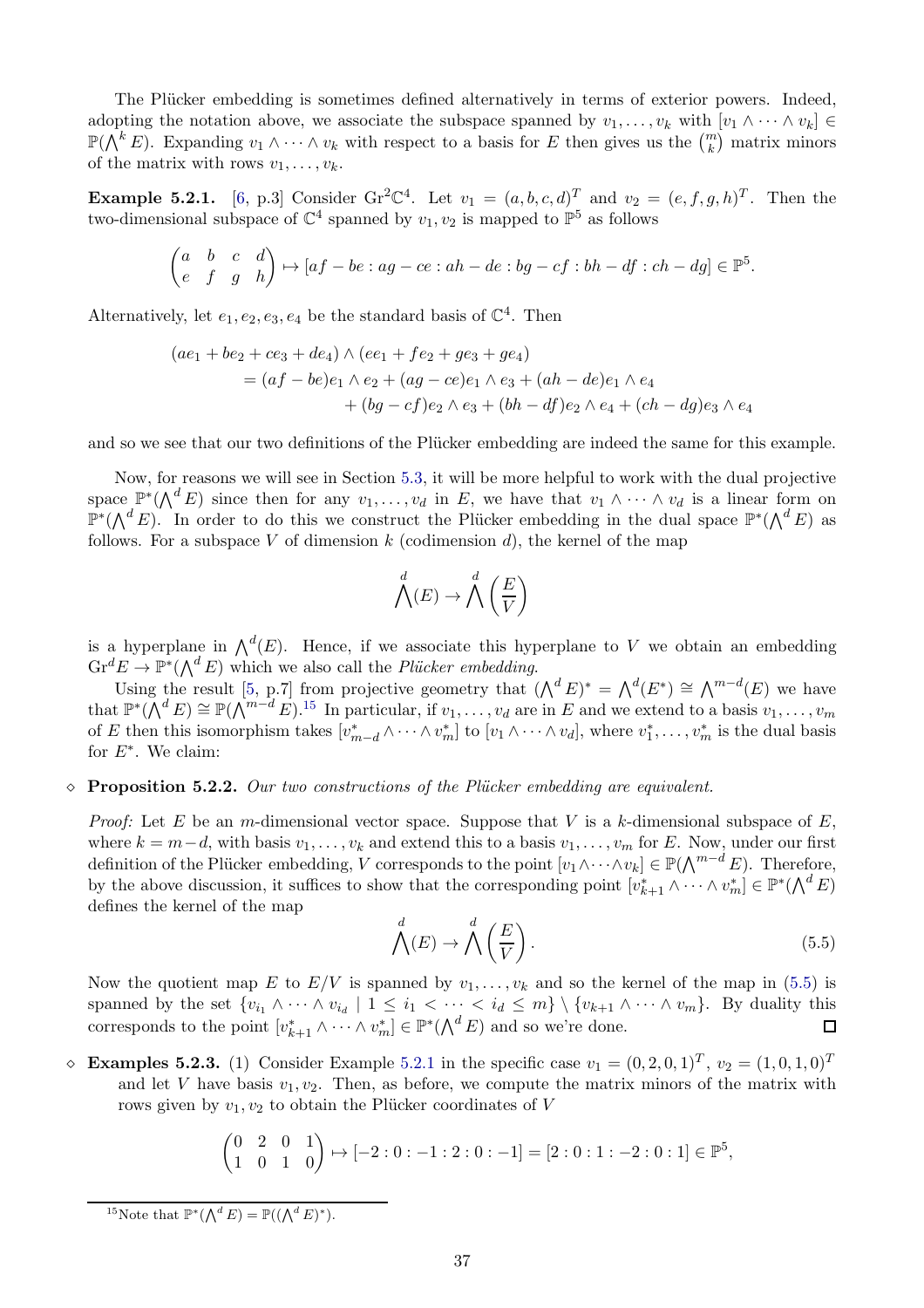where V can also be associated with the point  $[v_1 \wedge v_2] \in \mathbb{P}(\bigwedge^2 \mathbb{C}^4)$ . Now extend  $v_1, v_2$  to a basis  $v_1, v_2, v_3, v_4$  where  $v_3 = (0, 1, 0, -2)^T$  and  $v_4 = (-1, 0, 1, 0)^T$ . Therefore, using the isomorphism  $\mathbb{P}^*(\bigwedge^d E) \cong \mathbb{P}(\bigwedge^{m-d} E)$ , we have that  $[v_1 \wedge v_2] \in \mathbb{P}(\bigwedge^2 \mathbb{C}^4)$  identifies with  $[v_3^* \wedge v_4^*] \in \mathbb{P}^*(\bigwedge^2 \mathbb{C}^4)$ , which has coordinates  $[1, 0, -2, 1, 0, 2]$  with respect to the basis  $e_1^* \wedge e_2^*, e_1^* \wedge e_3^*, e_1^* \wedge e_4^*, e_2^* \wedge e_3^*, e_2^* \wedge e_4^* \wedge e_5^* \wedge e_5^* \wedge e_6^*$  $e_4^*, e_3^* \wedge e_4^*$ . Now we can verify this using the matrix with rows  $v_3, v_4$ , namely

$$
A = \begin{pmatrix} 0 & 1 & 0 & -2 \\ -1 & 0 & 1 & 0 \end{pmatrix},
$$

which has kernel spanned by  $v_1, v_2$ . Thus we can also find the Plücker coordinates of V in  $\mathbb{P}^*(\bigwedge^2 \mathbb{C}^4)$  by computing the kernel of  $\bigwedge^2(A)$  :  $\bigwedge^2 \mathbb{C}^4 \to \bigwedge^2(\mathbb{C}^4/V)$ . Now  $\bigwedge^2 \mathbb{C}^4$  has basis  $e_1\wedge e_2, e_1\wedge e_3, e_1\wedge e_4, e_2\wedge e_3, e_2\wedge e_4, e_3\wedge e_4$  and each such basis vector  $e_i\wedge e_j$  is mapped by  $\bigwedge^2(A)$ to the determinant  $x_{i,j}$  of the matrix minor using the i<sup>th</sup> and j<sup>th</sup> columns of A, so that

$$
\bigwedge^{2}(A)(a_{1,2}e_1 \wedge e_2 + a_{1,3}e_1 \wedge e_3 + a_{1,4}e_1 \wedge e_4 + a_{2,3}e_2 \wedge e_3 + a_{2,4}e_2 \wedge e_4 + a_{3,4}e_3 \wedge e_4)
$$
  
=  $a_{1,2}x_{1,2} + a_{1,3}x_{1,3} + a_{1,4}x_{1,4} + a_{2,3}x_{2,3} + a_{2,4}x_{2,4} + a_{3,4}x_{3,4}$   
=  $a_{1,2} - 2a_{1,4} + a_{2,3} + 2a_{3,4}.$ 

Hence, as expected, the hyperplane that is the kernel of  $\Lambda^2(A)$  corresponds to the point [1 : 0 :  $-2:1:0:2] \in \mathbb{P}^*(\bigwedge^2 \mathbb{C}^4).$ 

(2) Consider  $[1:2:1:1:2:3] \in \mathbb{P}^*(\Lambda^2 \mathbb{C}^4)$ . We seek the subspace of  $\mathbb{C}^4$  with these Plücker coordinates. Hence we set the maximal minors of

$$
\begin{pmatrix}\n1 & 0 & a & b \\
0 & 1 & c & d\n\end{pmatrix}
$$

equal to 1, 2, 1, 1, 2, 3 and solve for  $a, b, c, d \in \mathbb{C}$  to obtain

$$
A = \begin{pmatrix} 1 & 0 & -1 & -2 \\ 0 & 1 & 2 & 1 \end{pmatrix}.
$$

Then we compute the kernel of A to find that the subspace of  $\mathbb{C}^4$  with these Plücker coordinates is spanned by the vectors  $(1, -2, 1, 0)^T$  and  $(2, -1, 0, 1)^T$ .

#### <span id="page-37-0"></span>5.3 The Grassmannian as a Subvariety of Projective Space

We are now in a position to show that the Grassmannian can be realised as a subvariety of projective space.

<span id="page-37-1"></span>**Theorem 5.3.1.** The Plücker embedding is a bijection from  $Gr^dE$  to the subvariety of  $\mathbb{P}^*(\bigwedge^d E)$ *defined by the quadratic equations*

$$
(v_1 \wedge \cdots \wedge v_d) \cdot (w_1 \wedge \cdots \wedge w_d) -
$$
  

$$
\sum_{i_1 < \cdots < i_k} (v_1 \wedge \cdots \wedge w_1 \wedge \cdots \wedge w_k \wedge \cdots \wedge v_d) \cdot (v_{i_1} \wedge \cdots \wedge v_{i_k} \wedge w_{k+1} \wedge \cdots \wedge w_d) = 0,
$$

*for*  $v_1, \ldots, v_d, w_1, \ldots, w_d$  *in* E. Any polynomial vanishing on the image of  $Gr^dE$  *is in the ideal generated by these quadratic equations.*

Remark 5.3.2. Note that the relations given in Theorem [5.3.1](#page-37-1) are a special case of the quadratic relations in [\(5.1\)](#page-34-0) with  $p = q = d$ .

Before embarking on the proof we make life easier for ourselves by first reframing the result using coordinates. Let  $e_1, \ldots, e_m$  be a basis for E and write  $X_{i_1,\ldots,i_d} = e_{i_1} \wedge \cdots \wedge e_{i_d}$  so that  $X_{i_1,\ldots,i_d}$  is a linear form on  $\mathbb{P}^*(\bigwedge^d E)$ . Now for a subspace V of E the homogeneous coordinates of V given by the Plücker embedding in  $\mathbb{P}^*(\bigwedge^d E)$  are determined similarly to Examples 5.2.3 (1). Explicitly, let A be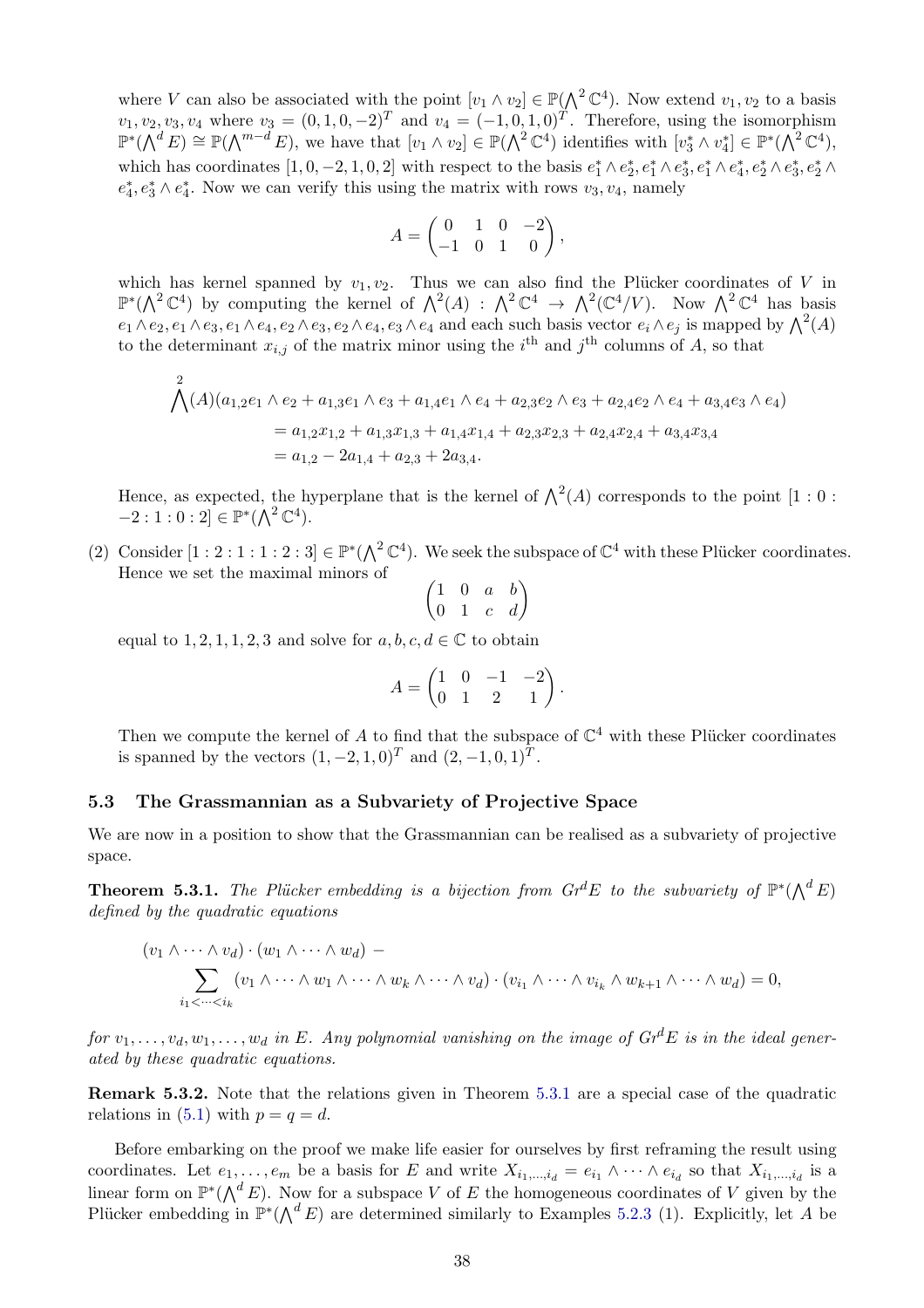a  $d \times m$  matrix with kernel V and consider the map  $\bigwedge^d(A)$  :  $\bigwedge^d(\mathbb{C}^m) \to \bigwedge^d(\mathbb{C}^d) = \mathbb{C}$  which maps  $e_{i_1} \wedge \cdots \wedge e_{i_d}$  to the determinant of the matrix minor of A using the columns numbered  $i_1, \ldots, i_d$ . Thus the hyperplane that is the kernel of  $\bigwedge^d(A)$  corresponds to the point in  $\mathbb{P}^*(\bigwedge^d E)$  whereby the Plücker coordinate  $x_{i_1,\dots,i_d}$  is this determinant.

In particular, the relations in Theorem [5.3.1](#page-37-1) can be written in the form

<span id="page-38-0"></span>
$$
X_{i_1,\dots,i_d} \cdot X_{j_1,\dots,j_d} = \sum X_{i'_1,\dots,i'_d} \cdot X_{j'_1,\dots,j'_d}
$$
\n(5.6)

where the sum is over all pairs obtained by interchanging a fixed set of k of the subscripts  $j_1, \ldots, j_d$ with k of the subscripts  $i_1, \ldots, i_d$ , maintaining the order in each. Since the wedge product is skewcommutative, it suffices to use the first k subscripts  $j_1, \ldots, j_k$  in such an exchange.

*Proof of Theorem [5.3.1:](#page-37-1)* By the discussion at the start of Section [5.2](#page-35-0) and Proposition [5.2.2](#page-36-3) we have that the Plücker embedding is injective. Therefore, for the first statement of the theorem, it suffices to show that the Plücker coordinates of any linear subspace of codimension  $d$  satisfies [\(5.6\)](#page-38-0) and that any point in  $\mathbb{P}^*(\bigwedge^d E)$  satisfying [\(5.6\)](#page-38-0) corresponds to a subspace of codimension d.

Firstly, if a subspace V of codimension d is the kernel of a matrix  $A : E \to E/V$  then the corresponding Plücker coordinates satisfy  $(5.6)$  by Sylvester's Lemma  $(4.1.1)$ . This is because the Plücker coordinates are given by the matrix minors of A.

Conversely, suppose that the coordinates  $x_{i_1,\dots,i_d}$  in  $\mathbb{P}^*(\bigwedge^d E)$  satisfy [\(5.6\)](#page-38-0). Now choose a particular coordinate  $0 \neq x_{i_1,\dots,i_d}$  and set  $x_{i_1,\dots,i_d} = 1$ . Then define  $A: \mathbb{C}^m \to \mathbb{C}^d$  by writing down its matrix  $A = (a_{s,t})$  where

$$
a_{s,t}=x_{i_1,\ldots,i_{s-1},t,i_{s+1},\ldots,i_d}
$$

where  $1 \leq s \leq d, 1 \leq t \leq m$ . We need to show that the kernel of A is a subspace of codimension d whose Plücker coordinates are the given  $x_{j_1,...,j_d}$ . Firstly, the columns  $i_1,...,i_d$  of A give the identity which means that  $A$  has full rank and so its kernel is of codimension  $d$ . Moreover, the determinant of this matrix minor is  $1 = x_{i_1,\dots,i_d}$ . Now let  $I = (i_1,\dots,i_d)$  and  $J = (j_1,\dots,j_d)$ . Consider the case where I and J have  $d-1$  entries in common so that J is obtained from I by replacing  $i_s$  with t. The corresponding minor is then the identity but where the  $s<sup>th</sup>$  column has diagonal entry  $a_{s,t}$ . Thus the determinant of this minor is  $a_{st} = x_{i_1,\dots,i_{s-1},t,i_{s+1},\dots,i_d}$ , which is precisely the Plücker coordinate we desire. Finally, suppose that I and J differ so that  $j_r \in J$  is not in I. We argue by induction. Therefore suppose that the determinant of any minor corresponding to  $J' = (j'_1, \ldots, j'_d)$ , where  $J'$ has more in common with I than J, has determinant  $x_{j'_1,...,j'_d}$ . Then [\(5.6\)](#page-38-0) applied to I and J with  $k = 1$ , making the exchanges with  $j_r$ , gives  $x_{j_1,...,j_d}$  as a linear combination of products whereby the subscripts have more in common with  $I$  than  $J$  does. Thus the result follows by Sylvester's lemma.

It remains to show that any polynomial vanishing on the image of  $\mathrm{Gr}^d E$  is in the ideal generated by these quadratic relations. We saw in Proposition [5.1.1](#page-35-2) that the ideal of quadratic relations Q is a prime ideal. Thus, by the Nullstellansatz, the ideal of polynomials that vanish on the set of zeros of Q is Q itself. Finally, as  $\text{Gr}^d E$  is this set of zeros, the result follows.  $\Box$ 

The relations in Theorem [5.3.1](#page-37-1) are the same as the relations used to define  $Sym(E; d_1, \ldots, d_s)$  in the specific case  $s = 1$  and  $d_1 = d$  (see equations [\(5.1\)](#page-34-0)). Hence, we have identified the homogeneous coordinate ring of  $\text{Gr}^d E \subseteq \mathbb{P}^*(\bigwedge^d E)$  with the ring

$$
Sym(m;d) = \frac{Sym\left(\bigwedge^d E\right)}{Q} = \frac{\mathbb{C}[X_{i_1,\dots,i_d}]}{Q}
$$

where Q is the ideal generated by the quadratic relations given in Theorem [5.3.1.](#page-37-1)

**Example 5.3.3.** Consider Gr<sup>2</sup> $\mathbb{C}^4$  of 2-dimensional subspaces of a 4-dimensional vector space embedded in  $\mathbb{P}^*(\bigwedge^2 \mathbb{C}^4)$ . The discussion after Theorem [5.3.1](#page-37-1) states that  $\text{Gr}^2\mathbb{C}^4$  is the subvariety defined by the quadratic relations

$$
X_{i_1,i_2}X_{j_1,j_2} = \sum X_{i'_2,i'_2}X_{j'_1,j'_2}
$$
\n(5.7)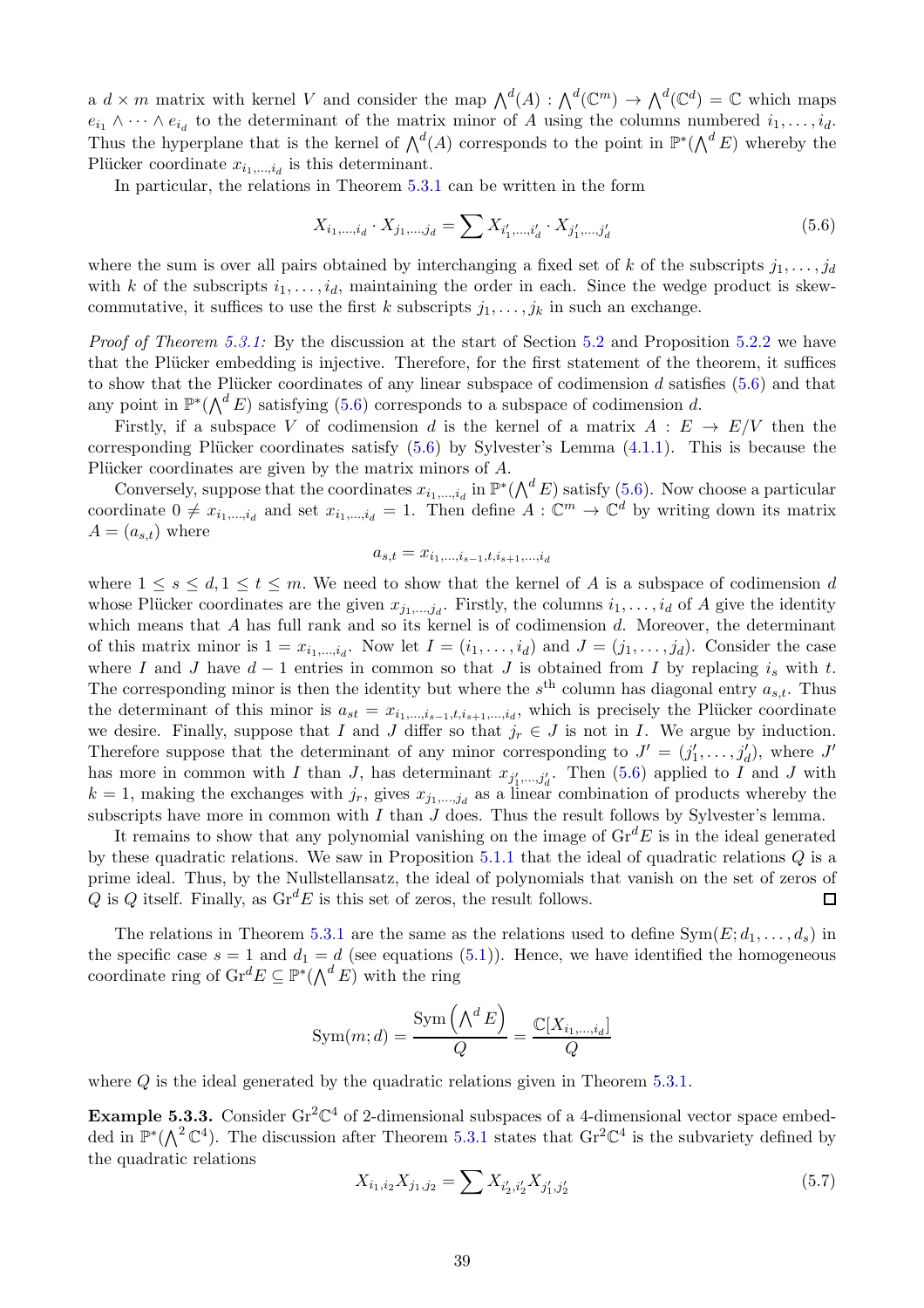where the sum is as described after equation [\(5.6\)](#page-38-0). However, if the sets  $\{i_1, i_2\}$  and  $\{j_1, j_2\}$  overlap,  $i_1 = i_2$ ,  $j_1 = j_2$  or the sum is over the exchange of 2 indices then these relations are trivial. Therefore the only such relation is

$$
X_{1,2}X_{3,4} - X_{1,3}X_{2,4} + X_{2,3}X_{1,4} = 0.
$$

In the case of  $\text{Gr}^2\mathbb{C}^4$ , the Grassmannian is called the *Klein quadric*.

We finish by briefly discussing how the contents of Theorem [5.3.1](#page-37-1) can be generalised to flag varieties. Fix a sequence of integers  $m \geq d_1 > \cdots > d_s \geq 0$ . We define the *partial flag variety*  $F\ell^{d_1,\dots,d_s}(E)$  to be the set of nested subspaces

$$
\{E_1 \subseteq E_2 \subseteq \cdots \subseteq E_s \subseteq E \mid \mathrm{codim}(E_i) = d_i, \ 1 \le i \le s\}
$$

which can be viewed as a subset of the product of Grassmannians  $\mathrm{Gr}^{d_1}E \times \cdots \times \mathrm{Gr}^{d_s}E$ . Therefore, using the Plücker embedding on each factor, the partial flag variety  $F\ell^{d_1,\dots,d_s}(E)$  can be viewed as subvariety of

$$
\prod_{i=1}^s \mathbb{P}^* \left( \bigwedge^{d_i} E \right) = \mathbb{P}^* \left( \bigwedge^{d_1} E \right) \times \cdots \times \mathbb{P}^* \left( \bigwedge^{d_s} E \right).
$$

This leads us to an analogous result to Theorem [5.3.1.](#page-37-1)

<span id="page-39-0"></span>**Theorem 5.3.4.** *The flag variety*  $F\ell^{d_1,...,d_s}(E) \subseteq \prod_{i=1}^s \mathbb{P}^*(\bigwedge^{d_i} E)$  *is the locus of zeros of the quadratic equations*

$$
X_{i_1,\dots,i_p} \cdot X_{j_1,\dots,j_q} = \sum X_{i'_1,\dots,i'_p} \cdot X_{j'_1,\dots,j'_q}
$$

*the sum over all pairs obtained by interchanging the first* k *of the* j *subscripts with* k *of the* i *subscripts, maintaining the order in each, for all*  $p \geq q$  *in the set*  $\{d_1, \ldots, d_s\}$ .

Theorem [5.3.4](#page-39-0) identifies the multihomogeneous coordinate ring of  $F\ell^{d_1,\dots,d_s}(E) \subseteq \prod_{i=1}^s \mathbb{P}^*(\bigwedge^{d_i} E)$ with

Sym
$$
(m; d_1, ..., d_s)
$$
 =  $\frac{\mathbb{C}[X_{i_1,...,i_p}; p \in \{d_1,...,d_s\}]}{Q}$ .

 $\Diamond$  Remark 5.3.5. Theorem [5.3.4](#page-39-0) tells us that flag varieties can give geometric realisations of all irreducible representations of  $GL(E)$ . Indeed, let  $\lambda$  be a partition of n with columns that take heights from  $\{d_1, \ldots, d_s\}$ . Then at the end of Section [5.1](#page-33-1) we saw that  $Sym(m; d_1, \ldots, d_s)$  identifies with a direct sum of Schur modules, which in this case includes  $E^{\lambda}$ . Conversely,  $Sym(m; d_1, \ldots, d_s)$  is the multihomogeneous coordinate ring of the flag variety  $F\ell^{d_1,\dots,d_s}(E)$ .